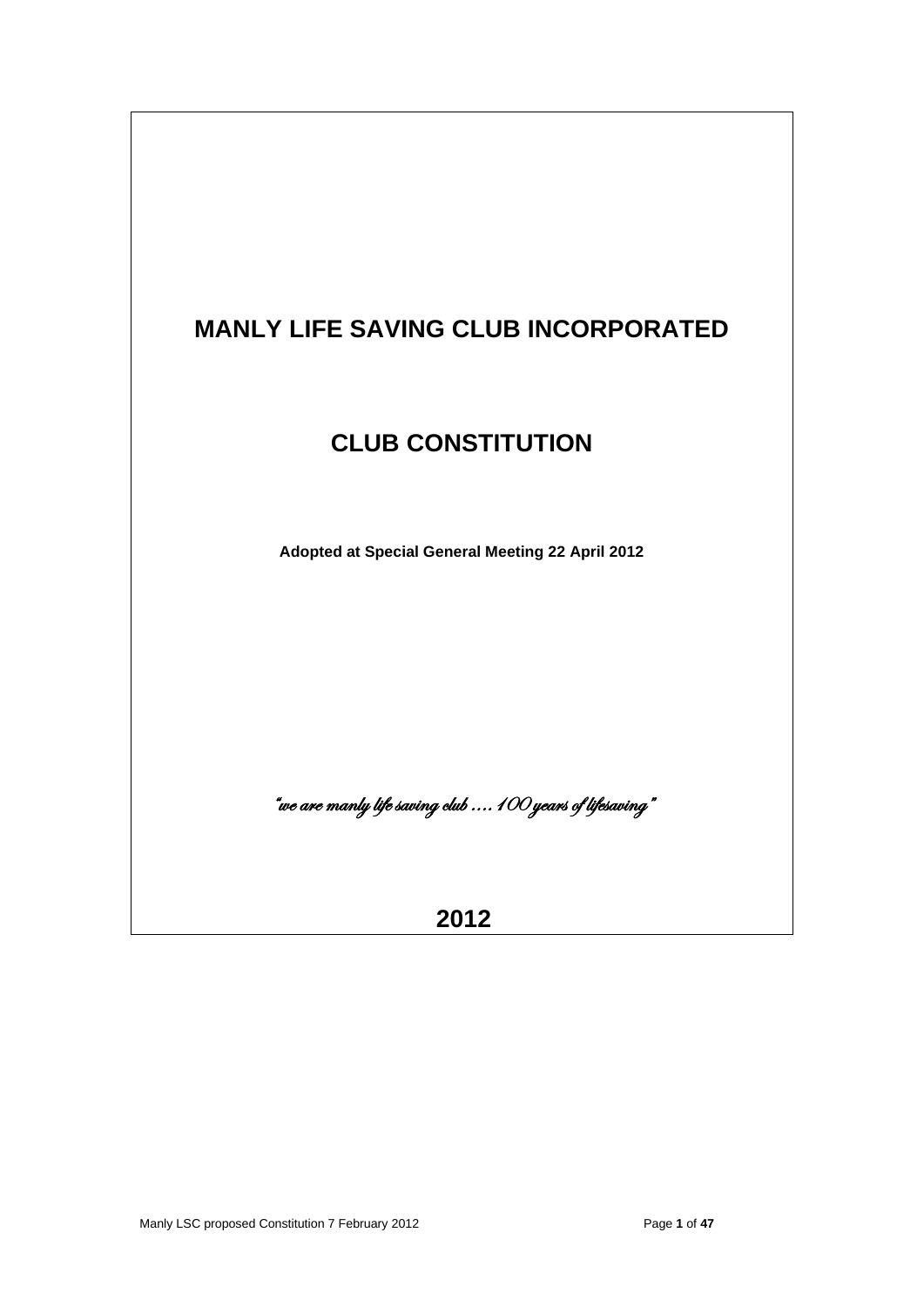# **Table of Contents**

**Page 2016 Page 2016 Page 2016** 

| Procedures for all committees of the club including meetings of the Board 18 |    |
|------------------------------------------------------------------------------|----|
|                                                                              |    |
|                                                                              |    |
|                                                                              |    |
| Annual General Meeting, General Meetings, Special General Meetings           |    |
|                                                                              |    |
|                                                                              |    |
| Life Membership Panel and process for conferral of Life Membership 37        |    |
| O.H & S Member safety and Resolution of Disputes Raised by Members 39        |    |
|                                                                              |    |
| Reprimand and Suspension and Expulsion of members 41                         |    |
|                                                                              |    |
|                                                                              |    |
|                                                                              |    |
|                                                                              |    |
|                                                                              | 45 |
|                                                                              | 45 |
|                                                                              | 45 |
|                                                                              | 45 |
|                                                                              | 46 |
|                                                                              |    |
|                                                                              |    |
|                                                                              |    |
|                                                                              |    |
|                                                                              |    |
|                                                                              |    |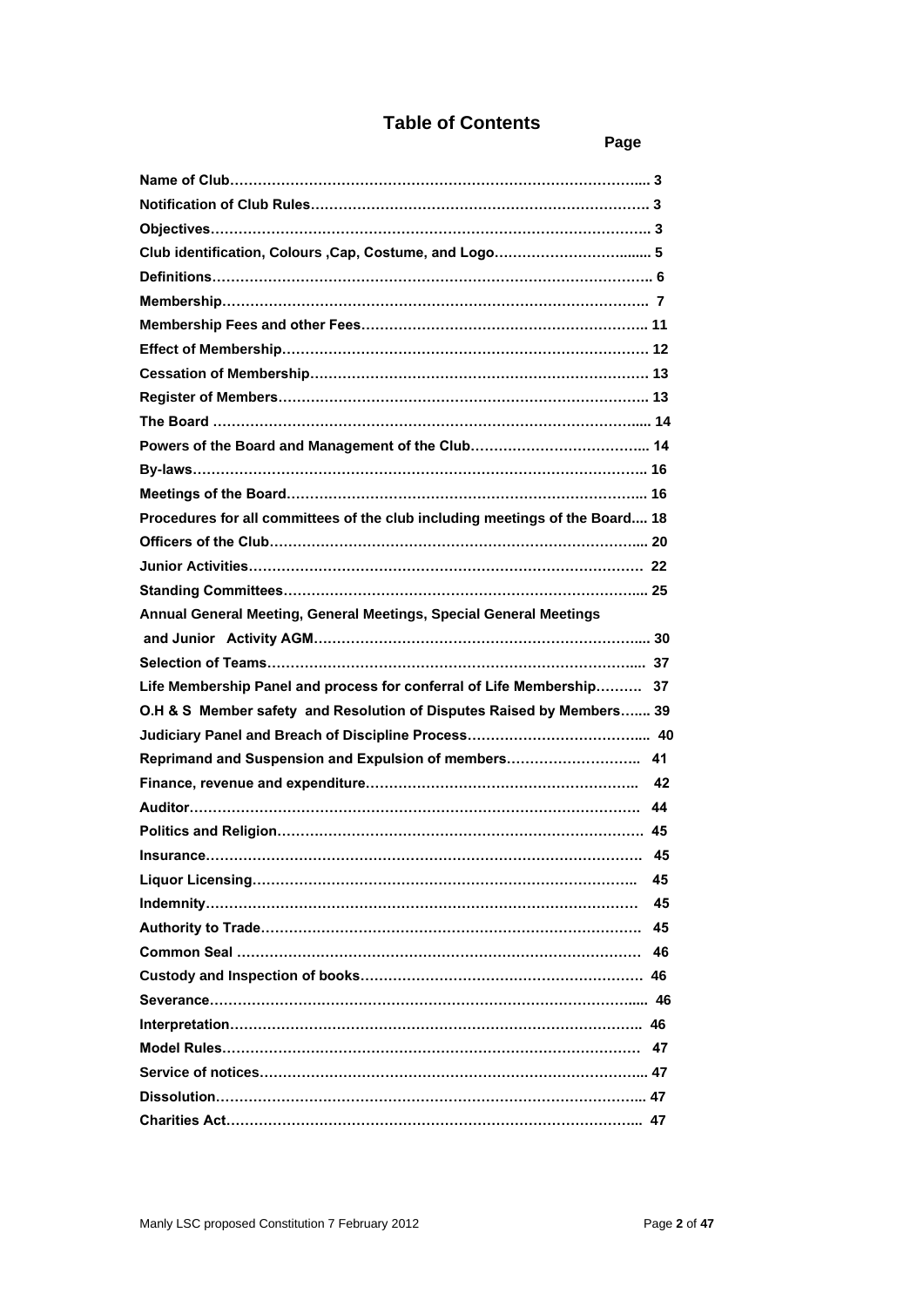# **1. Name of club**

The Club shall be called Manly Life Saving Club Incorporated and shall be affiliated to Surf Life Saving Australia Limited (hereinafter called "SLSA") and such other bodies as the Board may determine.

### **2. Notification of rules**

A copy of the Constitution must be made available to all members upon request and distributed if required by such means as the Board determines.

# **3. Objectives**

The objectives of the Club shall be:

- (a) To continue the 100 years heritage of the Club and to be recognised as a leading and innovative lifesaving club and as a premier competitive club in surf sports competition at Branch, NSW, Australian and World Championship competition.
- (b) To be a lifesaving club and to study, practice and demonstrate the methods of lifesaving.
- (c) To patrol surf bathing areas solely or in conjunction with other Surf Life Saving Clubs and/or Local Government Lifeguards.
- (d) To minimise the loss of life from drowning by providing and maintaining efficient lifesaving apparatus.
- (e) To promote lifesaving competition to enhance the objects of the Club as well as to foster sportsmanship and values which will in turn promote harmony within the Club and its relationship with the community.
- (f) To enter into any arrangements or contracts with any Government or other authority or body for any of the purposes of the Club.
- (g) To subscribe or otherwise aid benevolent, co-operative, charitable, national or other institutions or objects which in the opinion of the Board have any moral or other claims to support or aid by the Club by reason of the locality or scope of its operations or otherwise.
- (h) To provide facilities for enjoyable education and development of our youth, with additional emphasis on the Junior Activities section of the Club as a key part of our community service and further to develop strategies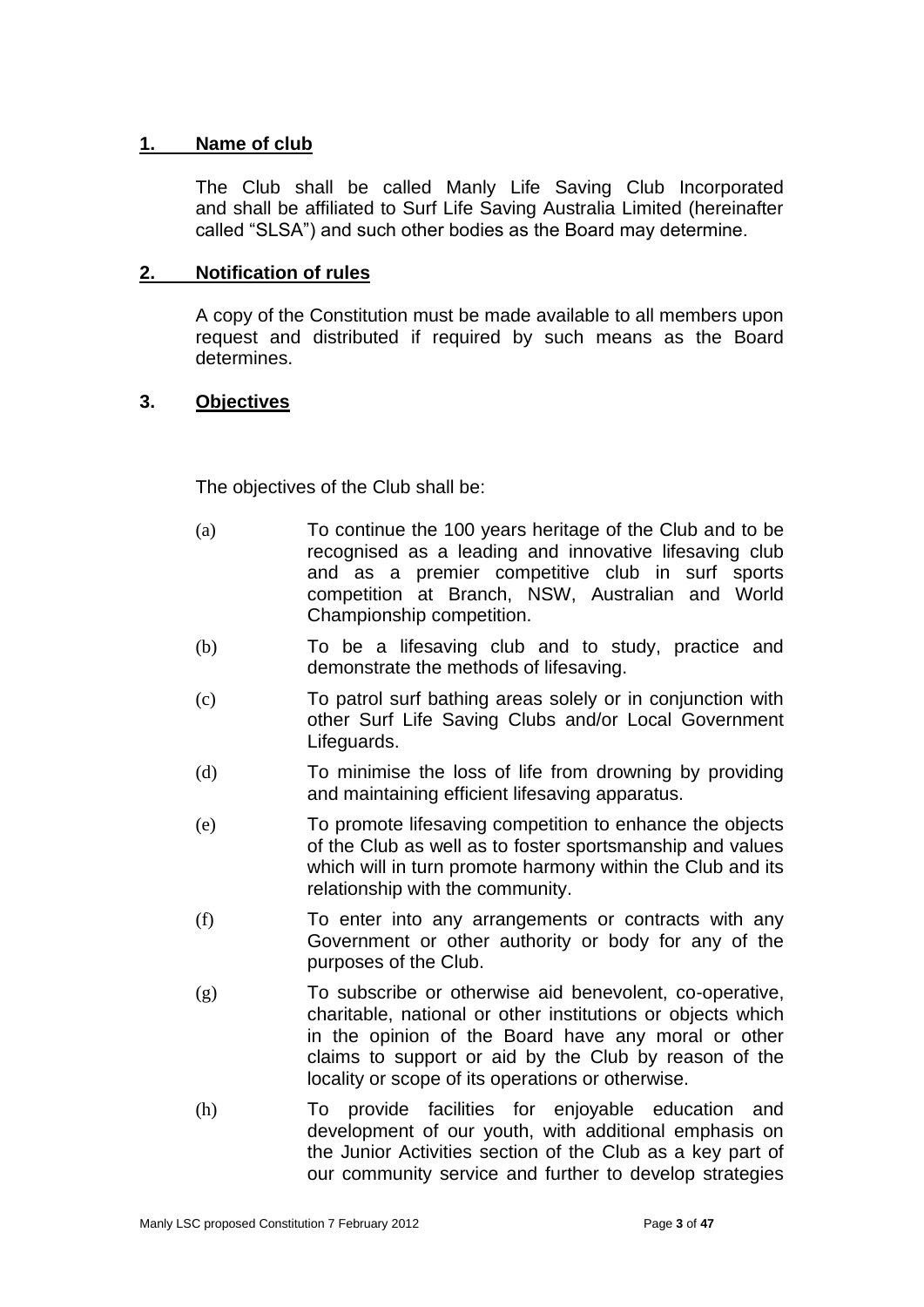and procedures designed to encourage Youth and Junior Activity members and their families to remain actively involved in surf lifesaving after they have finished their youth or junior activity programs.

- (i) To provide a safe and caring environment for all members and visitors and a place where they can meet in good fellowship.
- (j) To educate members and the community in beach, aquatic safety, the environment and promote skills and knowledge in beach and surf recreation.
- (k) To provide access for disadvantaged and disabled groups to the services, facilities and educational programs of our Club.
- (l) To provide members of the Club with access to training opportunities, equipment and facilities for the purpose of improving their ability to engage in the full range of SLSA approved surf sports and lifesaving activities.
- (m) To encourage our members to obtain training, education and coaching qualifications/accreditation to enable them to provide training programs needed to help other Club members and members of the community.
- (n) To encourage public, corporate and government sponsorship and support of our Club and surf life saving in general and to recognise that support whenever and wherever possible.
- (o) To pursue commercial arrangements including sponsorship and marketing opportunities as are appropriate to further interests of club.
- (p) To use all available resources to raise funds for the ongoing operation and future development of the Club and its community service.
- (q) To commemorate and respect past, current members and members of the community who were members of the armed services and to acknowledge their contribution to our society.
- (r) To promote the history of lifesaving and surfing and educate members of the club and the public.
- (s) To use and protect the Intellectual property of the club.
- (t) To have regard to the public interest in its operations as a life saving club and to be an equal opportunity employer.
- (u) To do all such things as are incidental or conducive to the attaining and fulfilling of these objects.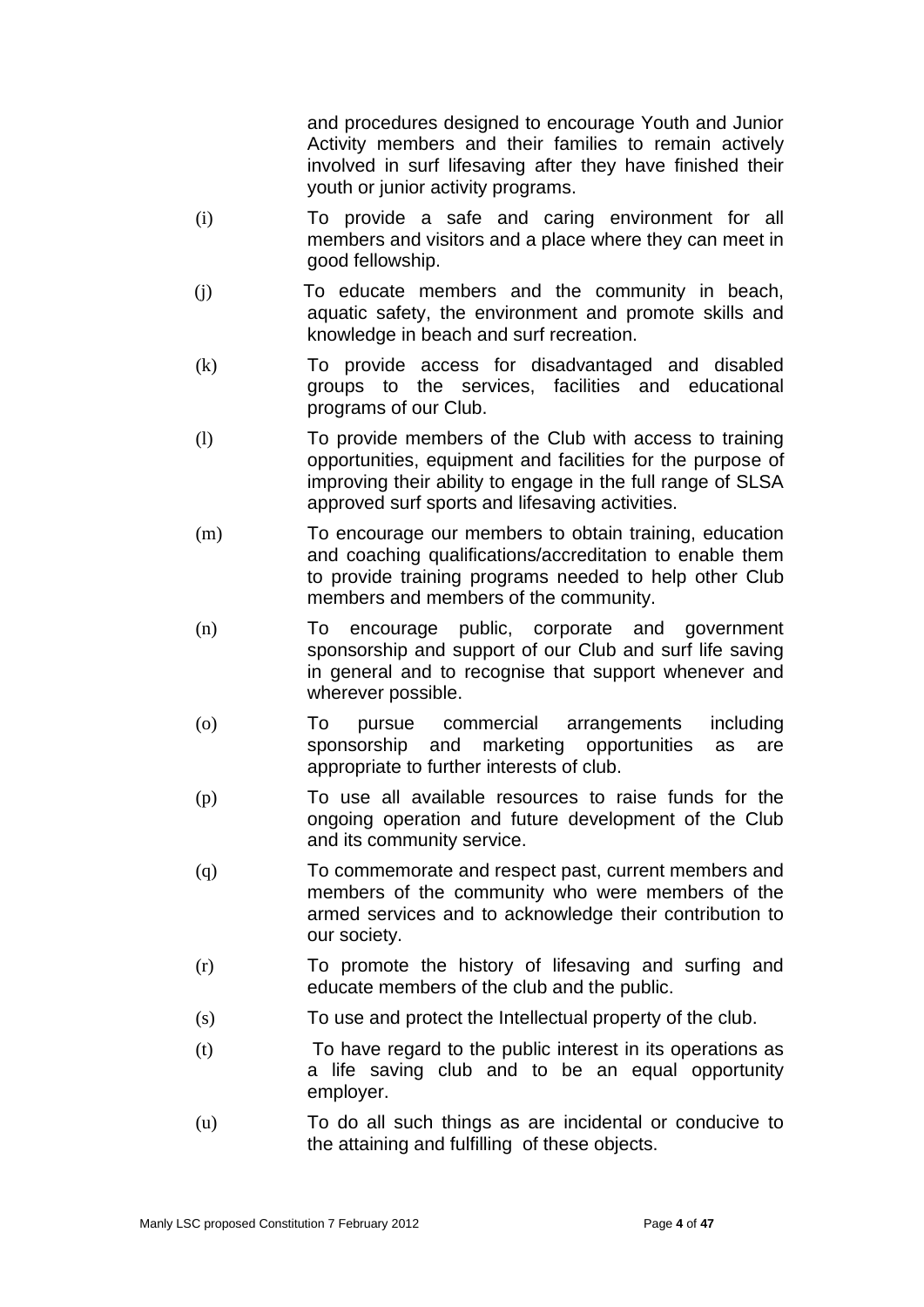# **4. Club Identification, Colours, Cap, Costume, Club Blazer and Logo**

- (a) The Club colours shall be dark blue and sky blue.
- (b) The Club cap shall be a sky blue cap and should be worn in all competition or lifesaving award qualifications where a cap is required. It should also be worn at any presentation ceremony held following competition at the Branch, State, Nationals or World Lifesaving Events.
- (c) The Club costume shall be dark blue with sky blue emblem on the front and sky blue writing containing the words "MANLY" on the backside of the costume.
- (d) The Official Club logo or emblem shall be as depicted below in this subparagraph



- (e) The Club logo or emblem shall be worn only by members of the Club or as annually authorised by the Board, such authorisation also includes the use of the logo or emblem in any way or on any medium.
- (f) The Club blazer shall be dark blue with the Club logo / emblem on the left breast pocket in sky blue. Where a Club Honour Badge is awarded, this Badge including laurel wreath may be substituted for the Club Badge.
- (g) The logo, sky blue cap and words "Manly Life Saving Club" or "Manly Nippers" are part of the intellectual property of the Club.
- (h) From time to time and at least annually the Board is to authorise the use of other logos or emblems that are representative of the Club or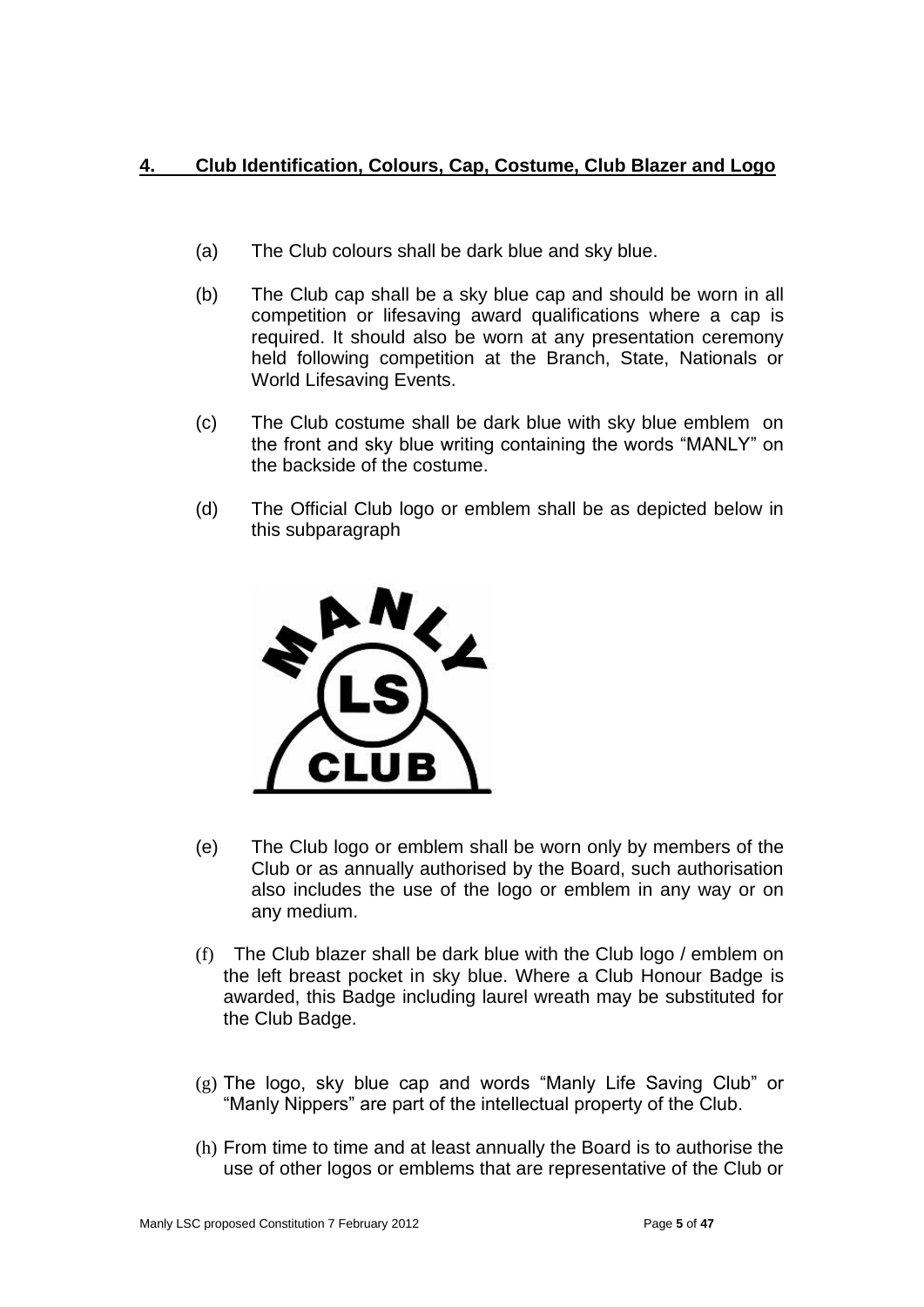if not a logo or emblem, the use contains the words "Manly Life Saving Club" or "Manly Nippers".

#### **5. Definitions**

For the purposes of this Constitution –

"the Act" means the Associations Incorporation Act 1984 or any similar legislation regulating the operations of incorporated associations.

"The Board "or "Board of Directors" or "Board" means the body managing the club and consisting of the Directors under rule

"By-law" means a by-law issued by the Board in the exercise of its authority to manage the affairs of the Club made under rule .

"Club" means Manly Life Saving Club Incorporated

"Committees" shall include where stated the Board, Standing Committees, Junior Activity Committee, and any other committee of the club appointed or constituted by these rules or a by-laws.

"Committee meetings" shall include meetings of the Board, Standing Committees, Junior Activity Committee, and any other committee of the club appointed or constituted by these rules or by-laws. They do not include Annual General Meetings, General or Special General Meetings of the Club.

"Constitution" means this Constitution of the Club and its rules.

"Director" is a member of The Board.

"Dispute" means a grievance held by a member of the Club, but does not include any grievance about any decision of the Board , a decision of the members made at any Special, General or Annual General meeting or the provisions of any By-law that may be issued.

"Financial member" means that the member has paid all monies outstanding to the Club for his/her class of membership, including membership fees, locker fees and storage fees. For the sake of clarity a Financial member is able to vote at an Annual General Meeting as long as the member has paid prior to the AGM the membership fee for the upcoming season applicable to their category of membership.

"Junior Activities" means Manly Life Saving Club Junior Activities where members aged between 5 years and 14 years are educated and trained in surf life saving, surf safety, surf sports in a friendly and social environment. It also includes their parents, guardians and responsible persons, age managers, coaches and office holders of the Junior Activities Committee.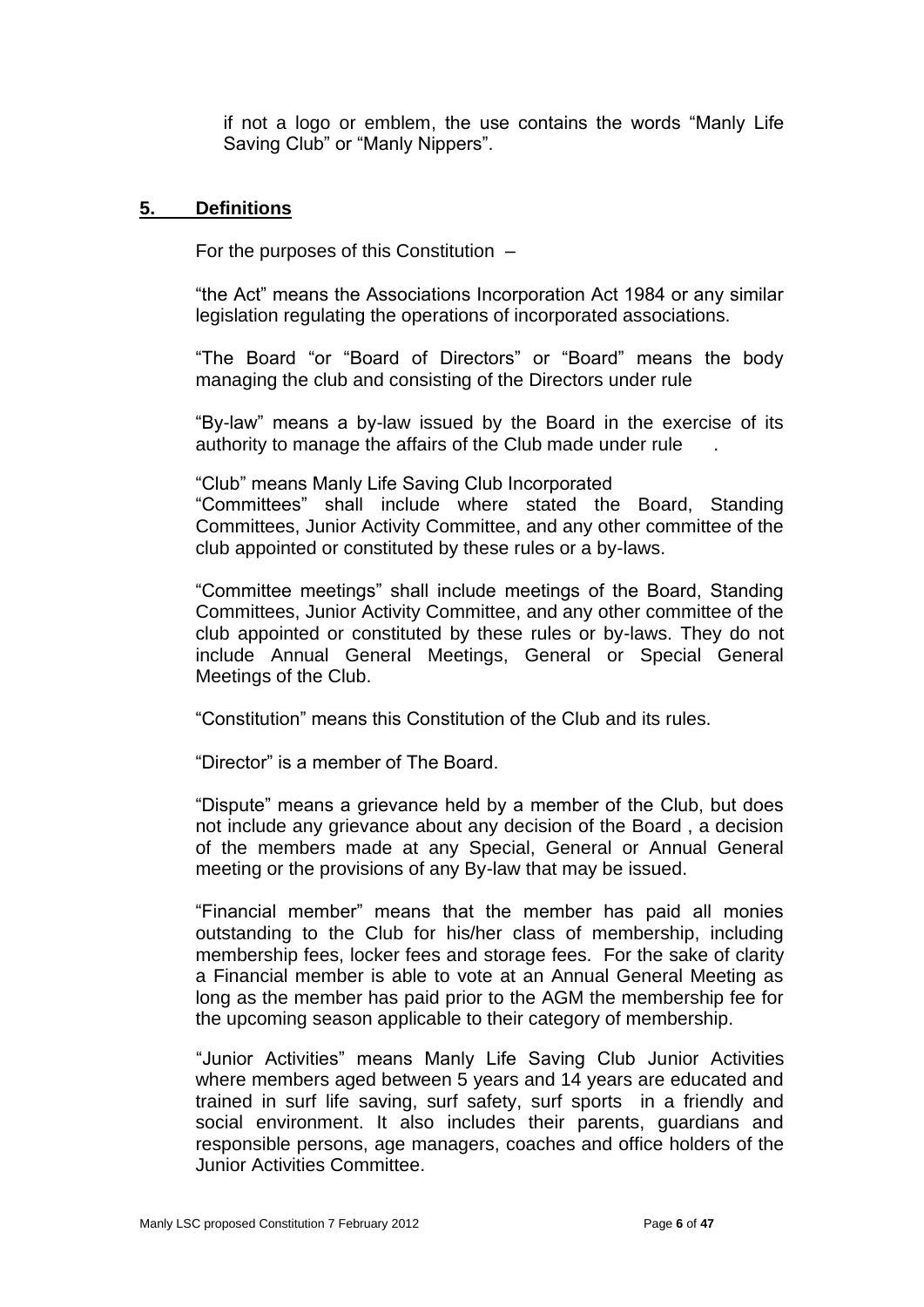"Junior Activities Committee" means the committee that oversees the conduct and co-ordination of all matters relating to Junior Activities and is responsible to the Board and reports through its Chairman to the Board.

"Meeting of the members" means the Annual General Meeting, a general meeting or a Special meeting

"Member of good standing" means a Financial member of any category of membership and where applicable to that membership is up to date with all patrol requirements.

"MLSC" means Manly Life Saving Club Incorporated.

"Public Officer" means the person undertaking the duties of Public Officer as defined by the Act.

"Rules" means the provisions of the Constitution

"SLSA" means Surf Life Saving Australia Limited or as it may be constituted from time to time

"SLSNSW " means Surf Life Saving New South Wales Incorporated or as it may be constituted from time to time

"SNB" means Surf Life Saving Sydney Northern Beaches Incorporated or as it may be constituted from time to time

"Standing committees" mean permanent committees of this club subject only to change of office holders when that occurs in accordance with these rules.

"Surf Sports Competition" means activities defined as surf sports from time to time by the SLSA

#### **6. Membership**

Any individual must apply in writing on a membership application form to be a member of the Club. The Board shall determine whether or not to approve an application or re-application for membership. The Board is not required to supply reasons for approval or rejection of an application however is to advise the applicant the result of the application.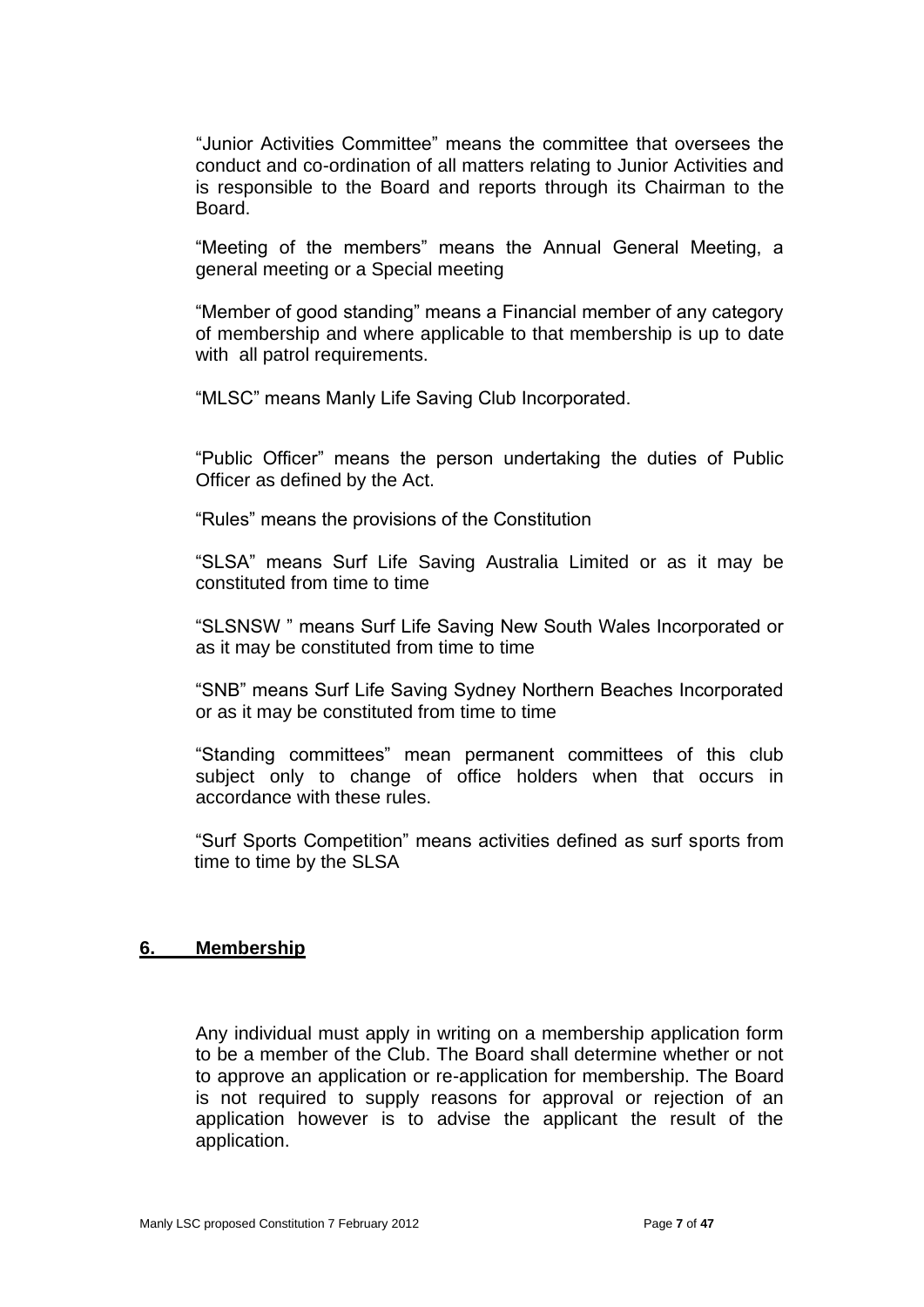Membership categories (including relevant qualifications and requirements) shall be in accordance with the requirements of SLSA and include the following:

#### **Active Members**

Shall consist of Senior, Junior and Cadet members.

Senior members shall be of the age of 19 years and upwards as at midnight on the 30th of September in each year.

Junior members shall be of the age of 16 years as at the  $30<sub>th</sub>$  of September and up to Senior member qualifying age.

Cadet members shall have attained the age of 14 years as at the 30th of September of the current year and as at the 30<sup>th</sup> September in any year is younger than 16 years and has not obtained their bronze medallion. He/she must also have obtained or is in training to obtain the relevant SLSA award for members of this age group.

All active members must pass the requirements of the annual proficiency test as required by the SLSA.

#### **Active Reserve Members**

Active Reserve Membership may be granted by the Board to Senior Active members who have satisfactorily completed at least eight (8) years service of Patrol and Club obligations from the gaining of the Surf Bronze Medallion, and shall have attained the age of twenty four (24) years. Such service must be completed with an SLSA affiliated club.

All active reserve members must pass the requirements of the annual proficiency test as required by the SLSA.

Active Reserve members may be called upon to perform patrol duties or placed on a patrol roster at the discretion of the Club Captain or Deputy President Lifesaving.

In exceptional circumstances the Board may grant Active Reserve Membership irrespective of years of service but subject to age requirements of the SLSA.

#### **Award Members**

Award Membership may be granted to persons who hold an SLSA award of one or more of the following designations:-

Radio Award Resuscitation Award Advanced Resuscitation Award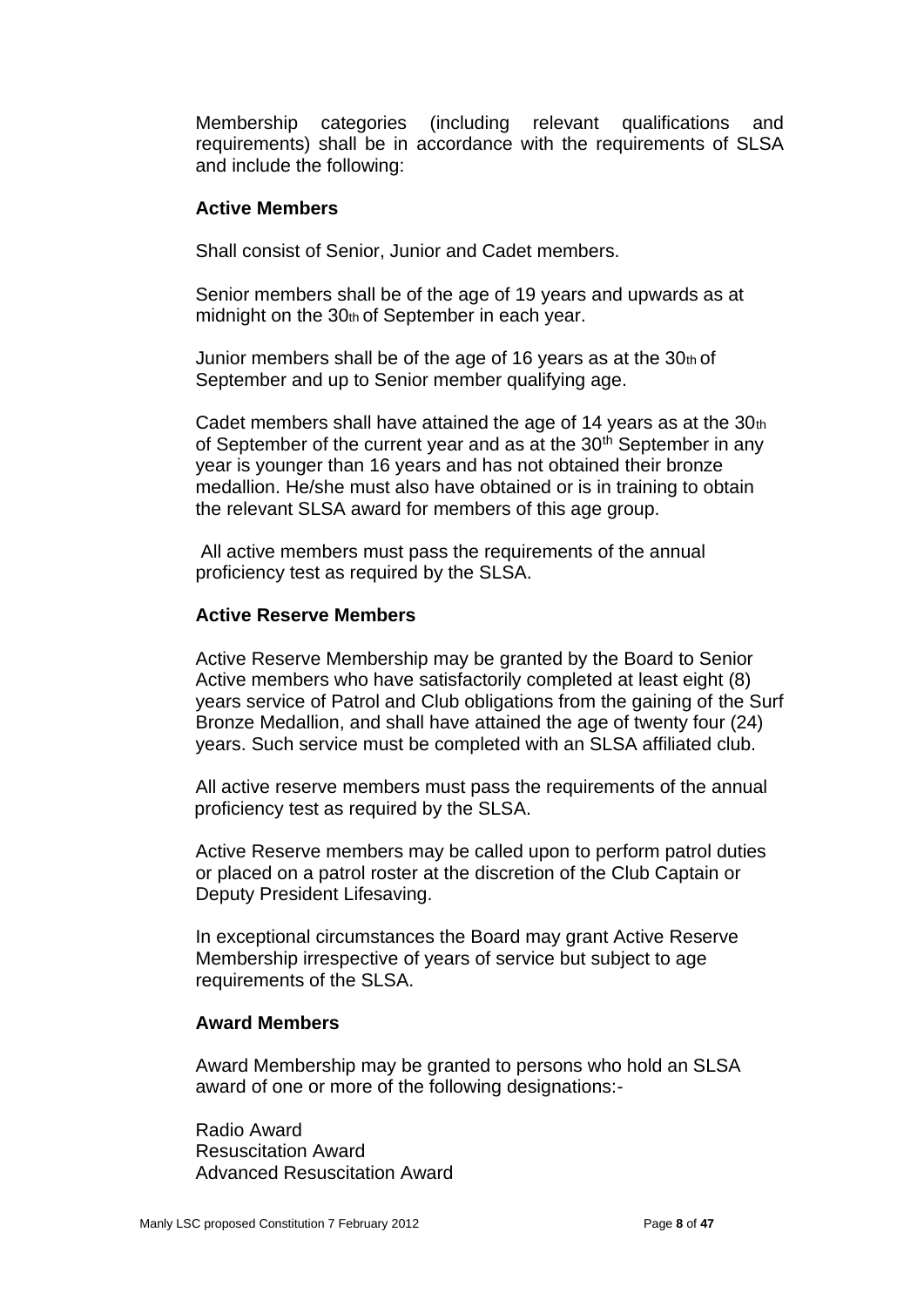First Aid Certificate

Or at the discretion of the Board any other Award acceptable to SLSA

Such members shall be called upon to perform patrol duties, rostered on patrols and /or other Club obligations within the scope of their award qualifications.

#### **Absentee Members/Leave of absence**

Active Members unable to temporarily fulfill their obligations to the Club may apply in writing with full details to the Board. The Board its discretion may grant leave of absence to the member and depending upon the circumstances, the length of absence , patrol hours record and any arrangements made to perform patrol hours outside the period of absence. The Board will also determine at the end of the season if a year of service is to be awarded to the member. The usual membership fees will apply.

#### **Associate Members**

Associate Membership may be granted by the Board to persons irrespective of whether they hold an SLSA award. The applicant must be of the age of 40 years and upwards unless the Board considers special circumstances prevail.

There shall be a limit of one hundred and fifty (150) Associate members at any one time.

Such members shall be called upon to assist around the club clean ups and general maintenance, events and functions.

An Associate member shall have a joining and/or annual membership fee substantially greater than fees for other categories of membership.

#### **Honorary Members and Patrons**

May be appointed at the discretion of the Board for the current season only and shall include the Mayor of Manly and the State and Federal Members of Parliament for the Manly area.

# **Gold Overseas Members**

Memberships may be granted to persons who do not reside in Australia or who are rarely in Australia but seek to be associated with MLSC and use the facilities. A premium membership fee for this category will be set by the Board.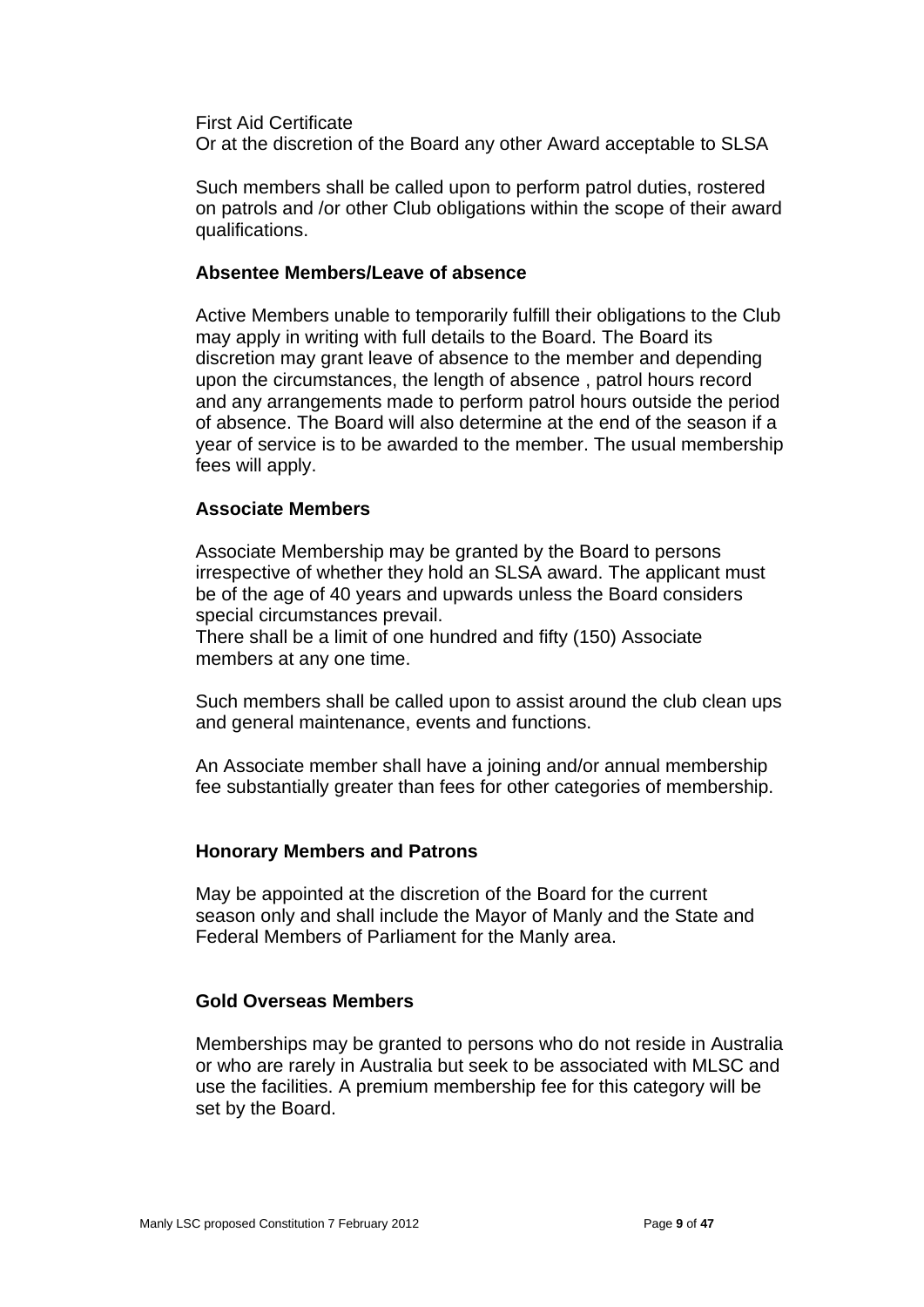# **Armed Services Members**

In recognition of the contribution that MLSC members have made to and continue to make within, the Armed Services, any current member of MLSC who is on active duty or is precluded, due to service from attending patrols may be granted an exemption from patrols for the period during which they are unavailable. To be granted this exemption they must make an application to the Board and be a member of good standing. The Board at its discretion depending upon the circumstances may also grant a year of service.

#### **Life Members**

Life Membership is granted by the membership of the Club at the Annual General Meeting Life Members have all privileges of membership.

See rule 22 for criterion and process of granting Life Membership

# **Long Service Members**

Long Service membership may be granted by the Board to members who have completed ten (10) years Active or to members who have completed eight (8) years of Active service plus four (4) years Reserve Active. Such members shall be exempted from all patrol obligations and may

be eligible for other special privileges of membership as may be provided in the

Constitution and By-laws.

In exceptional circumstances the Board may grant Long Service Membership to a Reserve Active member irrespective of the number of years served as an Active Reserve.

# **Junior Activity Membership**

(i) A Junior Activity ("Nipper") member shall be a person who is a minimum age of five (5) years up to a maximum of thirteen (13) years as at the 30 September in the year of membership.

(ii) Junior Activity members shall be required to gain the relevant qualifications for their particular age group as determined by SLSA.

# **Junior Activity Parents Membership**

Shall be persons who assist in the running of the Junior Activity, their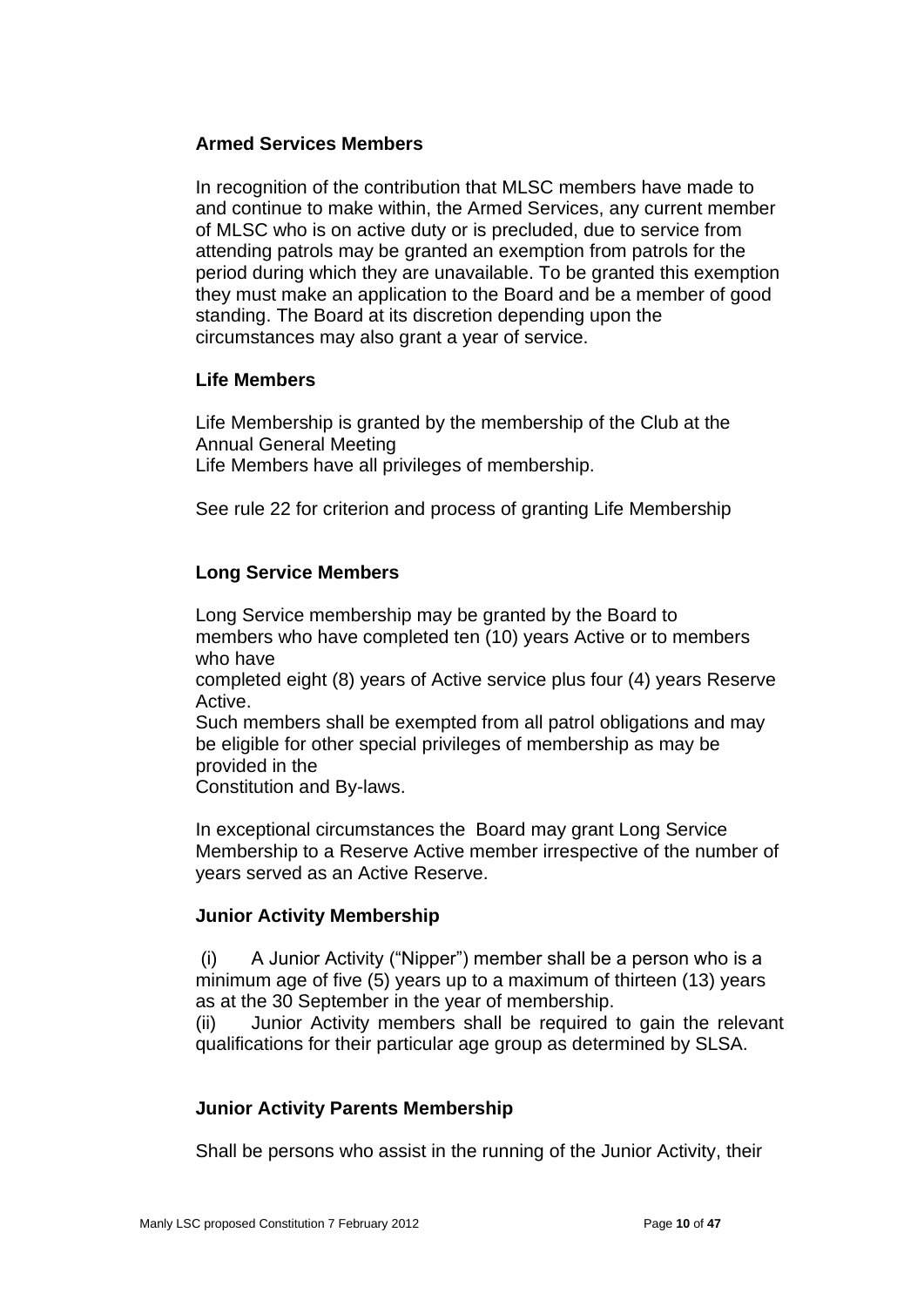Membership shall be endorsed each year by the Junior Activity Committee and the Board.

# **Probationary Membership**

Probationary membership is any person within the time period of having lodged their application for membership and gaining an award. This membership will be reviewed and terminated if in the opinion of the Chief Instructor or the Board, not enough effort is being put into the training for the award.

# **7. Membership fees and other fees.**

- (a) Members of all membership categories, with the exception of honorary members and life members, must renew their membership by payment of the fees (including any outstanding monies due to the Club) for the new season.
- (b) On the recommendation of the Finance Committee, the amount for membership fees and any other fees deemed necessary including but not limited to gym fees, joining fees, penalty fees, award fees, storage fees, locker fees and age discounts for the next season shall be as determined by the Board at the March Board Meeting of the outgoing season. Within 7 days this determination must be distributed to the membership and any protests or objections are to be lodged with the secretary by the  $7<sup>th</sup>$  April each year and they are to be heard and determined by the Board no later than the 14th April each year, following which the Board will reconsider the membership fees and any other fees and if appropriate further determine the same.
- (c) The board will then make a By law in accordance with this constitution setting out the Membership Fees and any other fees for the forthcoming season the details of this By law shall then be distributed to Club members.
- (d) The Junior Activity Committee may make recommendations to the Finance Committee in relation to fees to be paid by Junior Activity members for the next season and these recommendations should be received by the Secretary on or before the 1<sup>st</sup> March each season. Upon recommendation of the Finance Committee the Board will determine the relevant fees in accordance with sub para (b) above.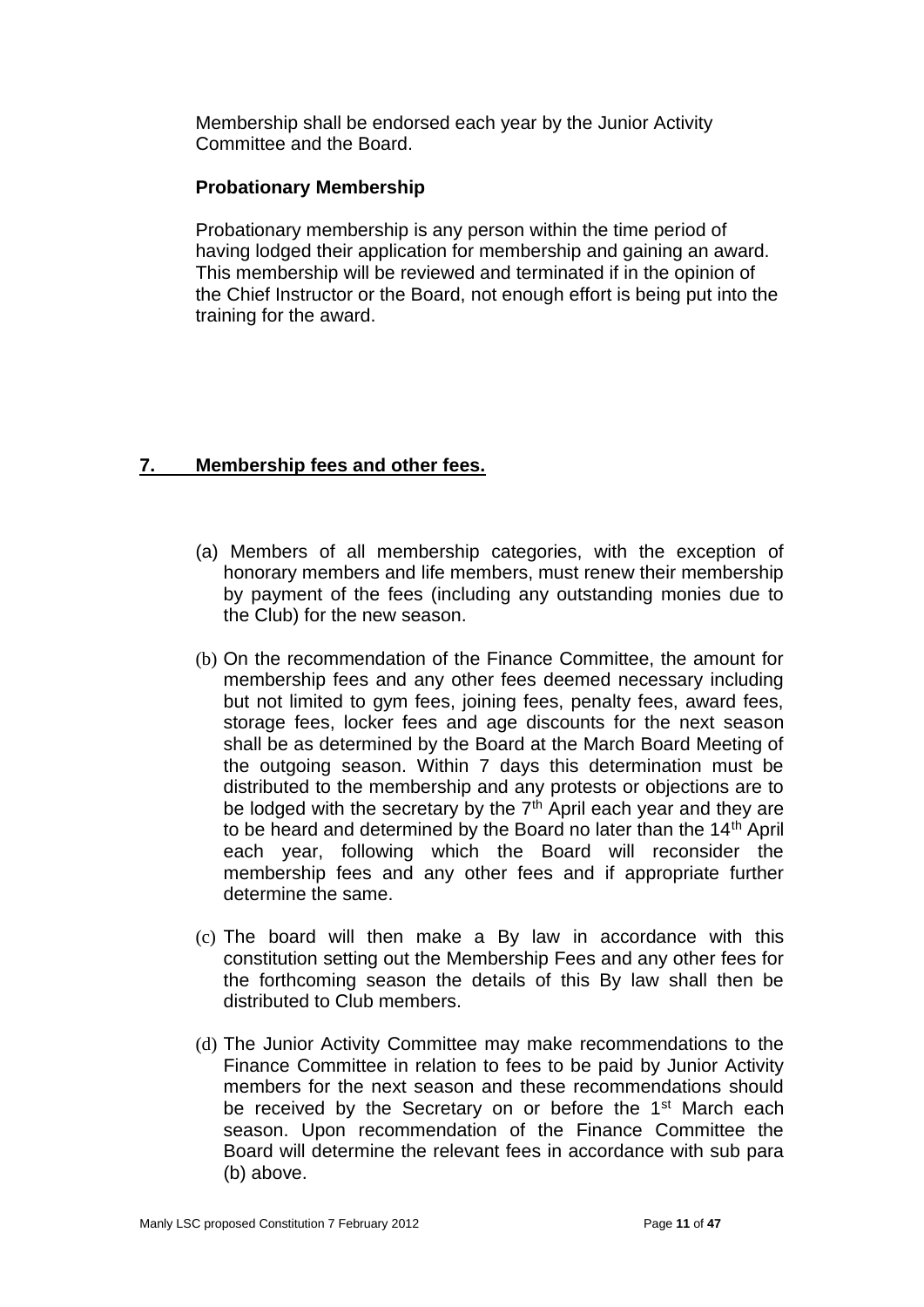- (e) Fees for membership renewal become due and payable from 1 May in each year and must be paid in full before 1 October in that year.
- (f) The Board may determine that membership fees paid after 1 September may be subject to a penalty fee.
- $(g)$  If the fee for membership renewal is not paid by the 30<sup>th</sup> October of the year in which it fell due or other time stipulated by the SLSA, the membership will lapse.
- (h) Membership fees for new members must be paid at the time the application for membership is made.
- (i) A person who is known to be unfinancial or excluded in any way from another club affiliated within SLSA cannot be accepted as a member of the Club. Under exceptional circumstances the Board may waive this provision.
- (j) A member whose membership has lapsed by virtue of sub-clause (g) above can rejoin and pay current joining fee. Under exceptional circumstances the Board may waive this provision.

#### **8 Effect of Membership**

On becoming a member of the Club, members –

- (a) are bound by and must comply with these Rules, Club By-laws that may be in force from time to time and, where applicable, the SNB Constitution and Regulations, the SLSNSW Constitution and Regulations, the SLSA Constitution and Regulations and the Act,
- (b) are subject to the jurisdiction of SNB, SLSNSW and SLSA,
- (c) are subject to a limited liability in respect of the Club;
- (d) undertake to contribute to the assets of the Club in the event of it being wound up, including the costs, charges and expenses incurred in winding up the Club, such contribution not to exceed the amount of any outstanding membership fees owed by the individual member
- (e) are entitled to all benefits, advantages, privileges and services of Club membership to which their membership entitles them.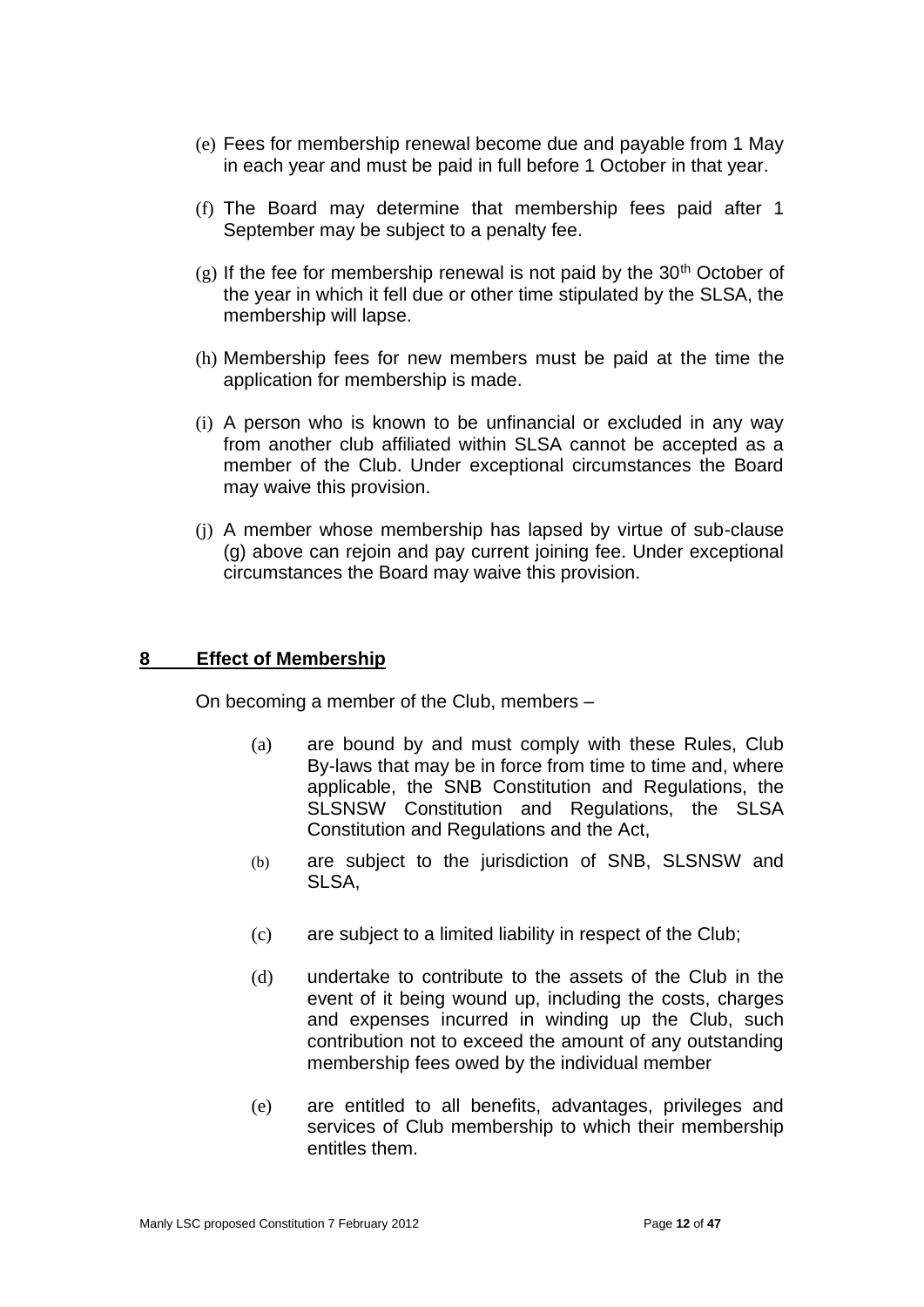#### **9 Cessation of Membership**

- (a) A member having paid all arrears of fees payable to the Club may resign or withdraw from membership of the Club by giving notice in writing to the Secretary of his resignation or withdrawal.
- (b) A member who ceases to be a member, for whatever reason, shall forfeit all rights in and claims upon the Club and its property and shall not use any surf lifesaving equipment or other property of the Club including Intellectual Property. Any club documents, records or other property in the possession, custody or control of that member, including records held in electronic form shall be returned to the Club immediately and deleted from any personal or work computer.
- (c) In the event of cessation of membership there shall be no entitlement to refund of fees paid by the member.

# **10 Register of members**

- (a) The Secretary of the Club must establish and cause to be maintained a register of members of the Club specifying the name and address of each person who is a member of the Club together with the date on which the person became a member.
- (b) The register of members is to be maintained in accordance with any requirements that may be stipulated by the SLSA.
- (c) The register of members must be kept at the Club house and must be available for inspection (or a copy of it), free of charge, by any member of the Club at any reasonable hour.
- (d) Access to the register of members must not be provided to any person for commercial purposes.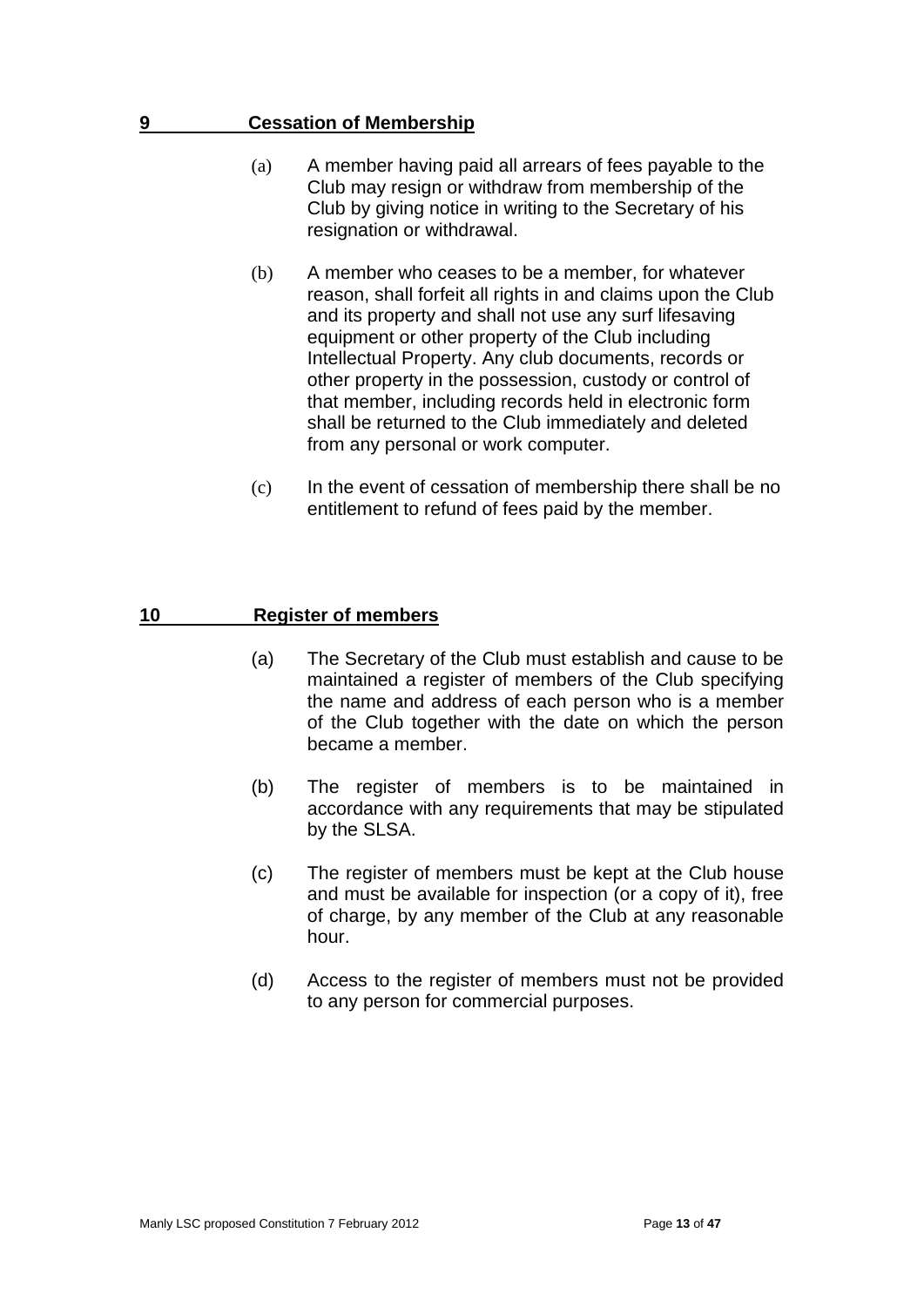# **11 The Board.**

- (a) The Board shall be responsible for the management of the Club and shall consist of the following Directors.
	- (i) The President
	- (ii) Deputy President Lifesaving
	- (iii) Deputy President Competition
	- (iv) Deputy President Junior Activities and Youth.
	- (v) Club Captain
	- (vi) Secretary
	- (vii) Public Officer
	- (viii) Treasurer
	- (ix) Life Member
	- (x) Director Education
	- (xi) Director Risk
	- (xii) Director Water Sports
	- (xiii) Director Beach Sports
	- (xiv) Director Special Events.
- (b) All members of The Board shall be members of the Club.

(c) They shall undertake their duties on a voluntary basis and shall not be paid any salary, wage or other remuneration other than out of pocket expenses except in the circumstances set out in paragraph 26 (p) of these rules.

#### **12 Powers of the Board and Management of the Club**

The Board shall have the power to –

- (a) Manage and conduct the affairs of the Club in accordance with the Objects of the Club, these Rules, By-laws and any relevant legislation.
- (b) Elect or appoint sub-committees to assist the efficient running of the Club or specific section as it sees fit.
- (c) Negotiate, approve and enter into contracts, agreements, leases and other legally binding documents which it believes to be in the interests of the Club
- (d) Expend the funds of the Club, as it deems expedient in the interests of the Club.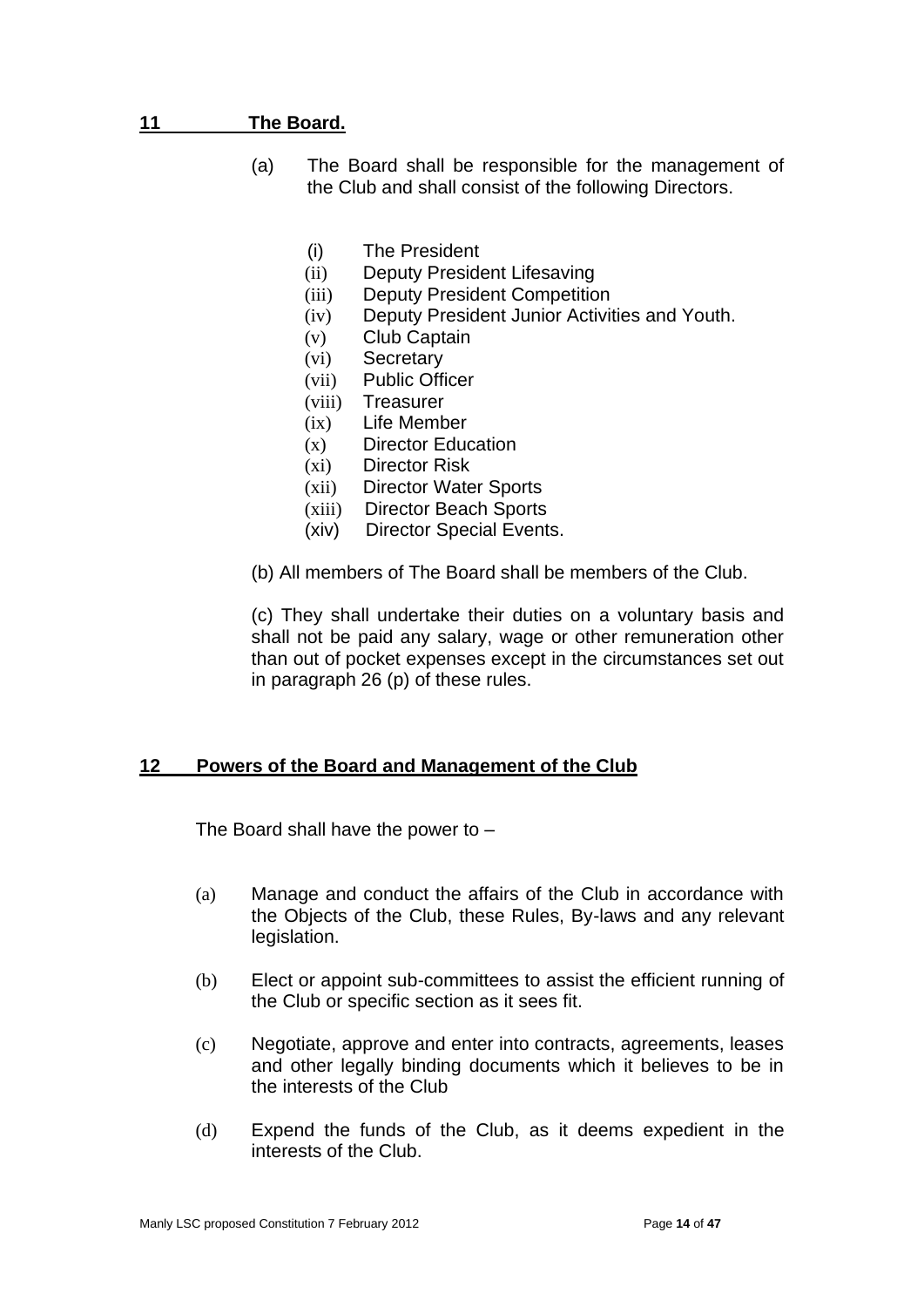- (e) Approve of the amount and nature of any sponsorship obtained for the benefit of the Club
- (f) Approve of the amount and nature of any sponsorship obtained for the benefit of its members or any section of its members where the sponsorship has been procured as a result of an association with the Club.
- (g) Determine which bank, credit union or building society account any monies received shall be deposited into on behalf of the Club.
- (h) To seek the advice or assistance of individual members on any matter it deems appropriate.
- (i) Determine the eligibility criteria or guidelines for admission as a member of the Club and the criteria or guidelines for Distinguished Service and Life Membership following recommendations from the Life Membership group.
- (j) To take any action not otherwise inconsistent with these Rules that may be approved of by a majority vote of those Directors present at a Board meeting and is within the objects of the Club.
- (k) To exercise such powers, functions and duties that may be provided for by these Rules.
- (l) To employ persons or contractors where required for the proper administration of the Club and pursuance of its objects, approve of their appointment, dismissal, remuneration and duties.
- (m) To lease properties and assets of the Club to third parties subject to advice of the Finance Committee.
- (n) To pass resolutions if circulated by electronic means provided a majority of the Board agrees to such a resolution. Any resolution so passed is as effective as if it were passed at a Board meeting.
- (o) To ensure operation of the "Australian Surf Museum" (Museum) within the Club environs, an educational facility, as well as an historical facility, and to appoint a sub committee known as the "Museum Management Committee "for the operation of the Museum that is answerable to the Board and to: (i) receive recommendations from the Heritage Committee, through the Heritage Trustees regarding the operation of the museum;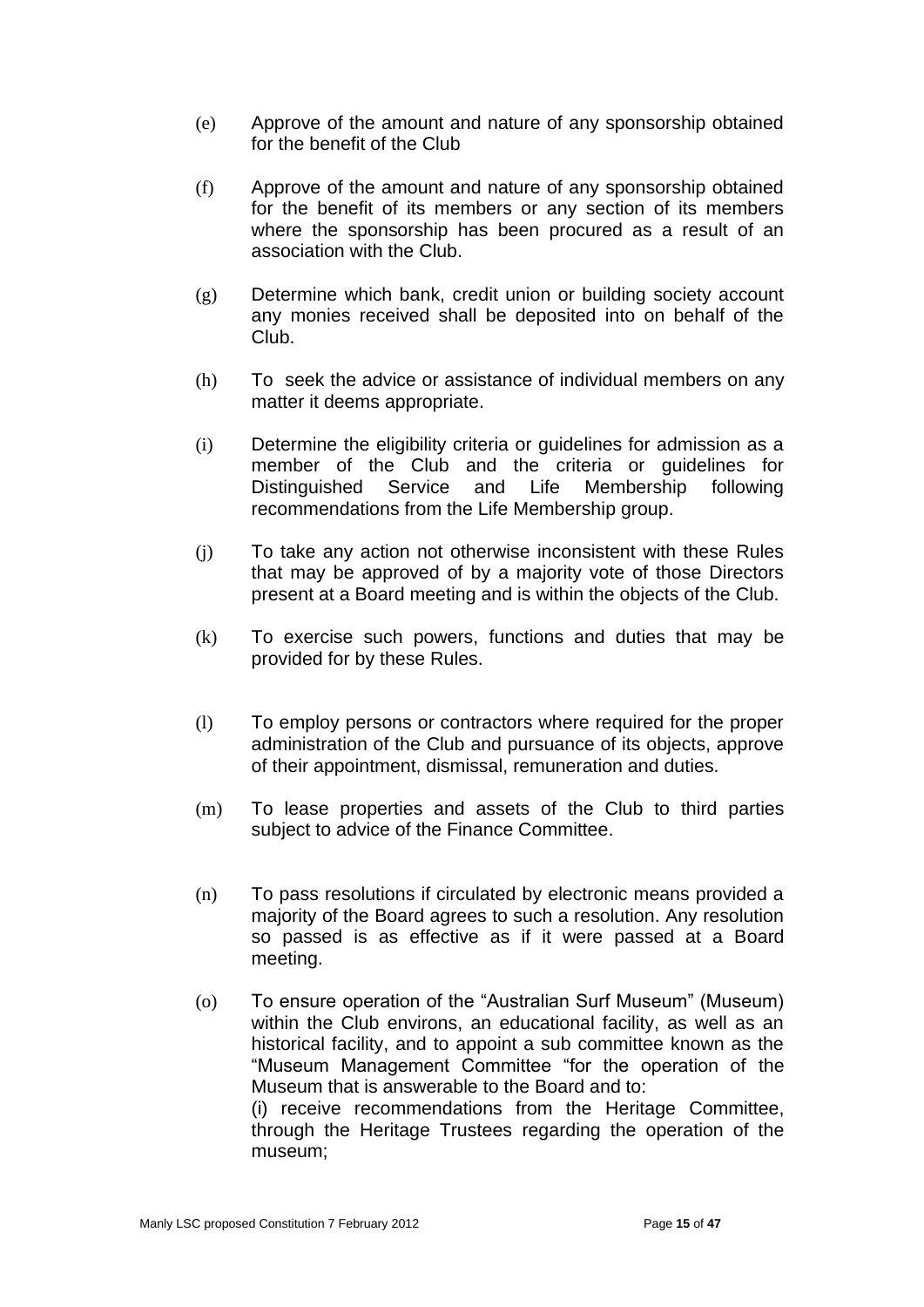(ii)to ensure that the Museum is operated in a businesslike manner and that any distribution of profits is to be divided between the Club and the future preservation, procurement and display of club and beach culture and historical materials. (iii)To ensure that the ownership and management of the museum remains with the Club.

(p) To formulate, issue, adopt, interpret and amend or rescind such By-laws for the proper advancement of its objects and management and administration of the Club as it thinks necessary or desirable from time to time.

# **13. By-laws**

- (a) All By-laws made under this clause shall be binding on the Club and members of the Club.
- (b) The Board is able to issue By-laws in respect of any matter authorised by the Rules or not otherwise dealt by the Rules.
- (c) A By-law made by the Board shall not be inconsistent with these Rules and in the event of any inconsistency, these Rules shall prevail.
- (d) The Secretary shall keep a record of all By-laws issued.
- (e) Within 14 days of the date of the By-law/s the By-law/s shall be made known to the members of the Club by posting on the notice board, general email to members and by such other means as the Board may determine.

#### **14. Meetings of The Board**

- (a) At the commencement of each season the in-coming Board:
	- (i) shall convene within thirty (30) days of the Annual General Meeting to fill any official position not filled at the AGM.
	- (ii) discuss for appropriate action to be taken any matters referred to it from the AGM.
	- (iii) on the recommendation of the Deputy President Lifesaving and the Club Captain must the review the By-law that relates to the Patrol obligations of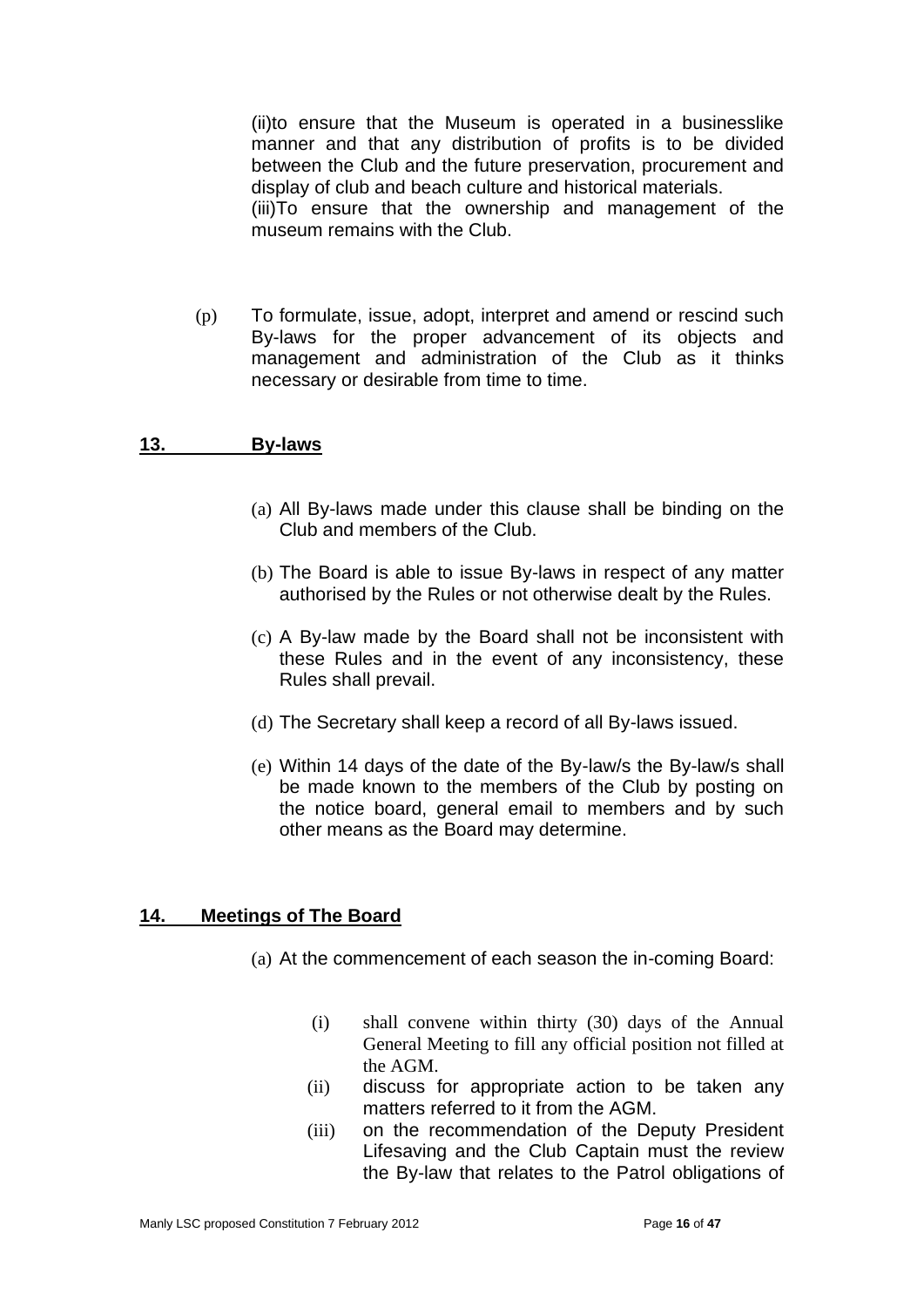the members prior to the commencement of each season. The Patrol obligations shall be distributed to each patrolling member prior to the season and displayed on the notice board.

- (iv) before the commencement of the patrol season the Board shall review all By-laws then in force to determine whether they shall remain in effect or be rescinded or amended. For this purpose the Board may appoint a Rules committee consisting of appropriately experienced persons, including at least one Life Member that shall report directly to the Board.
- (b) The members of The Board must meet at least once per month at a time to be determined by The Board and unless otherwise determined by The Board, meetings will be held where possible in the Manly Surf Pavilion.
- c) Directors with a designated area of responsibility must use their reasonable endeavours to provide a report to the Board for consideration prior to the meeting being held. In addition, the Director, Chairperson Junior Activities or in his/her absence his/her delegate is to provide an up-todate monthly financial statement relating to the Junior Activities.
- (d) The means for distribution of the reports shall be as determined by the Board.
- (e) Members of The Board must use their reasonable endeavours to be properly briefed prior to any meeting so as to ensure a smooth flow of business at the meeting.
- (f) A meeting of The Board may be held where one or more of the Directors is not physically present at the meeting, provided that all persons participating in the meeting are able to communicate with each other effectively, simultaneously and instantaneously whether by means of telephone or other form of communication.
- (g) Any five (5) Directors of The Board may exercise any of the functions of The Board on urgent matters at any time and must report their action to the next meeting of The Board.
- (h) If a member of the Board is -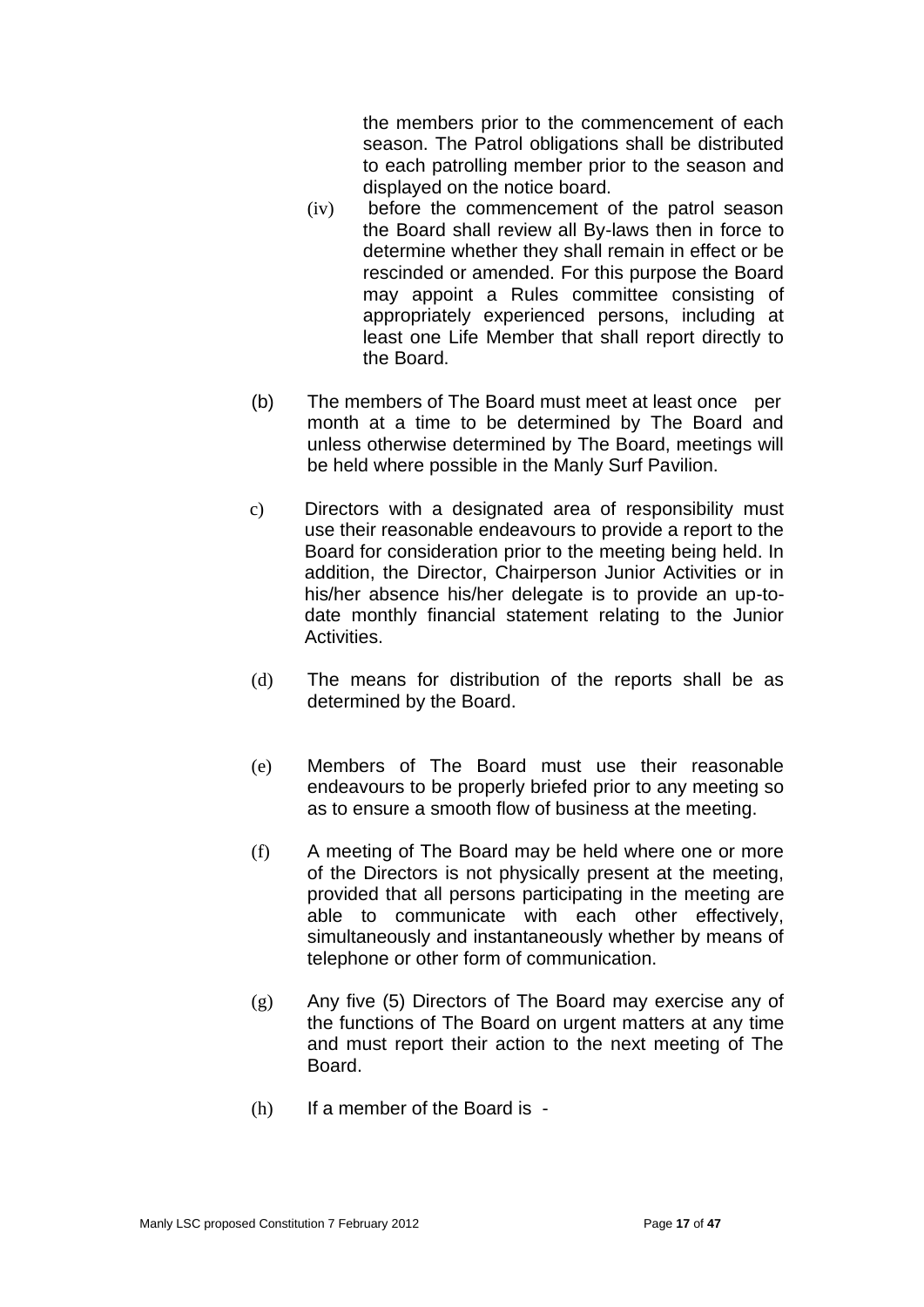- i. absent from three (3) consecutive Board meetings during his or her year in office and
- ii. after being asked to do so, fails to satisfy the Board there is an acceptable reason for the absence, and
- iii. leave of absence has not been granted to that Board member by the Board

his or her position may be declared a casual vacancy by a majority vote of the Board.

- (i) attendance at a meeting by a Director in accordance with (f) of this rule is not to be counted as an absence.
- (j) Minutes of Board meetings must be displayed on the Club noticeboard. Where space permits any associated reports should also be displayed. Copies of the minutes (with or without associated reports) will also be made available to club members from the club office or by such means as may be determined by the Board.

# **15. Procedures for all Committees of the Club including meetings of the Board**

- (a) The majority of directors or committee members will represent a quorum at any committee meeting held with the exception of a Life Members meeting. For example if there are 12 members of a committee then 7 will represent a quorum.
- (b) If a quorum is not present thirty (30) minutes after the time for which The Board or committee meeting was called, the meeting shall stand adjourned for one (1) week.
- (c) A casual vacancy on The Board or a Committee will arise if the member –
- (i) dies,
- (ii) ceases to be a member of the Club,
- (iii) resigns office by notice in writing given to the Secretary,
- (iv) is removed from office pursuant to these Rules,
- (v) becomes a mentally incapacitated person,
- (vi) becomes an insolvent under administration within the meaning of the Commonwealth Corporations Act 2001.
- (vii) Is convicted of an indictable offence.
- (viii) and in the case of the Public Officer only, the Public Officer ceases to be a resident in the state of New South Wales.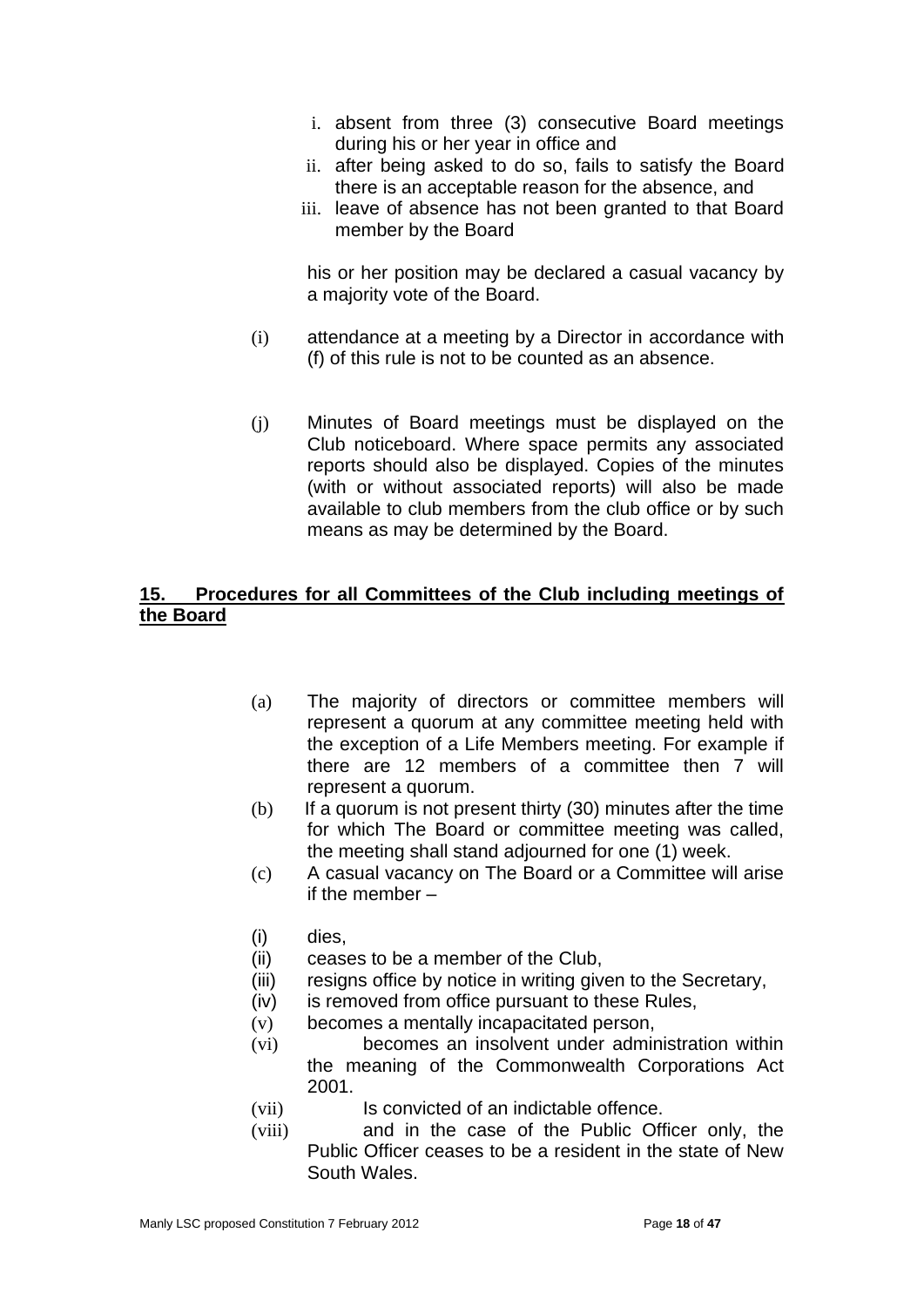- (d) If a casual vacancy occurs, the Board is to take any necessary action to fill the vacancy as quickly as possible, and any person appointed to fill the vacancy shall, subject these Rules, remain in the position until the next Annual General Meeting.
- (e) The President, if in attendance, shall be the Chairperson of all meetings unless he or she delegates the role to another member of that Committee. In the absence of the President, the Chairperson shall be as determined by the members present at the meeting.
- (f) Matters requiring determination after discussion shall be put to a vote in the form of a motion that is seconded by another member of the Board or Committee. The vote shall be undertaken by the raising of hands in favour or against the motion. The majority vote will carry or defeat the motion.
- (g) A secret ballot shall only occur if a motion is carried for a secret ballot.
- (h) In the event of a tied vote on any matter determined by the Board or Committee or, the Chairperson shall have a second and casting vote.
- (i) Each Director or member of the Committee must declare his or her interest in any matter in which a conflict of interest arises (actual or perceived) and must absent him or herself from discussions about, and shall not be entitled to vote in respect of, such matter.
- (j) In the event of an uncertainty as to whether it is necessary for a Director or Committee member to absent him or herself from discussion or refrain from voting, the issue should be immediately determined by vote of the Board or Committee.
- (k) Any member of the Club may attend a meeting of the Board or Committee as an observer with the approval of the Board, Secretary or Chairperson of the relevant Committee.
- (l) From time to time the Chairperson of a Committee including the Board may co-opt a person to attend and contribute to matters discussed and determined, particularly if this person can provide expert advice or firsthand advice of any matter to be discussed. In this event the person co-opted does not have voting rights at this meeting.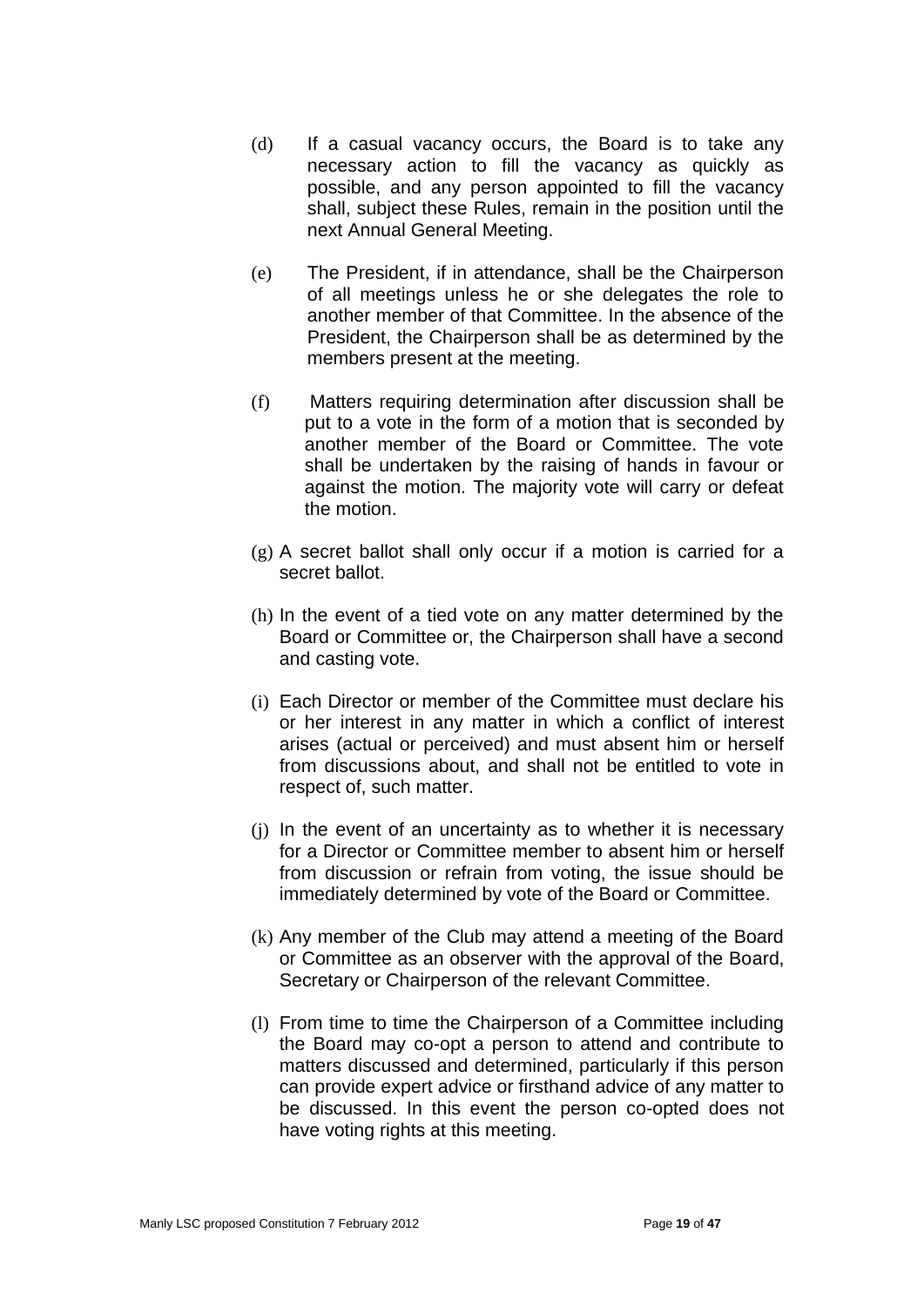- (m)An agenda should be prepared for each Board or Committee meeting which should be distributed prior to the meeting with the time and place of the meeting.
- (n) Minutes shall be taken at all Board and Committee Meetings and shall become part of the Club history.
- (o) The Board or Committee may from time to time make a decision that certain items on the Agenda are closed items and in this event any members of the club in attendance are required to leave the meeting whilst that item is discussed.
- (p) The President and the Secretary are ex-officio members of all Committees of the club.
- (q) Life Members of the Club have a right to be heard at any meeting of the Club and to exercise this right the Life Member must first indicate to the Chairman his or her intention to do so.

#### **16. Officers of the Club.**

(a) In addition to the Directors, the holders of the following positions shall be Officers of the Club. All these positions shall be honorary.

Vice Captain (four)

Junior Captain (U-19)

Surf Boat Captain

Ski Captain

Board Captain

IRB Captain

Swim Captain

Beach Sprint Captain

Life Saving / First Aid Competition Captain

March Past and R & R Captain.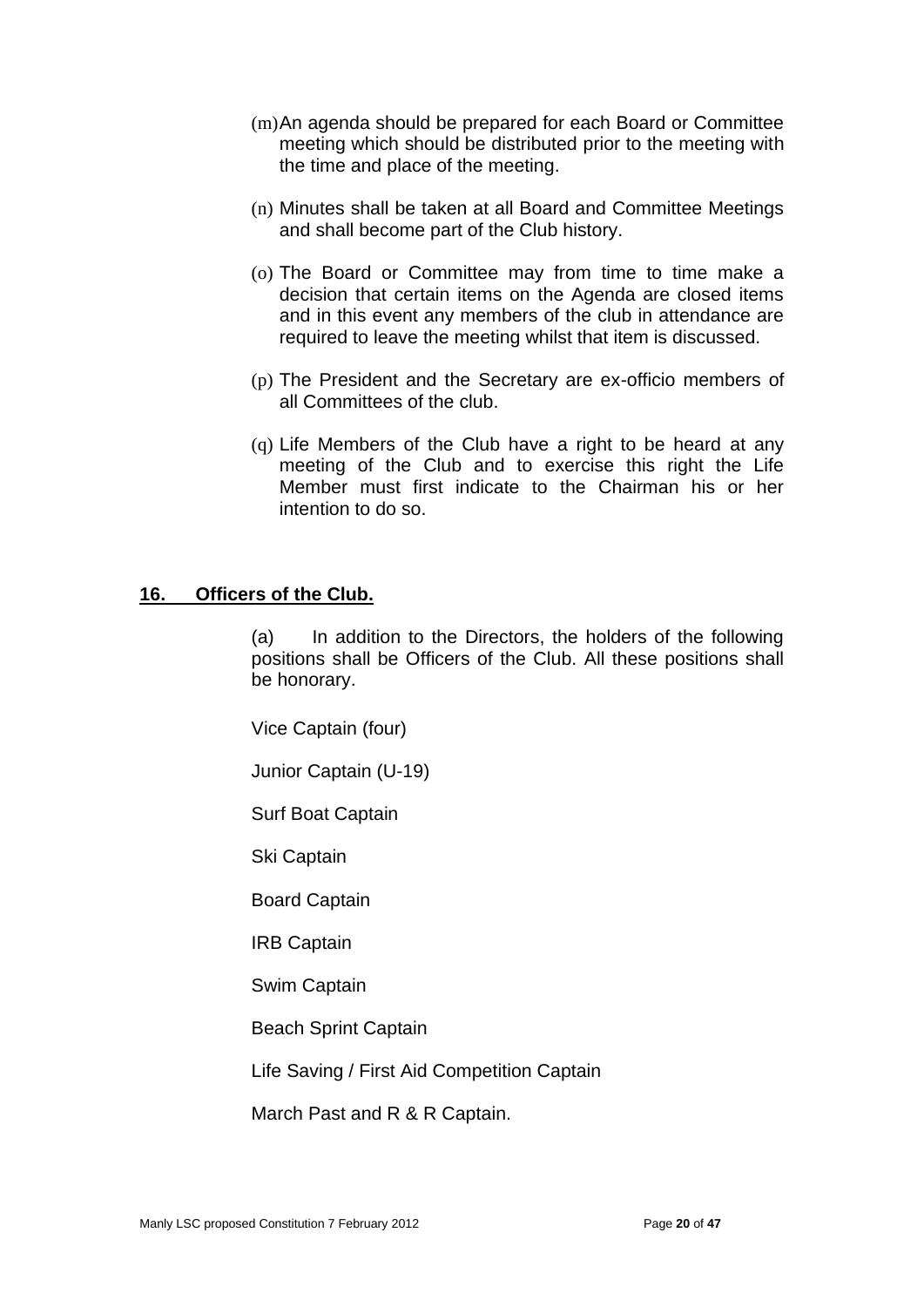Masters Captain.

Chief Instructor/Training Officer

Publicity Officer

Competition Manager

Gym Leader

Social Organiser

House Committee Chairman

Branch Delegate Board of Management.

Branch Delegate Surf Sports.

Gear Steward

**Registrar** 

Manly Savers Rugby Chairman.

Race Secretary

Touring Team Manager

Radio Officer Junior Activities Chairman

Junior Activities Secretary

Junior Activities Treasurer

Junior Activities Superintendent

Junior Activities Education Officer

Members of the Finance Committee ( 5 positions )

Financial Trustees ( 5 positions )

Heritage Trustees ( 5 positions )

- (b) Unless otherwise provided for in the rules, these Officers of the Club positions are to be declared vacant at the end of each season.
- (c) The following Officer of the Club positions or any other position deemed necessary are to be appointed by the Board if and when required: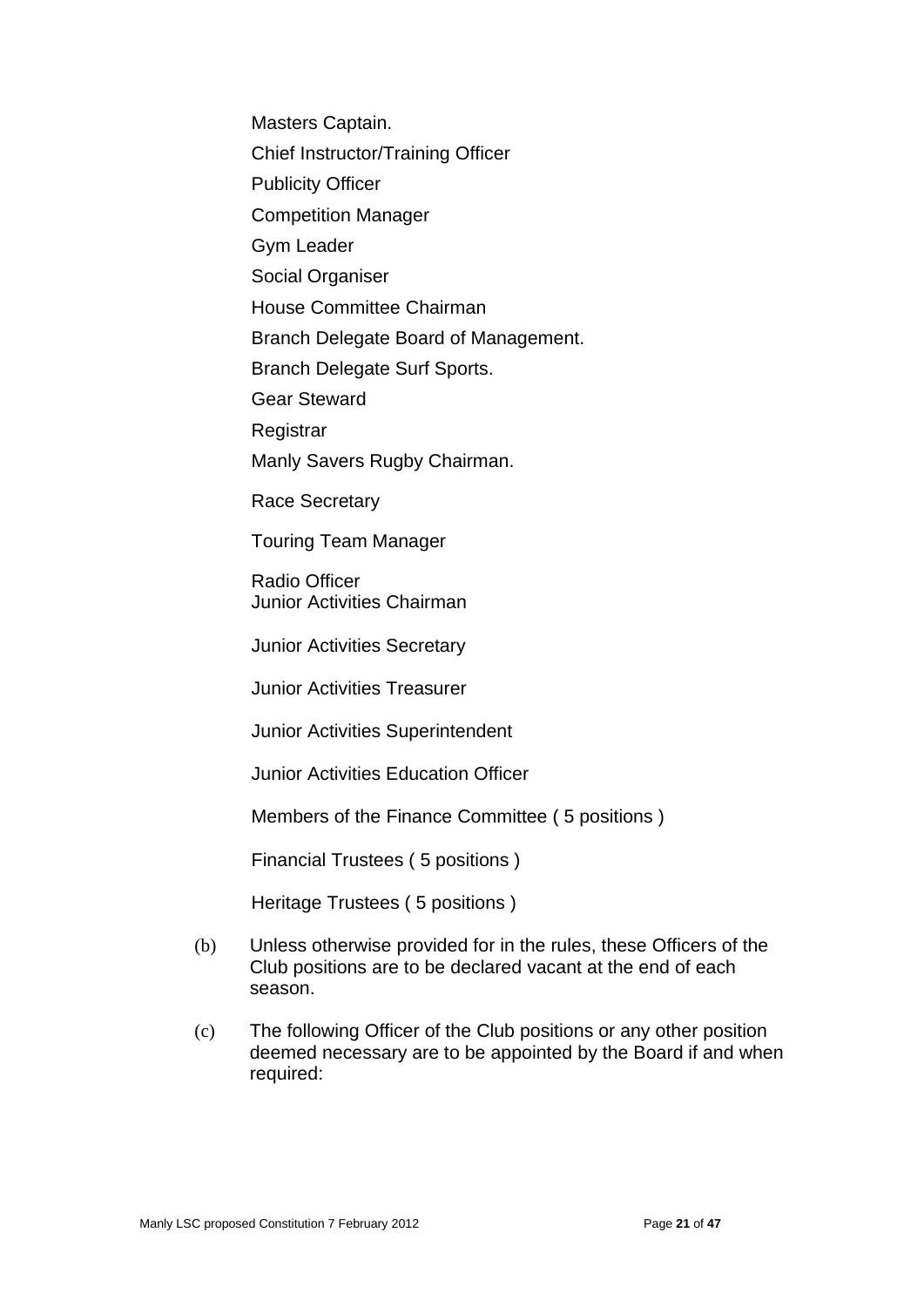Race Secretary, House Committee Chairman, Touring Team Manager, Social Organiser. Assistant Secretary, Assistant Treasurer, Assistant Registrar, Assistant Training Officer or Vice Captains for any of the Officer positions referred to.

# **17. Responsibilities of Directors of the Board and Officers of the club.**

The responsibilities and duties of the Directors of the Board and other officers of the Club shall be determined by the Board and where possible their statement of duties is to be prepared and kept by the Secretary and available for inspection upon a request made by a member.

Each Director shall be responsible to all members including particular responsibility to look after the concerns and needs of any group or members identified in their statement of duties.

# **18. Junior Activities**

# **18.1 Membership of Junior Activities**

Membership of Junior Activities is open:

- (a) to all persons over the age of five (5) and up to the age of fourteen (14) years. Age as at midnight on September 30<sup>th</sup> will determine their age group in accordance with SLSA rules.
- (b) to all parents, guardians, carers of Juniors as well as spouses or partners of those parents, guardians, or carers who are current members of the Club.

# **18.2 Junior Activities Committee**

(a) There shall be a Junior Activities Committee (JAC) which will be responsible through its Chairman to the Board for the management and conduct of matters and activities relevant to Junior Activities and its members.

(b) The Junior Activities Chairman shall be a Deputy President of the Club and a member of the Board. The Junior Activities Chairman shall be the chairperson of all meetings conducted within Junior Activities.

(c) The Junior Activities Executive Committee shall consist of the following positions –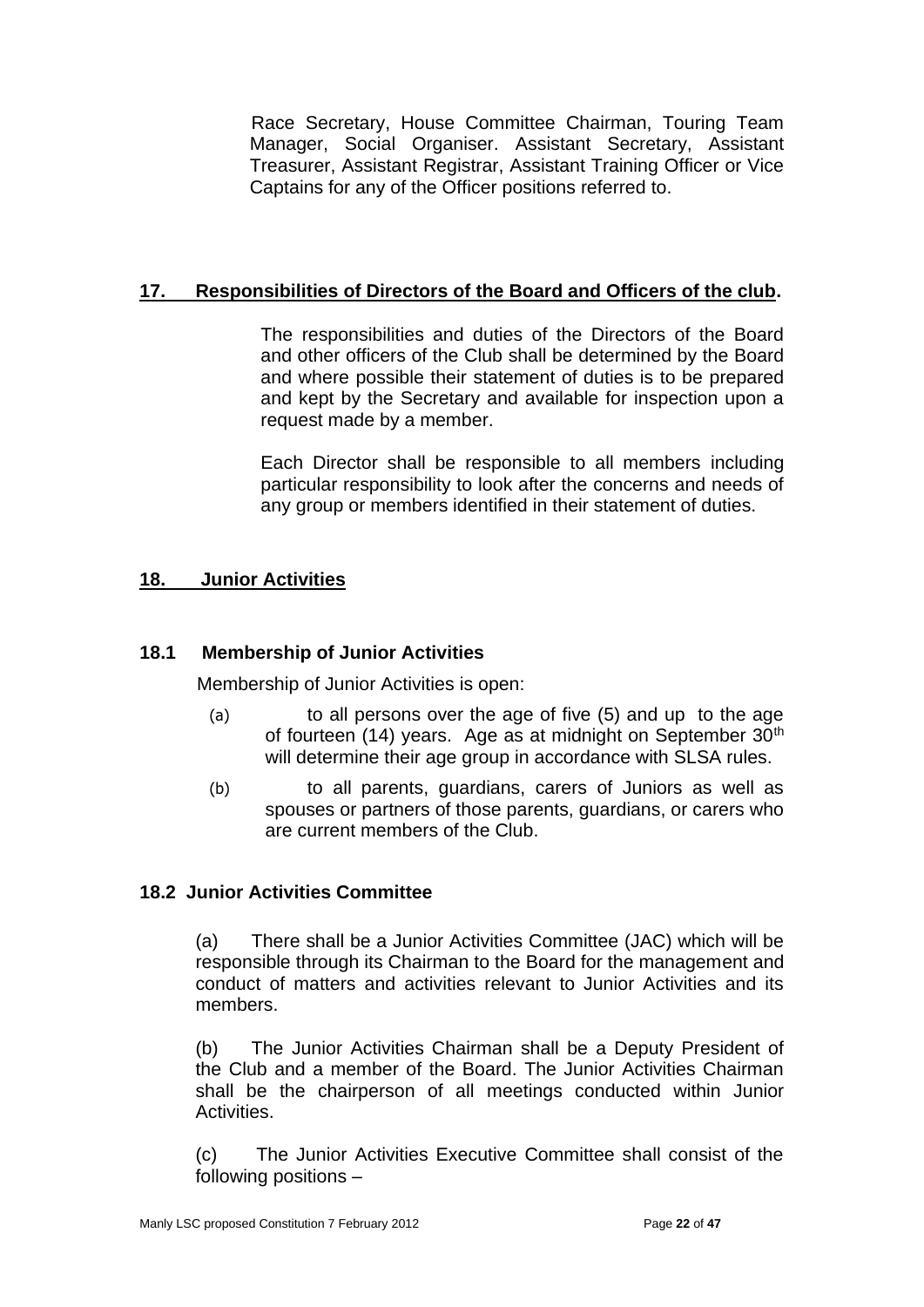- (i) the Junior Activities Chairman
- (ii) the Junior Activities Secretary
- (iii) The Junior Activities Treasurer
- (iv) The Junior Activities Superintendent
- (v) The President and Secretary of the Club
- (vi) The Junior Activities Education Officer

Any three of these Junior Activities Executive Committee members may exercise any of the functions of the executive committee on urgent matters at any time and must report their action to the next meeting of the JAC.

- (d) All members of the Junior Activities Executive Committee and the following positions will form the Junior Activities Committee (JAC) :
	- (i) Junior Activities Registrar,
	- (ii) Junior Activities Gear Steward,
	- (iii) an Age Group Manager Representative,
	- (iv) two (2) General Committee members,

all of whom shall have the power to vote.

- (e) JAC Meetings shall be held at least monthly during the Club Patrol season.
- (f) All meetings held and conducted by the Junior Activities Executive Committee or JAC shall be in accordance with these rules.
- (g) The Board may appoint such other positions to the JAC, or Sub Committees of the JAC as may be identified by the Junior Activities Chairman from time to time, provided the position or subcommittee is necessary for the proper management and conduct of Junior Activities.

These Sub Committees if required, shall include but not be limited to a Finance and Fundraising Committee, Surf Education Committee, Awards Committee, Competition Selection Committee, Sponsorship Committee ,and Clothing and Uniform Committee.

Any members of any Sub Committee appointed under this sub clause shall not have the power to vote at JAC meetings.

(h) Office holders for the JAC shall be elected at the Junior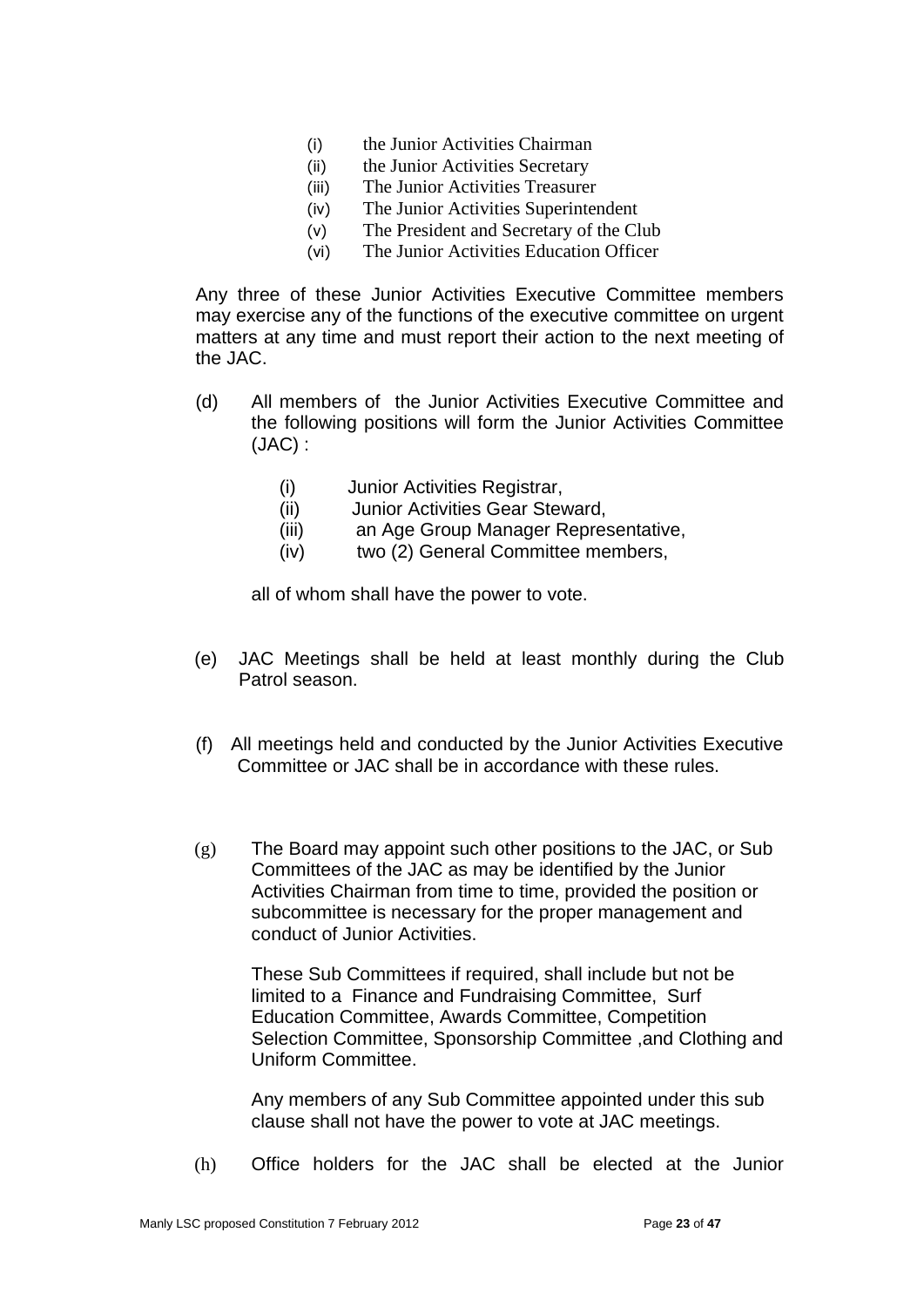Activities Annual General Meeting from nominations submitted by Junior Activity members.

- (i) Office holders elected at the Junior Activities AGM shall be endorsed by the Board.
- (j) The Junior Activities Committee shall be authorised to operate separate bank accounts for the receipt and expenditure of funds for the purposes of Junior Activities.
- (k) Any bank account operated by the Junior Activities Committee is to be at the same bank used by the Club or as approved by the Board.
- (l) The Chairperson of the Junior Activities Committee is to ensure that prior to September each year a budget, approved by the Junior Activities Committee and projecting income and expenditure for the ensuing twelve (12) months, is provided to the Finance Committee for its approval and recommendation to the Board.
- (m) All funds received for or as a result of junior activities shall at all times be regarded as funds of the Club and shall not be expended, allocated or otherwise committed without the prior consent of the Board except for items that are contained within the approved budget for the Junior Activities.
- (m) If the Junior Activities Committee wishes to expend, allocate or otherwise commit funds in excess of the budget approved under the preceding clause, prior approval must be gained from the Board .

# **18.3 Junior Activities Life Membership and awards.**

 Life members may be elected at a Junior Activities Annual General Meeting by secret ballot. This vote must be carried by seventy five per cent of the votes cast by those present and entitled to vote. The nominees must be members of the Club who have rendered special service as members for a period over six (6) years, and have been an efficient member of the Junior Activities Committee for at least three (3) years, not necessarily concurrent. Their nominations must have been endorsed by eighty per cent of votes cast by those present and entitled to vote at a Junior Activities Committee Meeting.

Nominations for life membership shall be in writing and signed by two members of the Club, who have completed five (5) years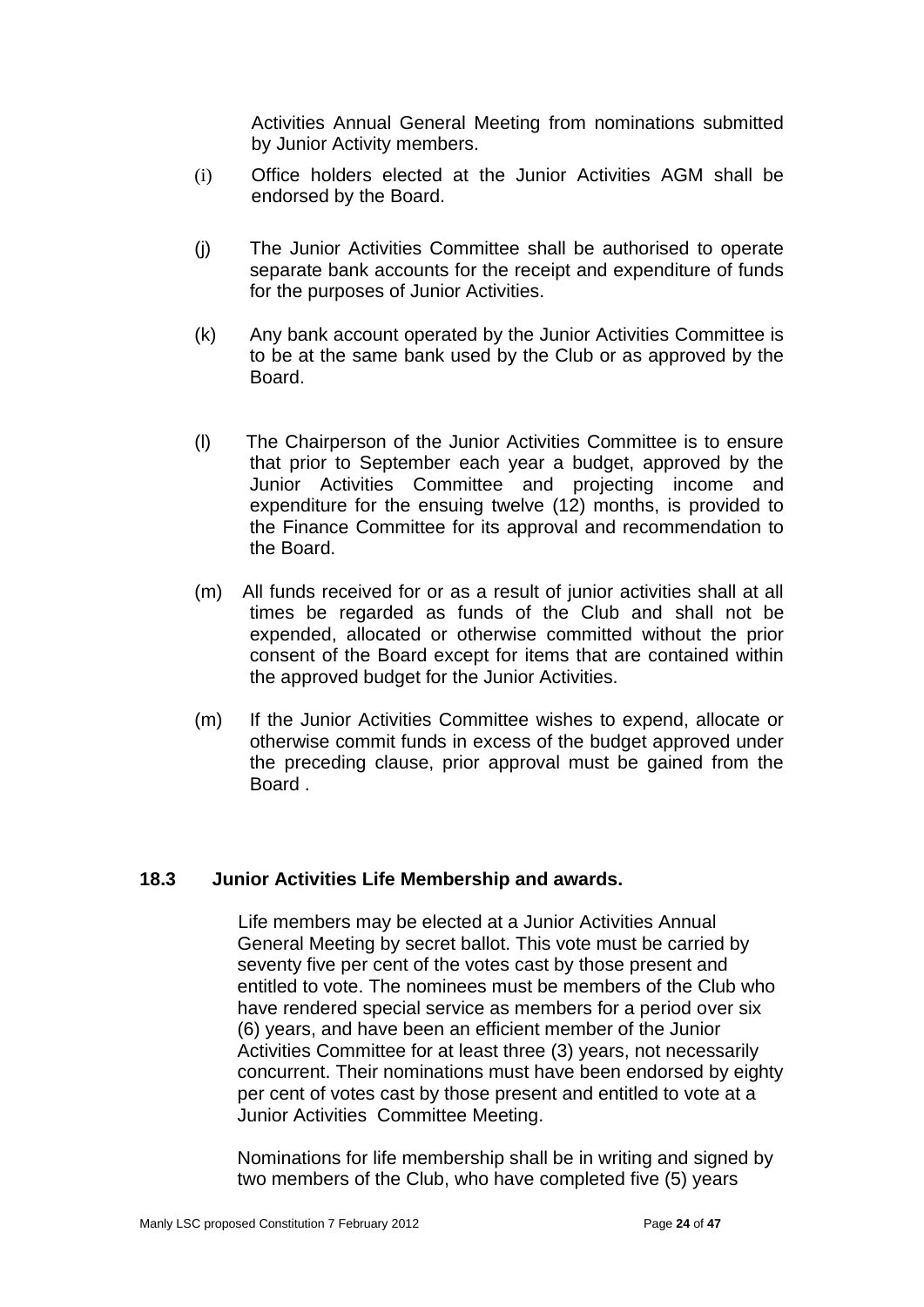Junior Activities Committee service with the Club, not necessarily concurrent.

The Junior Activities Committee can also recommend to the Board persons it considers should be awarded Distinguish Service Awards of the Club. The persons recommended can include Junior Activities Life Members, the Chairman of Junior Activities (provided this person has performed 2 years in that position) or Junior Activities office holders including Age Group Managers who have in excess of 6 years service in their position or a combination of positions or who are not currently Junior Activity members but Club Members and have had the required JAC Service.

# **19. Standing Committees.**

To ensure the meeting of the Club's objectives and that proper consideration is given by the Board to the needs of its members the following Committees are to be Standing Committees and they are to report to the Board through their respective chairpersons and or Board members who are present at the meetings :

# **19.1 Lifesaving Committee.**

- (a) The Lifesaving Committee shall have the power to discuss and recommend to the Board for consideration all matters relating to Lifesaving including but not limited to patrols, training, equipment, awards and proficiencies.
- (b) The Lifesaving Committee shall meet at least once every two months from October to March and as necessary if called by the Deputy President Lifesaving, Director Education, Chief Instructor, Club Captain, President or Secretary.
- (c) The Deputy President Lifesaving will be the chairperson provided however in his/her absence the Club Captain will chair the meeting.
- (d) The Deputy President Lifesaving shall provide a report of each meeting of the Lifesaving Committee to the next Board Meeting including motions passed and discussion points.
- (e) The following officers shall comprise the Lifesaving Committee and are entitled to vote at Lifesaving Committee meetings:

Director, Deputy President Lifesaving Club Captain Director Education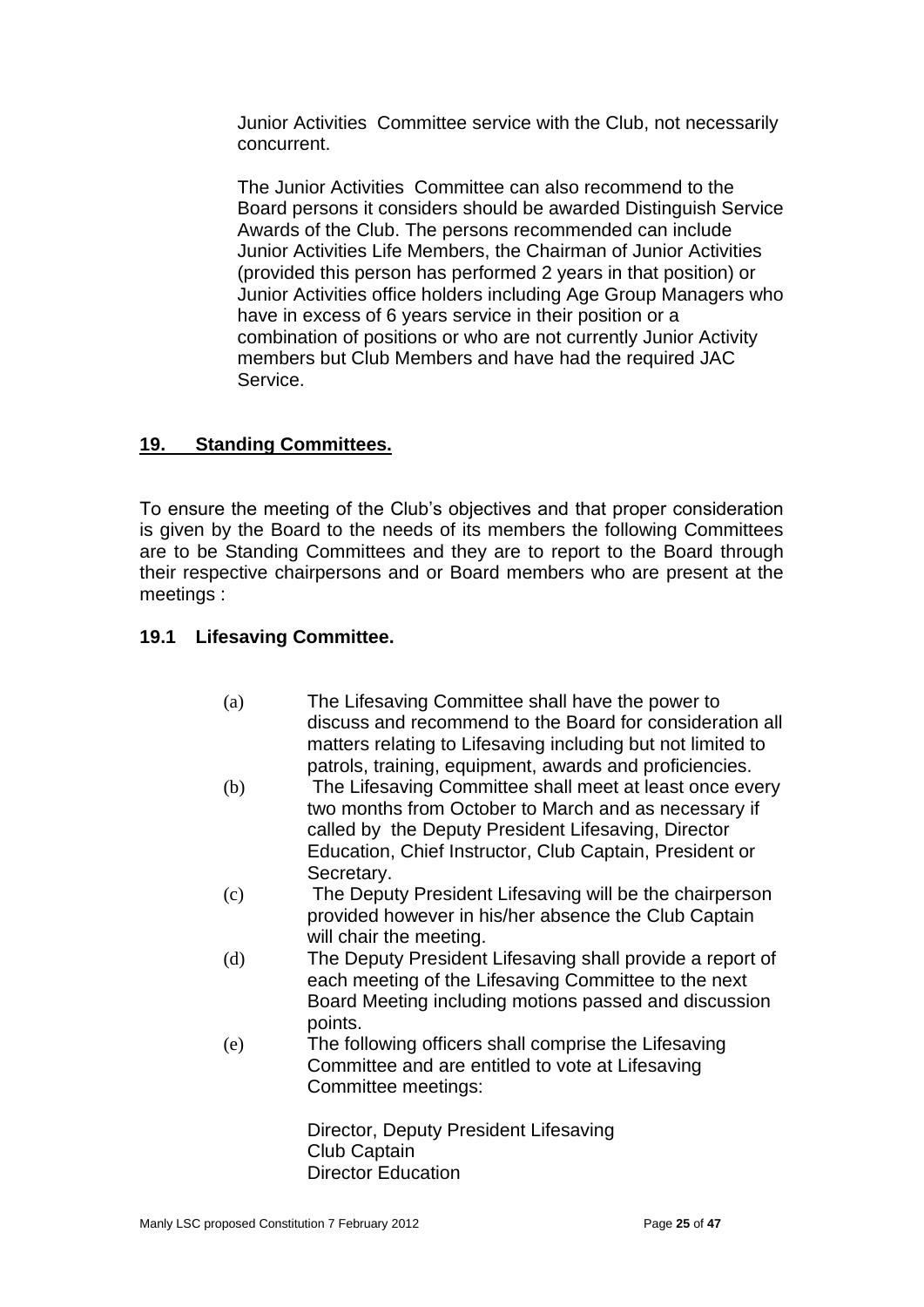Vice Captain(s) Junior Club Captain I.R.B. Captain Vice I.R.B. Captain Training Officer Assistant Training Officer Gear Steward Radio Officer Patrol Captains Club members who are members of the Branch Board of **Examiners** Junior Activities Superintendent, Junior Activities Education Officer, Junior Activities Gear Steward.

Six (6) members shall constitute a quorum of the Lifesaving Committee.

# **19.2 Competition Committee**

- (a) The Competition Committee shall have the power to discuss and recommend to the Board for consideration all matters relating to Surf Sports Competition, training and touring requirements.
- (b) The Competition Committee shall meet at least once every two months from October to March and as necessary if called by the Deputy President Competition , Director Water Sports, Director Beach Sports, Club Captain, President or Secretary.
- (c) The Deputy President Competition, shall be the chairperson provided however in his/her absence the Club Captain will chair the meeting.
- (d) The Deputy President Competition shall provide a report of each meeting of Competition Committee to the next Board Meeting including motions passed and discussion points.

The following Officers shall comprise the Competition Committee and are entitled to vote at Competition Committee meetings: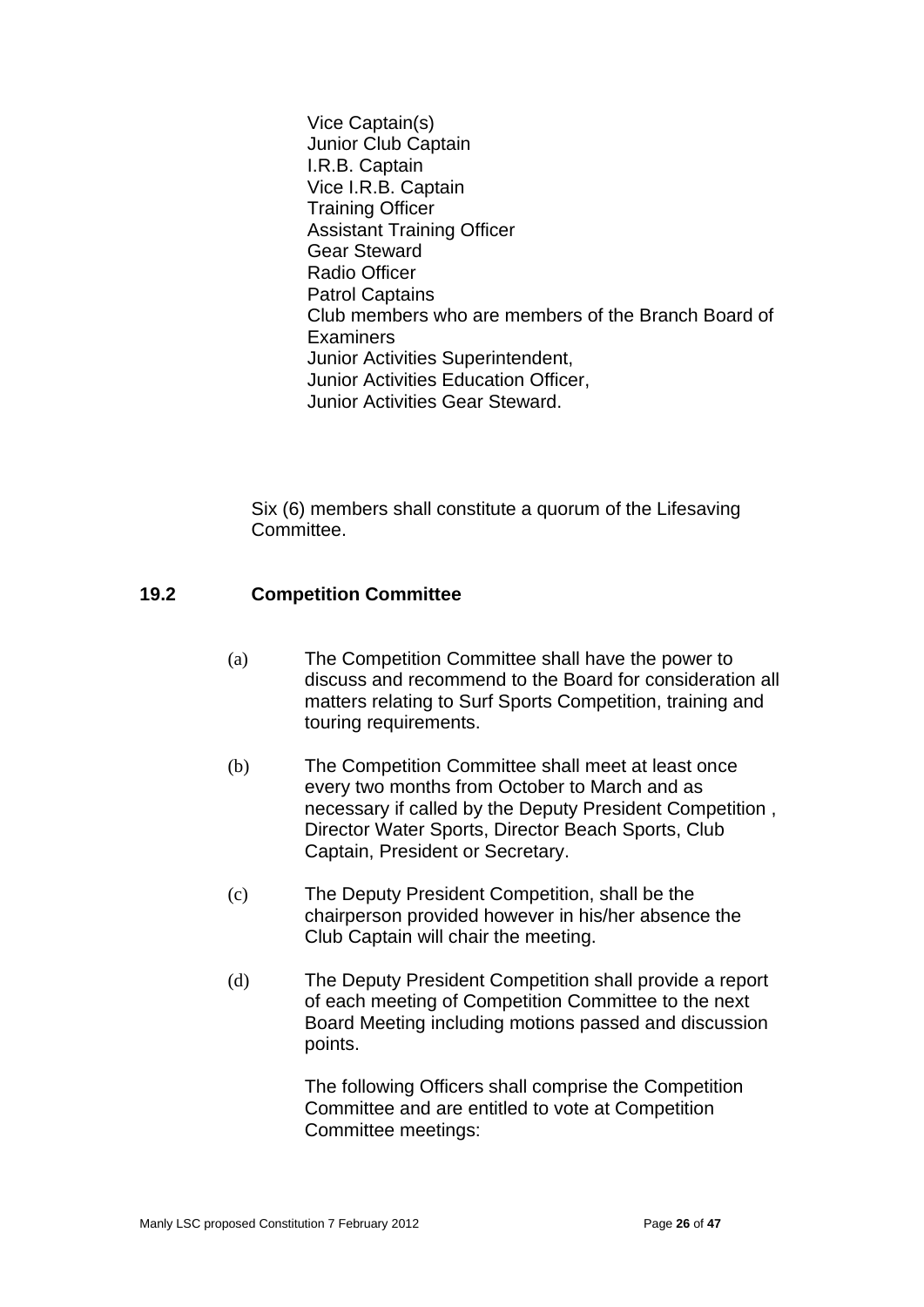Deputy President Competition

Deputy President Junior Activities and Youth Chairman

Club Captain

Competition Manager Boat Captain IRB Captain Board Captain Ski Captain Beach Sprint Captain Swim Captain Masters Captain Lifesaving / First Aid Competition Captain. March Past and R & R Captain. Race Secretary Touring Team Manager

Six (6) members shall constitute a quorum.

### **19.3 Finance Committee**

The Finance Committee should meet at least once every two months and may make recommendations to the Board dealing with all matters relating to business and financial operations of the Club including but not limited to Fees, Budgeting, Marketing, Sponsorships, Club fundraising activities, and business opportunities.

The Finance Committee shall be appointed annually by the Board and shall consist of the President, Treasurer, Secretary, General Manager plus three persons, one of whom is not a member of the Club but possess financial experience and qualifications.

In the absence of or at the request of the President the Treasurer shall be the Chairperson of the Finance Committee.

The Finance Committee shall:

- (a) have responsibility for the financial budget of the Club and once approved by the Financial Committee the budget is to then be referred to the Board for its consideration.
- (b) Consider matters of a financial nature, including commercial contracts, referred to it by the Board
- (c) When required by the Board to advertise and appoint administrative positions and set terms and conditions of service.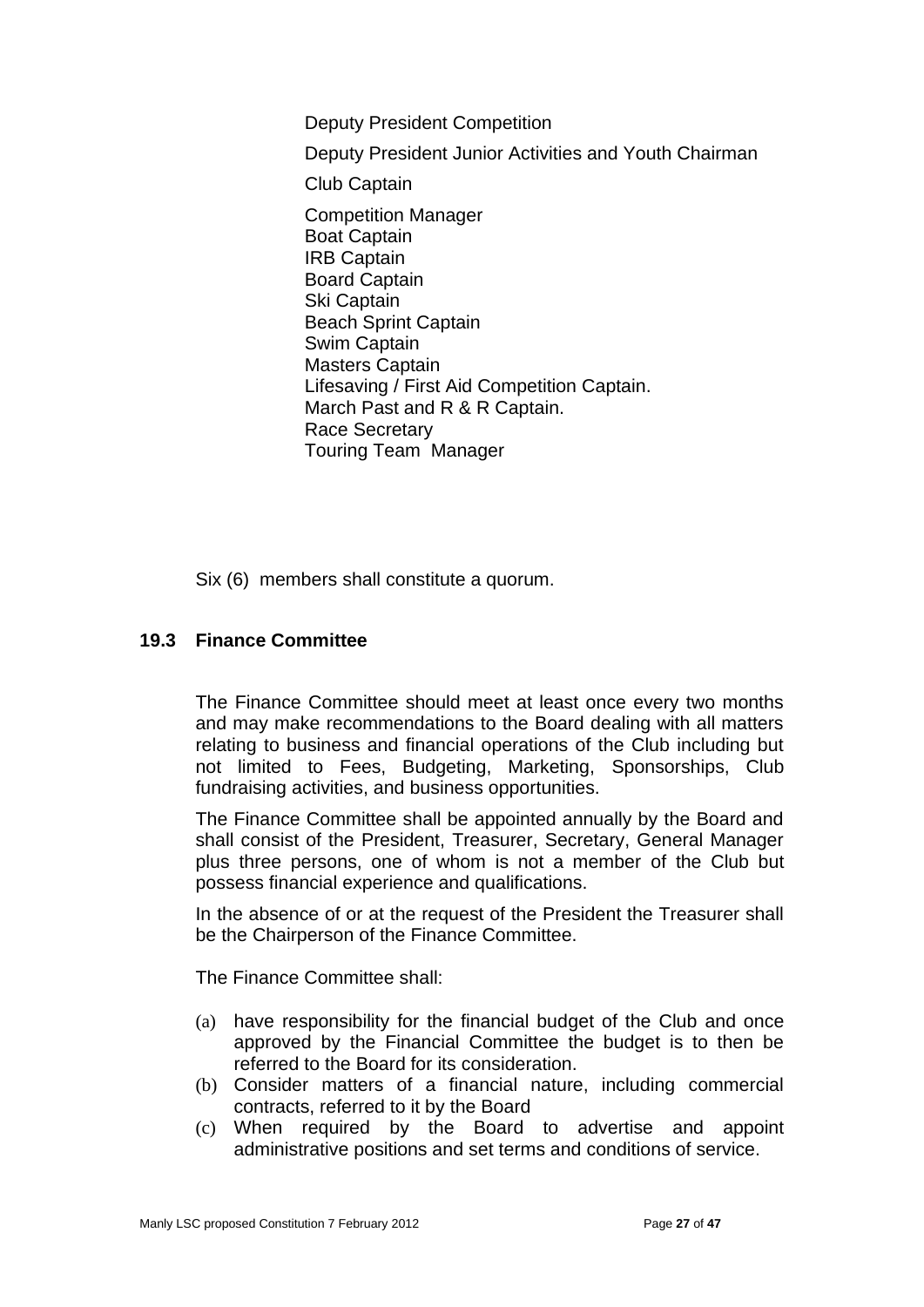# **19.4 Financial Trustees.**

The Financial Trustee Committee shall have the following objects:

- (a) At the request of the Board to decide upon the appropriate investment of club monies held on deposit.
- (b) At the request of the Board to decide upon the appropriate investment of other financial assets of the club.
- (c) These monies held on deposit and financial assets shall be vested in the Financial Trustees.
- (d) No interest in these funds or assets shall accrue to any Financial Trustee including any transmissible or assignable interest either singularly or collectively.
- **(e)** There shall be six (6) Trustees and these Trustees shall be the Honorary Club Legal Advisor, two (2) Life Members, and two (2) Club Members who shall have completed (15) years efficient and satisfactory service as a member of MLSC and the current Deputy President of Junior Activities and Youth.
- (f) With the exception of the Deputy President of Junior Activities and Youth each Trustee shall be appointed by the Board every three (3) years and shall continue in office subject to resignation or removal.
- (g) The Trustees shall be responsible for the allocation of funds vested in their care, and no such funds shall be used for any purpose without their authority.
- (h) The Trustees' decision on matters relating to the expenditure of such funds whatever that may be, shall be binding and can only be challenged and/or vetoed by a Special General Meeting called for that purpose or at the Annual General Meeting.
- (i) The Financial Trustee Committee shall meet once every 9 months or where otherwise appropriate or requested by the Board.
- (j) A meeting of The Financial Trustees may be held where one or more of the Trustees is not physically present at the meeting, provided that all persons participating in the meeting are able to communicate with each other effectively, simultaneously and instantaneously whether by means of telephone or other form of communication and where appropriate confirmation of any decision can be provided by email within 48 hours of the meeting.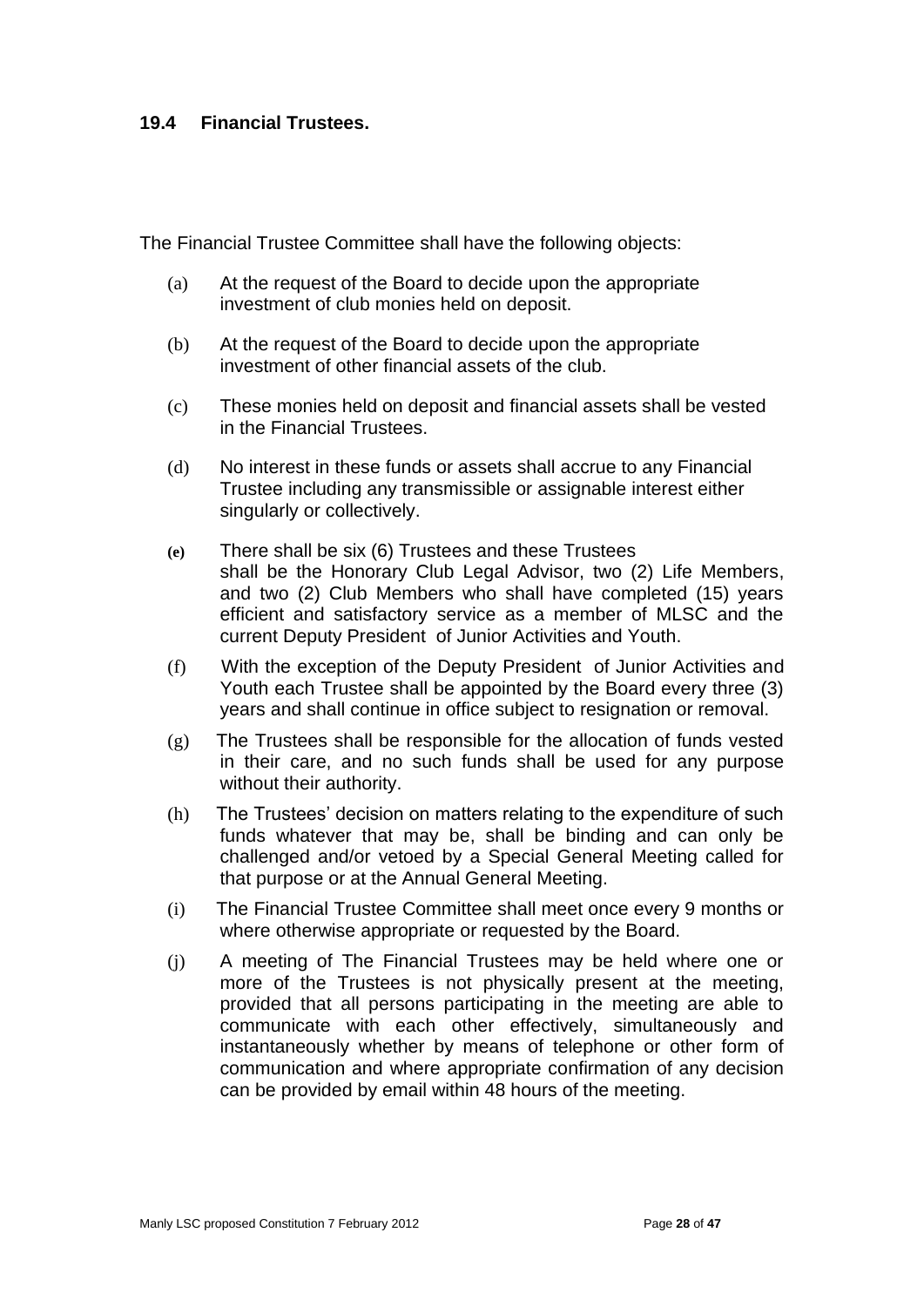# **19.5 Heritage Committee, Heritage Trustees and the Australian Surfing Museum**

- (a) The Heritage Committee shall have the following objects:
	- i) responsibility for the maintaining the heritage and history of the club,
	- ii) education to members of events of historical significance in the Clubs history, the history of surf lifesaving, beach culture
	- iii) recognising the contribution of club members to the Armed Services and;
	- iv) the collection, storage, preservation loan and display of all historical items owned by , or loaned to the Club either through the Australian Surfing Museum or otherwise.
- (b)The Heritage Committee shall meet at least once every 3 months and shall consist of five (5) Heritage Trustees . Two of these Heritage Trustees shall be the Hon. Legal Adviser and the Club Registrar. The Board shall appoint the remaining members for a period of three years from the membership provided that one of these members is a Life Member of the Club and the two other members who shall have five years efficient and satisfactory service to the Club or an affiliated Club and if possible have experience and expertise in the collection and maintenance of historical items, heritage memorabilia and Club records.
- c) The historical and heritage memorabilia held by the Club and Club records including historical items shall be vested in the Heritage Trustees but no interest in these historical items shall accrue to any Heritage Trustee including any transmissible or assignable interest either singularly or collectively.
- (d) No historical item vested in their care shall be used for any purpose by the Club or members of the Club without the written authority of at least two of the Heritage Trustees and such authority is then to be lodged with the Secretary.
- (e) The Trustees decision on matters relating to these items shall be binding and can only be challenged and/or vetoed by a Special General Meeting called for that purpose or at an Annual General Meeting where due notice has been given of the challenge or motion.
- (f) The Heritage Trustees shall ensure :

(i)That record or list of all historical items or records held in Trust by them is kept up to date and a stock take of these items is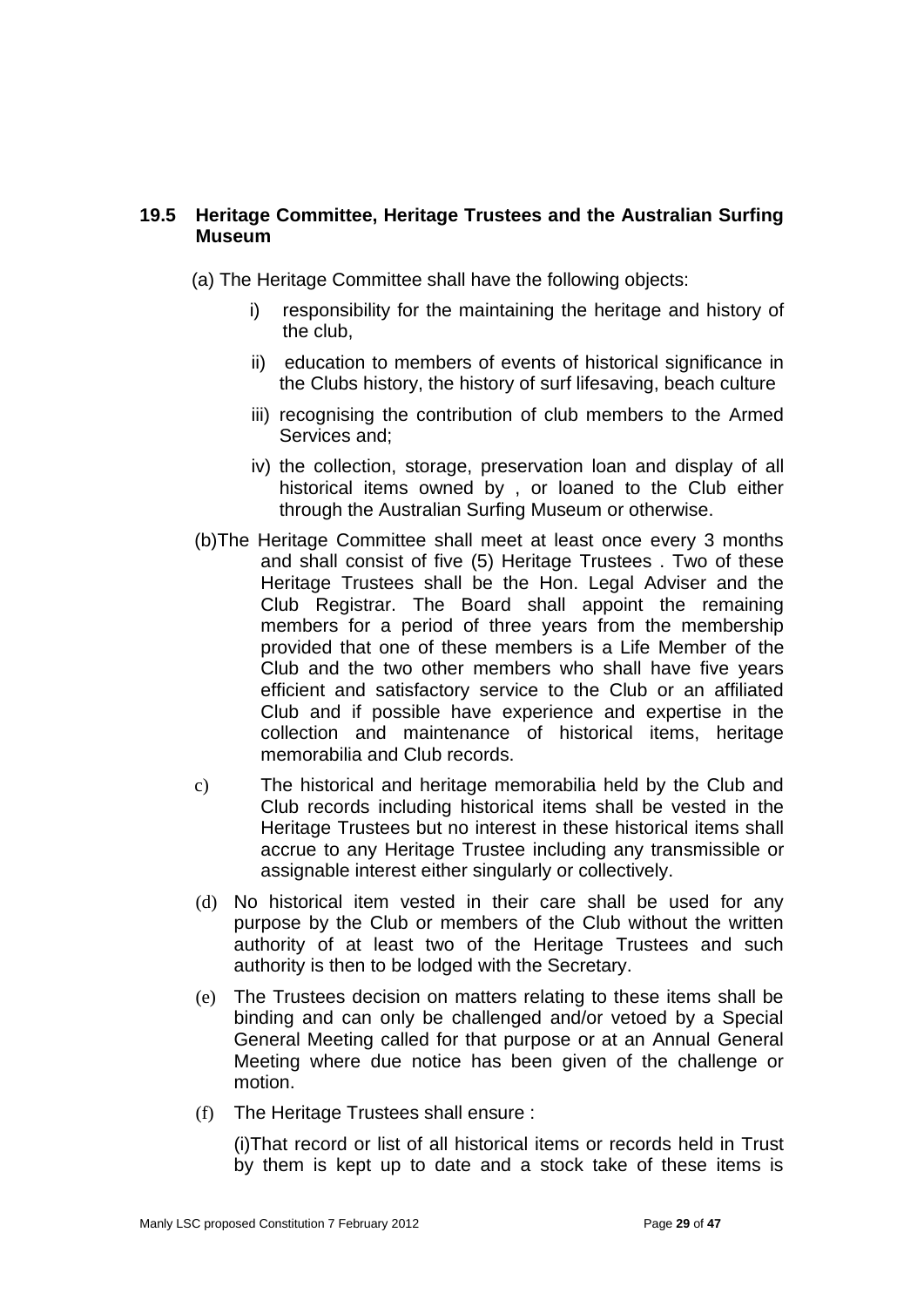performed at least once every 12 months.

 (i)That a record or list is kept of all historical items or records lent or loaned under any agreement or arrangement.

 (ii)That a report or budget be submitted to the Board when requested by the Board.

(iii)Where possible items and records are to be insured.

- (g) The Heritage committee on its own motion or when requested by the Board make recommendations to the Board regarding the operation of the "The Australian Surfing Museum " (the museum) including recommendations relating to:
- (i) any recommended sub committees relating to its operation and persons to be appointed to those subcommittees;
- (ii) the operating of the museums in a businesslike manner;
- (iii) the appointment of a Curator.
- (iv)the operating of the museums as an educational facility , as well as an historical facility.
- (v) actively encouraging supporting partnerships between the museum and interested parties, such as the Chamber of Commerce, Manly Council and tourism bodies.

# **20. Annual General Meeting (AGM), General Meetings and Special General Meetings and Junior Activity Annual General Meeting.**

# **20.1 Meetings and Business**

(a) The Annual General Meeting of the Club shall –

(i) be held once each year within 6 months of the end of the Club financial year and at a time to be determined by the Board ;

 (ii) be held to allow the members to receive the Annual Club Report and financial statements for the past year, to elect officers for the ensuring year and transact general business.

- (b) the following minimum business shall be transacted:
	- Confirmation of the minutes of the last Annual General Meeting and any recent special general meeting(s).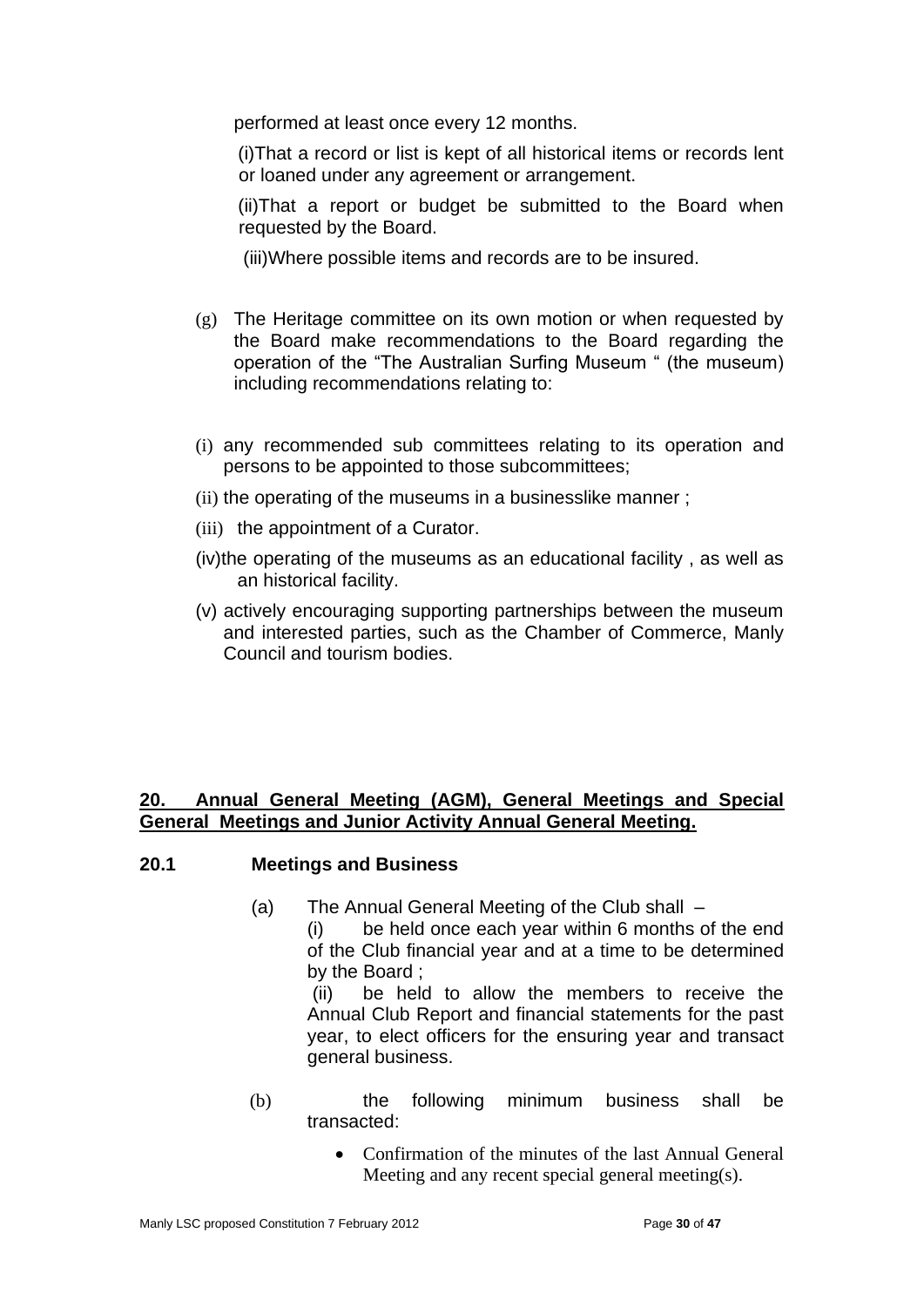- Receipt of the Board's report through the President of the Club in the last financial year.
- Election of Board members and Officers of the Club.
- Endorsement of Junior Activities Management Committee.
- Receipt and consideration of financial reports from the Board for the last financial year of the Club's, Income and expenditure, assets and liabilities Mortgages, charges and other securities, and Trust properties if any and the Auditor's reports on those statements.
- (c) A Special General Meeting can be called by the Board if the Board determines that such a meeting should be held because of the need to deal with urgent business which cannot await the holding of the Annual General Meeting or a General Meeting, or
- (d) A Special General Meeting must be called by the Board if a request in writing signed by at least twenty five (25) financial members entitled to vote, stating the business to be discussed and the proposed resolution, is received by the Secretary.
- (e) (i) The Junior Activities Annual General Meeting shall be held each year at least 14 days prior to the Club's Annual General Meeting. Notice is to be given to all members of the Junior Activities and Board members and all life members of the club at least 28 days prior to the meeting specifying the time, place, and agenda.

(ii) Persons eligible to vote at JAC Annual General Meetings shall be:

- Persons elected to JAC Executive.
- Members of the Board.
- Financial Junior Activities Parents, Guardians and members.

 (iii) Business to be conducted at this meeting shall include: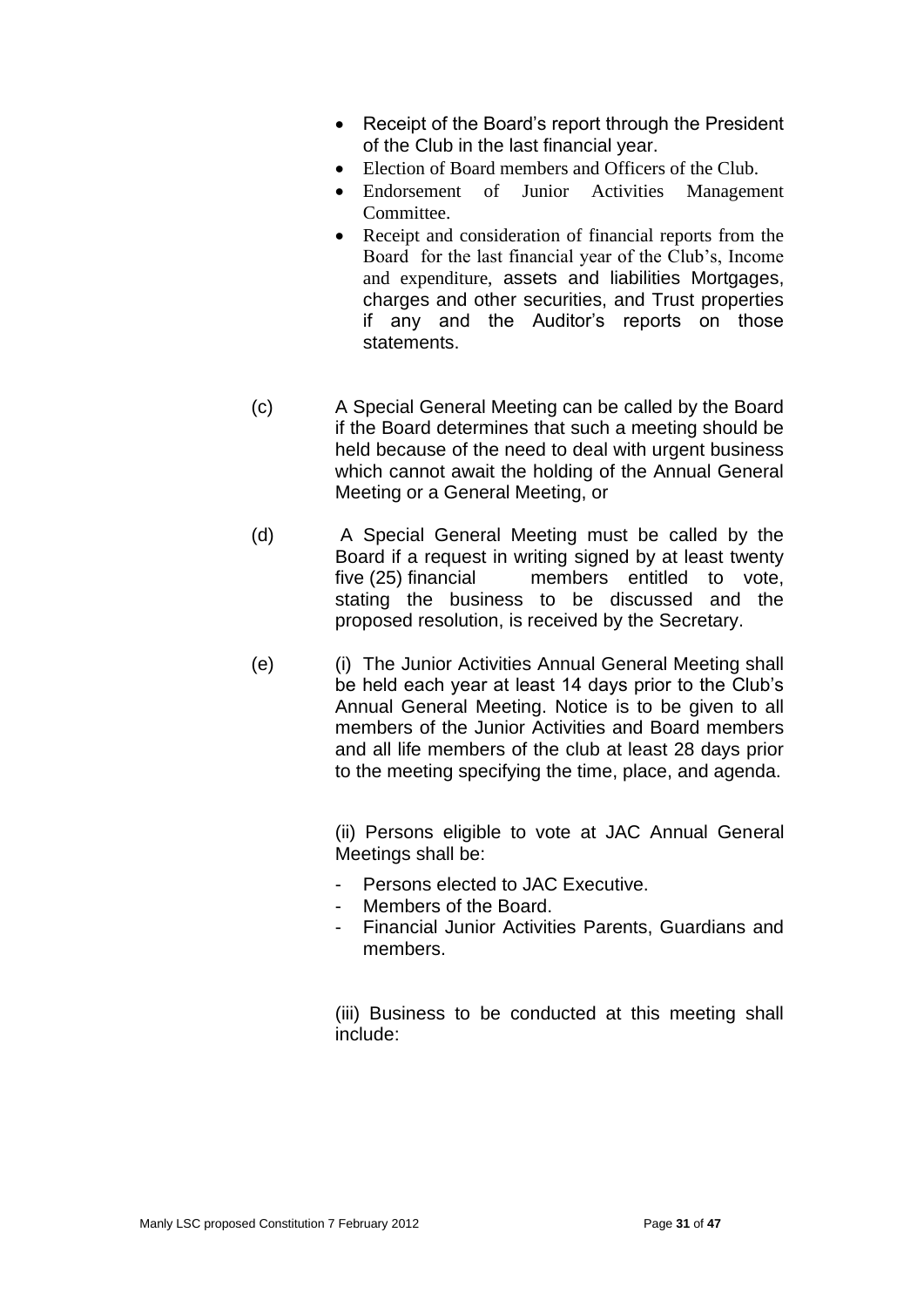• Confirmation of the minutes of the last Junior Activities Annual General Meeting;

• Receipt of the Junior Activities Committee report through the Chairman Junior Activities in the last financial year.

• Election of office bearers of the Junior Activities Committee.

• Receipt and consideration of a financial report from the Treasurer of the Junior Activities Committee for the last financial year of Junior Activities Income and expenditure.

# **20.2 Notice of AGM and other General meetings**

(a) At least twenty eight (28) days written notice must be given to the members of the Club prior to the Annual General Meeting or any General Meeting, Special General Meeting or Junior Activity Annual General Meeting.

(b) Notice of these meetings must be displayed on the Club noticeboard. In addition, the Board may provide written notice of any meeting to the members by such electronic or other means as it deems appropriate.

(c) At least 7 days before the AGM, financial statements to be submitted for approval at the AGM are to be made available to members from the club office and as otherwise determined by the Board. Financial statements are to include:

- (i) The Club's income and expenditure for the past year,
- (ii) Comparative figures of the income and expenditure for the previous year, and
- (iii) The assets and liabilities of the Club as may apply at the end of the Club's financial year.

# **20.3 Special Resolutions at the AGM and other General meetings**

A special resolution must be passed by a general meeting of the Club to effect the following changes:

- (a) A change of the Club's name.
- (b) A change of the Club's Constitution.
- (c) A change of the Club's Objects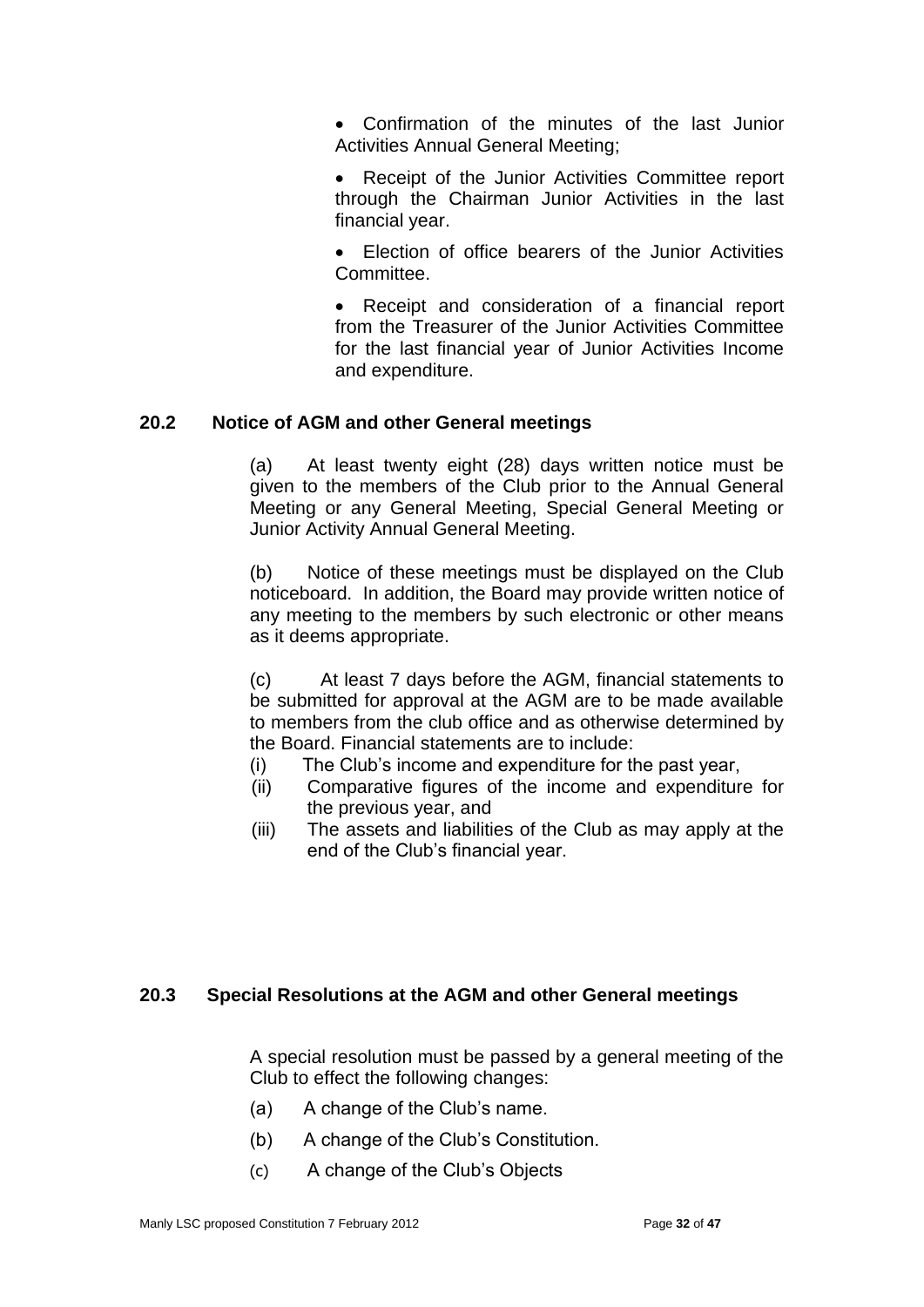- (d) An amalgamation with another incorporated association
- (e) To voluntarily wind up the Club and distribute its property
- (f) To apply for registration as a company or a co-operative.

A special resolution shall be passed in the following manner:

- (g) A notice must be sent to all members advising that a general meeting is to be held to consider a special resolution.
- (h) The notice must give details of the proposed special resolution and give notice of the meeting.
- (i) At the meeting, the chairperson shall appoint 3 scrutineers and the vote shall be determined by secret ballot.
- (j) At least three-quarters of those members present and eligible to vote must vote in favour of the resolution for the resolution to pass.

# **20.4 Quorum at the AGM and other General meetings**

- (a) The quorum for any meeting of the members shall be twenty five (25) financial members entitled to vote.
- (b) If a quorum for a meeting of the members is not present thirty (30) minutes after the time for which the meeting was called, then –
	- (i) in the case of the Annual General Meeting, a General Meeting, a Special General Meeting or Junior Activities Annual General Meeting called under rule the meeting shall stand adjourned for one (1) week at the same place and time, or
	- (ii) in the case of a Special General Meeting called under clause 20.1 the meeting shall lapse.

# **20.5 Voting Rights at the AGM and other General meetings**

(a) Voting rights at meetings of the Club are limited to Active, Reserve Active, Long Service, and Life Members. Award members are also eligible to vote provided they have been given approval to vote by the Board prior to the meeting. Such approval shall not be unreasonably withheld provided the Award member has at least 6 months membership of the club.

(b) Voting by proxy or postal ballot is not allowed at any meeting of the Club.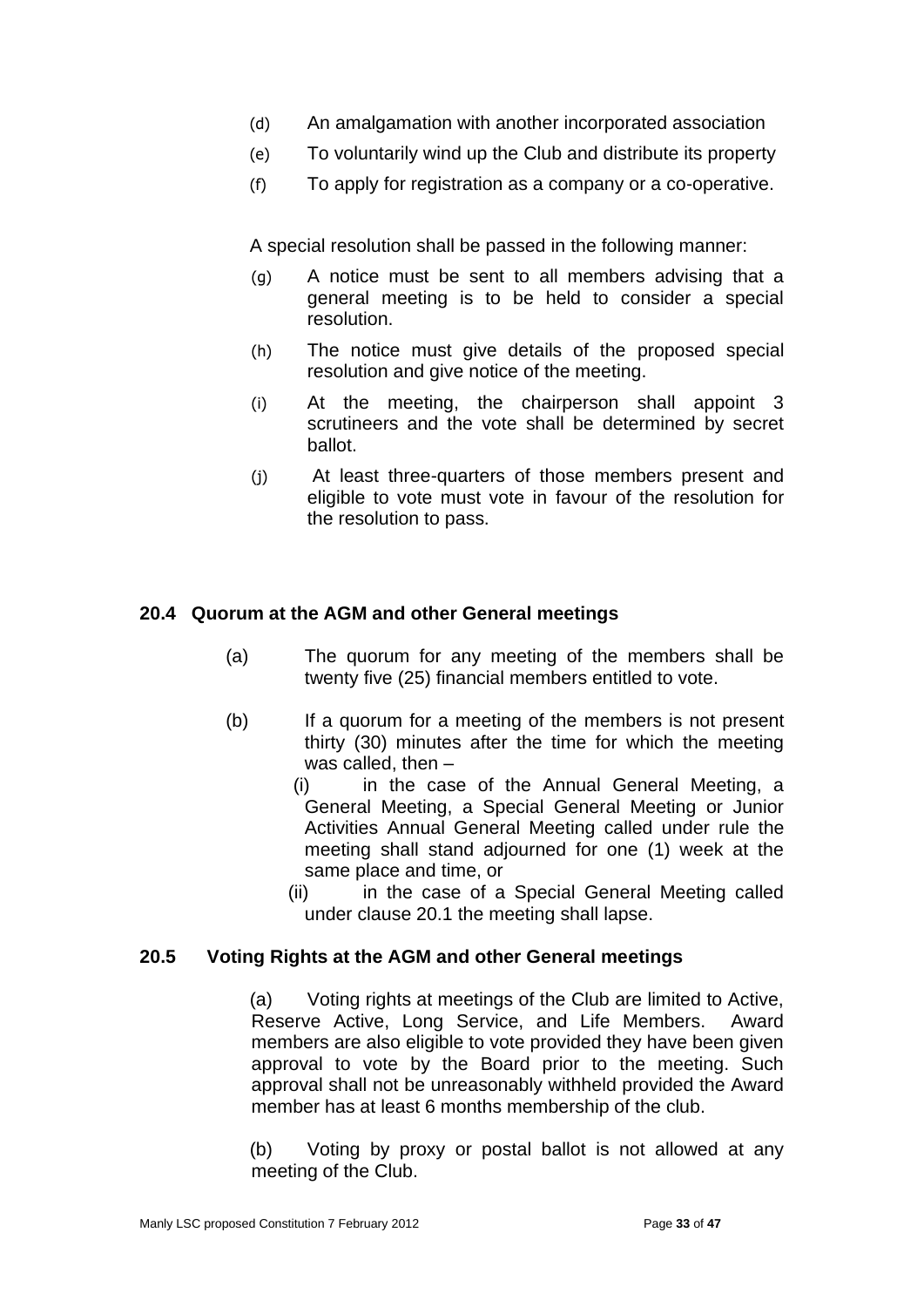c) All persons voting must be financial for the financial year at the time the meeting is held.

# **20.6 Procedures at Annual General Meetings and other General meetings.**

- (a) The President shall preside as Chairperson except
	- $(i)$  in relation to any election for which the President is a nominee, or
		- (ii) where a conflict of interest exists, or
		- (iii) when the President delegates the role to another member of the Board.
- (c) If the President is unable to act as Chairperson, the members shall appoint one of their number or such other person the members may approve of to preside as Chairman for that or any part of that meeting only.
- (d) All members present at a meeting are entitled to engage in any debate when called upon by the Chairperson.
- (e) The Chairperson may, with the consent of any meeting at which a quorum is present, and must, if so directed by the meeting, adjourn the meeting to another time and place and no business shall be transacted at any adjourned meeting other than the business left unfinished at the meeting from which the adjournment took place. Any further meeting must be held within 21 days.

# **20.7 Notices of Motion and voting process.**

- (a) Members shall be entitled to submit notices of motion for inclusion as special business at a General Meeting or at an Annual General Meeting if it is considered to be general business of an urgent nature. All notices of motion proposed by members must be submitted in writing to the Board who must ensure they are then made available to the members not less than twenty eight (28) days prior to the meeting.
- (b) Prior to any voting process being conducted the Chairperson shall appoint at least 3 scrutineers and advise the meeting of the voting process as set out in these Rules.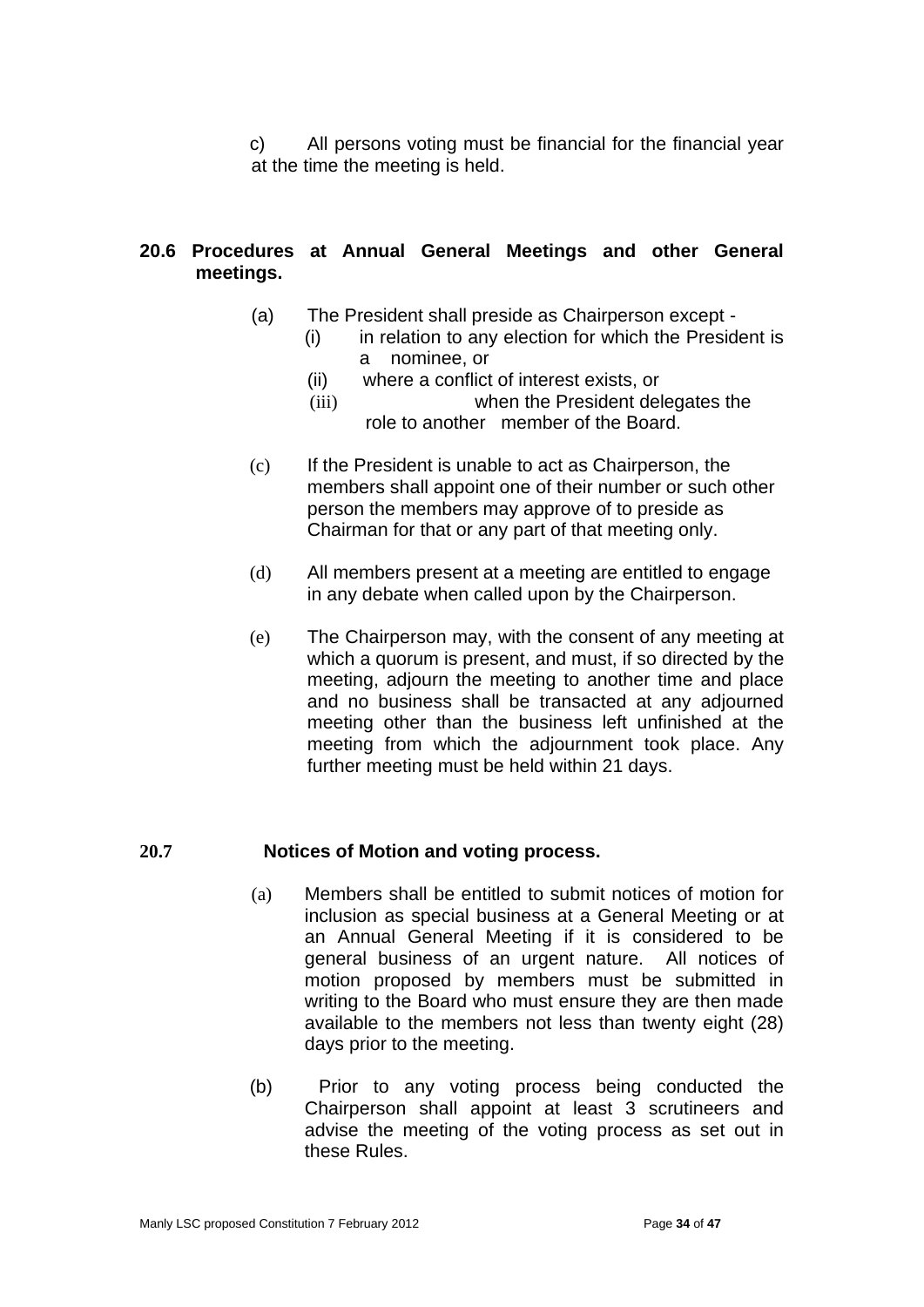- (c) A notice of motion put to the vote of the meeting shall be decided by a majority vote with each member having one vote and on a show of hands unless a secret ballot is demanded by the Chairperson or a majority of the members present.
- (d) Where the result of a vote is equal the Chairperson may exercise a second and casting vote.
- (e) A notice of motion if unsuccessful cannot be resubmitted, nor may any other notice of motion having a similar effect be moved at a subsequent general meeting for a period of twelve (12) months.

### **20.8 Nominations ,requirements and voting for the election of Directors of the Board and Officer of the Club positions.**

- (a) Directors of the Board and Officers of the Club positions are voted on and appointed at the Annual General Meeting or, in the case of Junior Activities Officer Positions at the Junior Activities Annual General Meeting. Where a position is not filled at the respective AGM or a casual vacancy occurs during the year the Board shall appoint a person to the position.
- (b) The only exceptions to this election process and their method of appointment are:

ii) the Financial Trustees - who are appointed by the Board every three years.

iii) the Heritage Trustees - who are appointed by the Board every three years.

iv) The Finance Committee members – who are appointed annually by the Board.

v) The Public Officer in accordance with legislation is appointed by the Board at the first Board meeting following the AGM. To be appointed as the Public Officer a member must have been an Officer of the Club over a period of 8 years and satisfy any requirement as set out in the Incorporations and Associations Act and rules.

- (c) Nominations for Directors of the Board and Officers' positions must be received in writing 7 days prior to the meeting by the Secretary and should be duly seconded, and signed by the nominated person.
- (d) A person nominated for a Director's position must be a member of good standing of the Club and meet the following requirements.

President 3 years as an Officer of the Club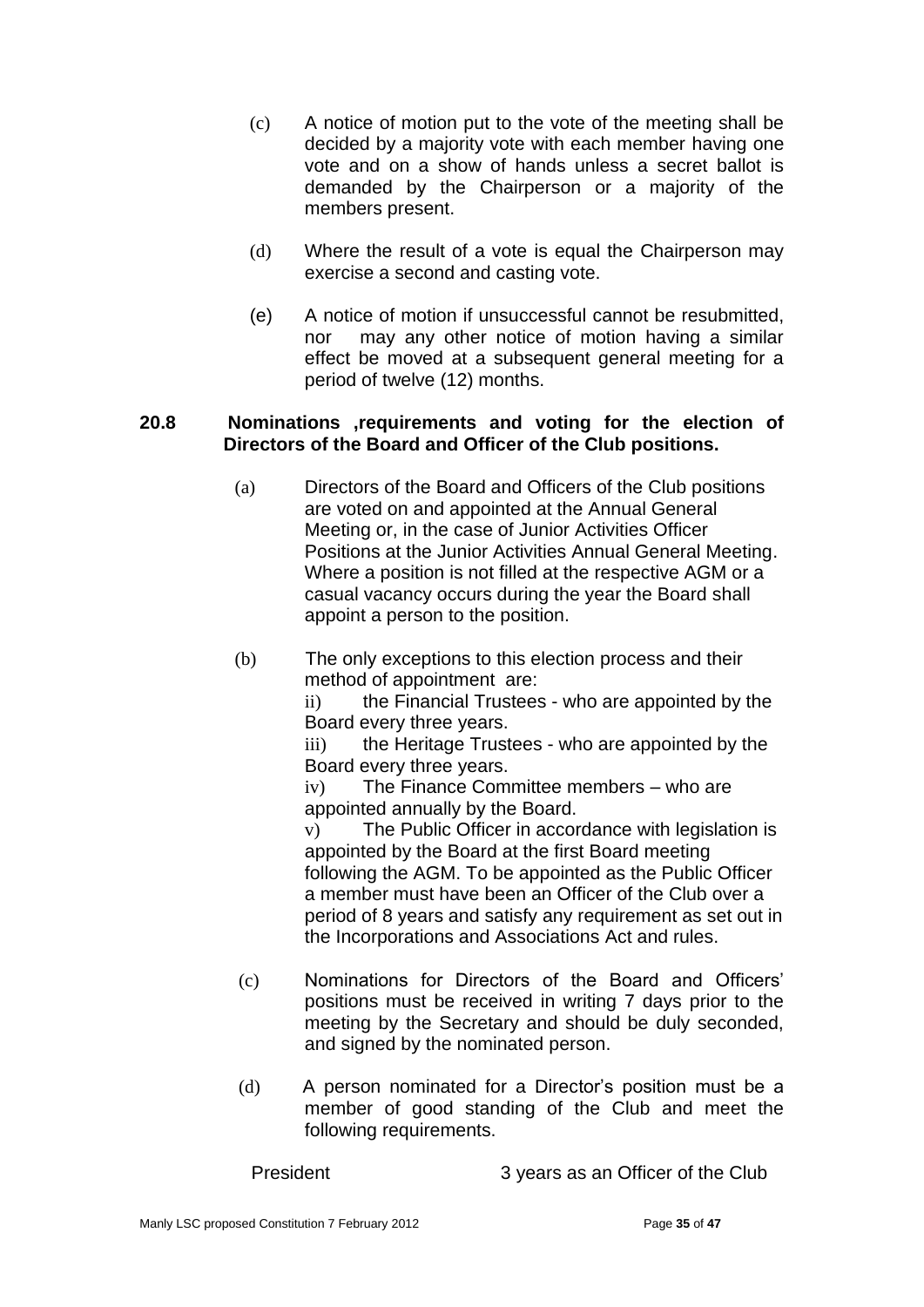| Deputy President Lifesaving<br><b>Deputy President Junior Activities</b> | 3 years as an Officer of the Club<br>Deputy President Competition 3 years as an Officer of the Club |
|--------------------------------------------------------------------------|-----------------------------------------------------------------------------------------------------|
| and Youth                                                                | The current JAC Chairman.                                                                           |
| Secretary                                                                | Appropriate professional                                                                            |
|                                                                          | qualifications in Law, Accounting<br>or Company Secretarial<br>are<br>desirable.                    |
| Club Captain                                                             | 3 years as an Officer of the Club                                                                   |
|                                                                          | and to have obtained the award                                                                      |
|                                                                          | of Advanced Resuscitation                                                                           |
|                                                                          | Techniques Certificate or its                                                                       |
|                                                                          | equivalent.                                                                                         |
| Treasurer                                                                | Professional<br>Accounting                                                                          |
|                                                                          | Qualifications are desirable.                                                                       |
| <b>Director Education</b>                                                | Advanced<br><b>Resuscitation</b>                                                                    |
|                                                                          | Techniques Certificate<br>its<br>or<br>equivalent.                                                  |
| <b>Director Life Member</b>                                              | Life member MLSC.                                                                                   |
| <b>Director Risk</b>                                                     | Willingness<br>undertake<br>to                                                                      |
|                                                                          | appropriate<br>qualifications<br>as                                                                 |
|                                                                          | directed by the Board.                                                                              |
| <b>Director Water Sports</b>                                             | 3 years as an Officer of the Club                                                                   |
| <b>Director Beach Sports</b>                                             | 3 years as an Officer of the Club                                                                   |
| <b>Director Special Events</b>                                           | Appropriate and proven experience<br>in event management.                                           |
| <b>Public Officer</b>                                                    | 8 years as an Officer of the Club.                                                                  |
|                                                                          |                                                                                                     |

- (e) In the event that there are no nominations received for an Officer's position as per c) above then nominations will be accepted on the day of the meeting provided however that prior to accepting the nomination of a person confirmation is received that he or she is willing to be nominated for the relevant position or positions and is a financial member for the incoming season.
- (f) With the exception of Board positions it will be permissible for two or more people to be jointly appointed either by election at the Annual General Meeting or by the Board upon filling a casual vacancy to any Officer position provided however in the event that in the course of their attendance at meetings only one vote will be counted on behalf of the jointly held position.
- (g) Prior to any voting process being conducted the Chairperson shall appoint at least 3 scrutineers and advise the meeting of the voting process as set out in these Rules.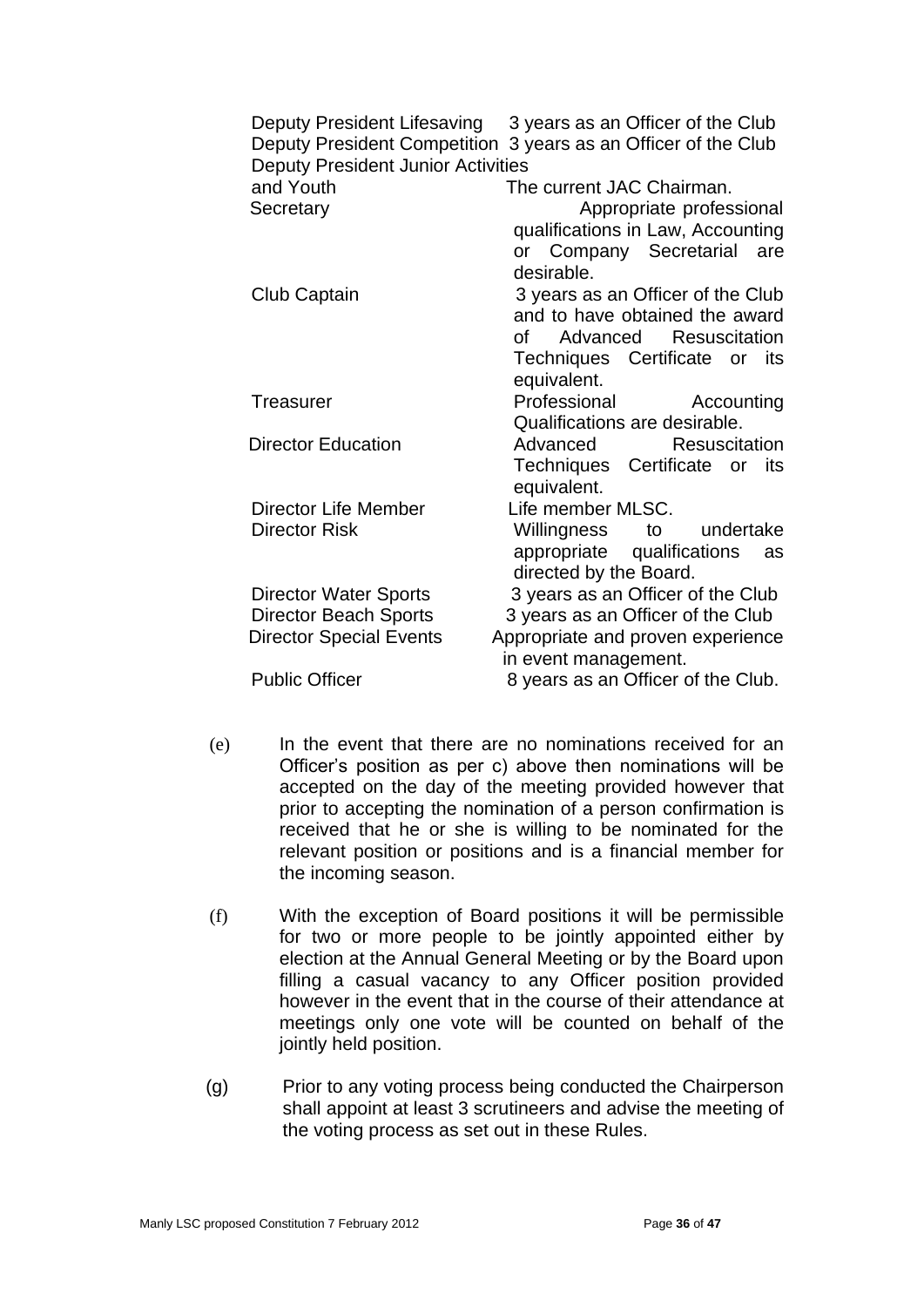- (h) A vote shall be decided by a majority vote with each member having one vote and on a show of hands unless a secret ballot is demanded by the Chairperson or a majority of the members present, or
- (j) Where the result of a vote is equal the Chairperson may exercise a second and casting vote.
- (k) Where there are more than two persons who have nominated for the position then unless one person receives in their favour excess of 75 % of the total votes casts then the person with the lowest votes recorded in their favour shall be eliminated and the remaining persons shall be subject to a further vote as per these rules until there is only one person left in the voting process or one person who receives in excess of 75% of the total votes cast.

# **21. Selection of Teams representing the Club at Branch, NSW, Australian and World Championship events.**

Each year prior to the November meeting of the Board the Competition Committee shall recommend to the Board the selection process to be adopted for the ensuring season for all Junior Activities, Open Age and Masters team events at Branch, NSW, Australian and, if appropriate World Championship events.

This recommendation should include the appointment of selectors, criterion for selection and the appeal process in relation to NSW, Australian and World Championship events.

The Board shall, after consideration of the recommendations make any changes it considers appropriate, then proceed to make a By – law as to the selection process to be adopted by the Club for the season in relation to all team events.

# **22. Life Membership, Distinguished Service, Honours and Honours Committee.**

# **Life Membership.**

Life Membership is the highest MLSC honour and as such is a significant and important award of respect and represents recognition by members of extraordinary and exceptional service to the Club by another member, the majority of which has been served with MLSC.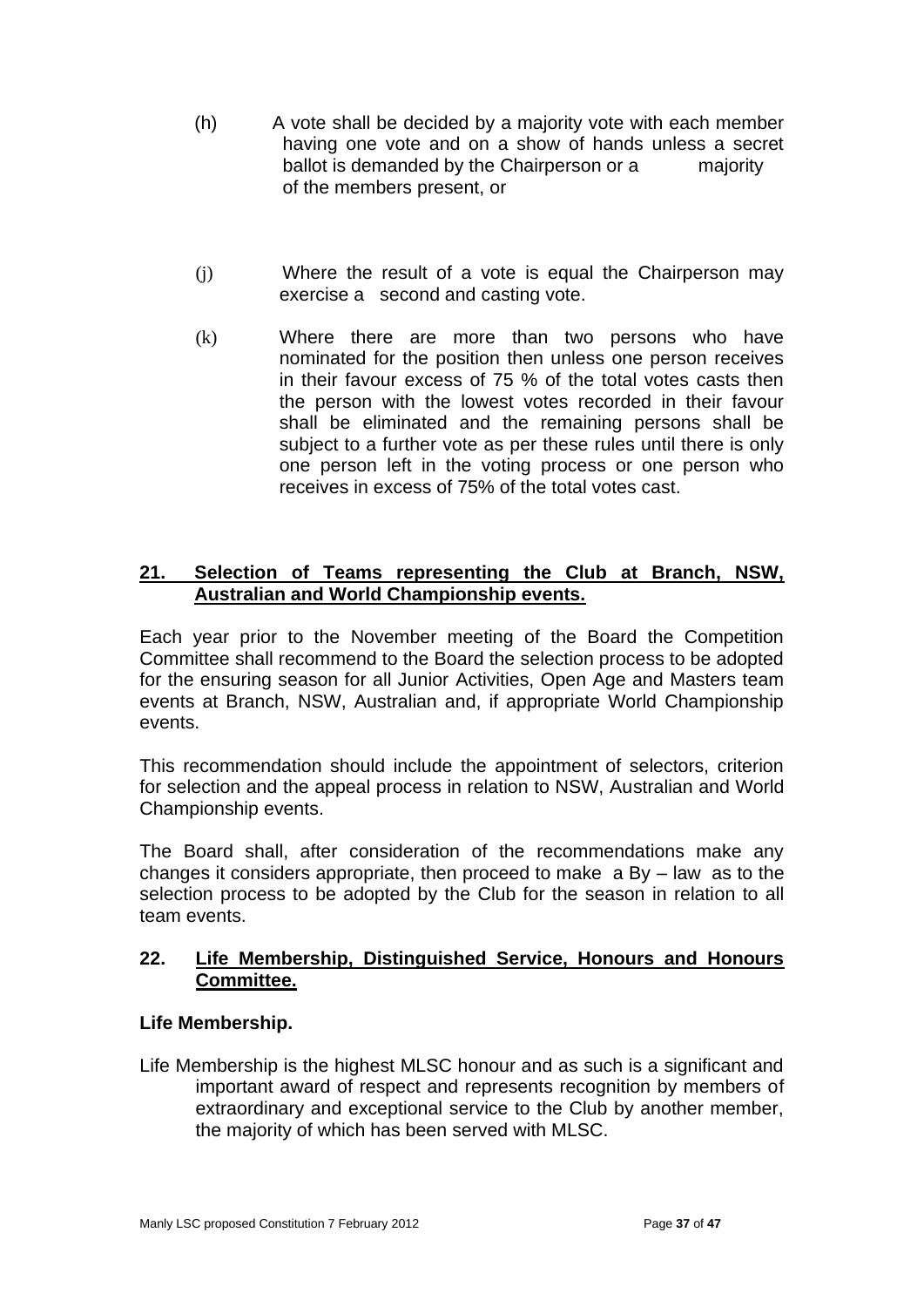The criterion for Life Membership is the performance of extraordinary and exceptional service as well as:

- A minimum of 20 years membership of a surf lifesaving club, the majority of which has been served with MLSC.
- A minimum of eight years service as an active patrolling member in good standing at any club.
- A minimum of fifteen years service to MLSC as an Officer of the Club or in rare cases by representing MLSC and providing distinguished services to lifesaving in any other capacity for that period.

On recommendation to the Board by the Life Members or the Board on its own motion may from time to time define "extraordinary or exceptional service" or provide a points system that assists in defining "extraordinary or exceptional service" to meet this criterion.

The election process for Life Member from nomination is as follows:

- a) The Honours Committee or members shall nominate a member for Life Membership with such nomination to be made by two members of at least 15 years satisfactory service to the club ;
- b) The nomination shall proceed to the Honours Committee to ascertain if the criterion for Life Membership has been made out and if made out;
- c) The nomination shall proceed to a meeting of Life Members of which 12 Life Members shall be a quorum or fifty per cent (50%) of those living whichever is the lesser. At this meeting seventy five per cent (75%) majority of those Life Members present must approve the nomination and if approved ;
- d) The nomination shall proceed to a Board meeting where the nomination must be approved by at least eighty per cent (80%) of the votes cast by those present at the meeting and if approved ;
- e) The nomination shall proceed to the Annual General Meeting and it must be carried by an eighty per cent (80%) majority of the votes cast by those present and entitled to vote.
- f) The proposer/s may speak for the nomination at Life Member meeting, the Board meeting and the Annual General Meeting.
- g) At all meetings where the proposal is considered the vote shall be conducted by secret ballot.

# **Distinguished Service Award**

A Distinguished Service Award may be awarded to a member who has given extraordinary service to the Manly LSC or by virtue of a Meritorious rescue performed by the member/s. Members can be awarded more than one Distinguished Service Award if they continue to perform extraordinary service over a long period. Normally a Club Life Member would not be awarded this Award, as Life Membership is the highest Club honour, however, if a member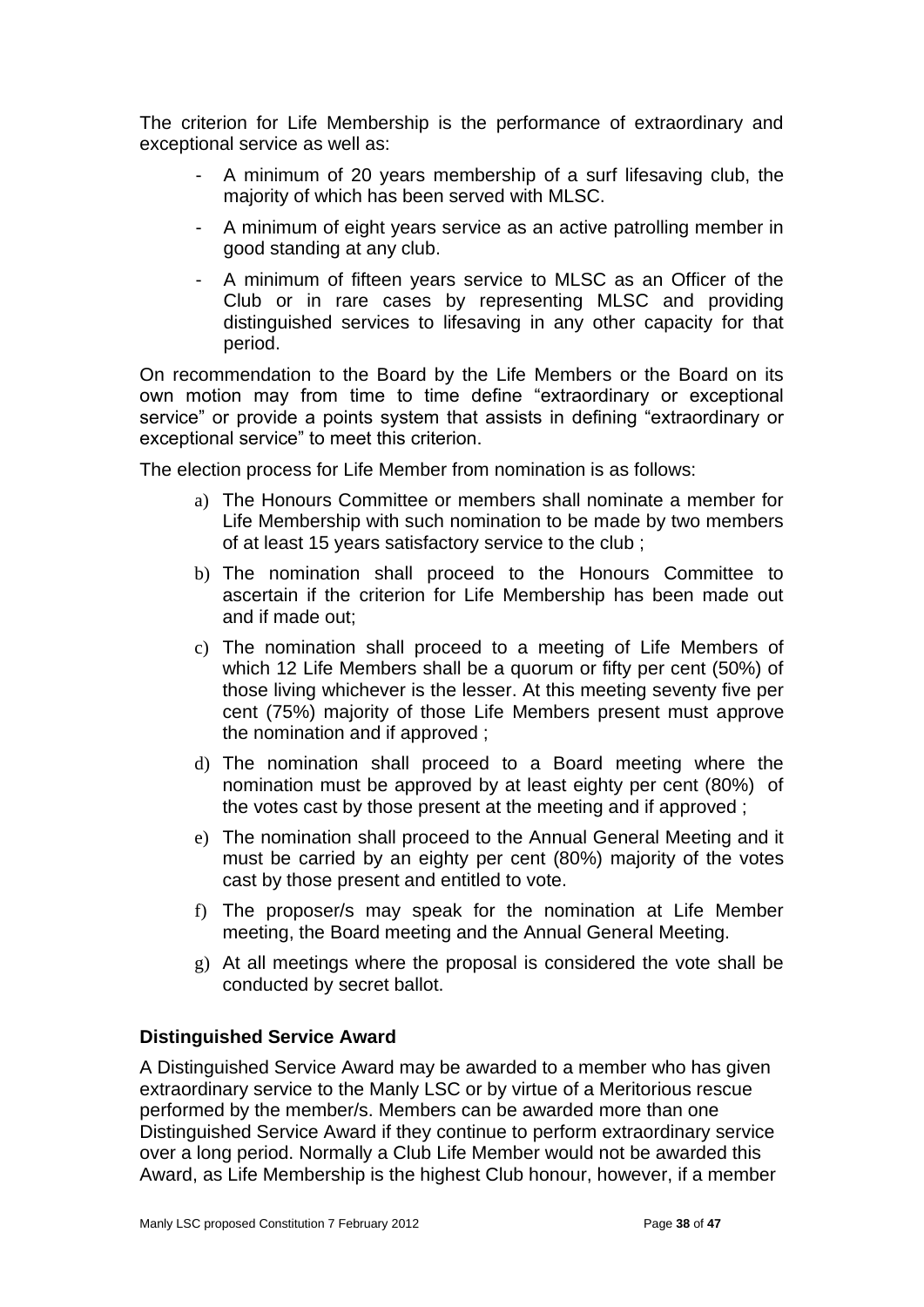who has been awarded a Life Membership and continues to perform an extraordinary service to the Club, the Club may present this award to the Life Member. It shall not be automatic.

### **Honours**

Honours other than Distinguished Service Awards and Life Membership may be bestowed upon Club members by the Board in recognition of the following:-

- **\*** Bravery under exceptional circumstances,
- \* Meritorious rescues,
- \* Competition Achievements,
- \* Other achievements as may be determined.

#### **Honours Committee**

From time to time the Club may appoint an Honours Committee of three persons, one of which shall be a life member, which shall investigate and make recommendations to the Board of persons eligible for Life Membership, Distinguished Service Award and civil Honours.

The appointment of this Committee does not prevent a nomination being put forward by members for any of the above awards.

# **23. Occupational Health and Safety, Member Protection and Resolution of Disputes/Grievances**

- (a) MLSC complies where practicable with the SLSA recommended Occupational Health and Safety Guidelines and is committed to providing a club where all persons are safe.
- (b) MLSC complies where practicable with the SLSA Member Safety and Wellbeing Policy 6.5 and does not tolerate harassing, bullying , discriminative or abusive behaviour by or against any member.
- (c) MLSC complies where practicable with the SLSA Grievance Procedure Policy 6.6 and is committed to resolving disputes or grievances that arise between members or from administrative decisions effectively , efficiently and confidentially.

Where required the Board will make By-laws specifying procedure to be adopted by MLSC in relation to each of the policies referred to in a), b) and c).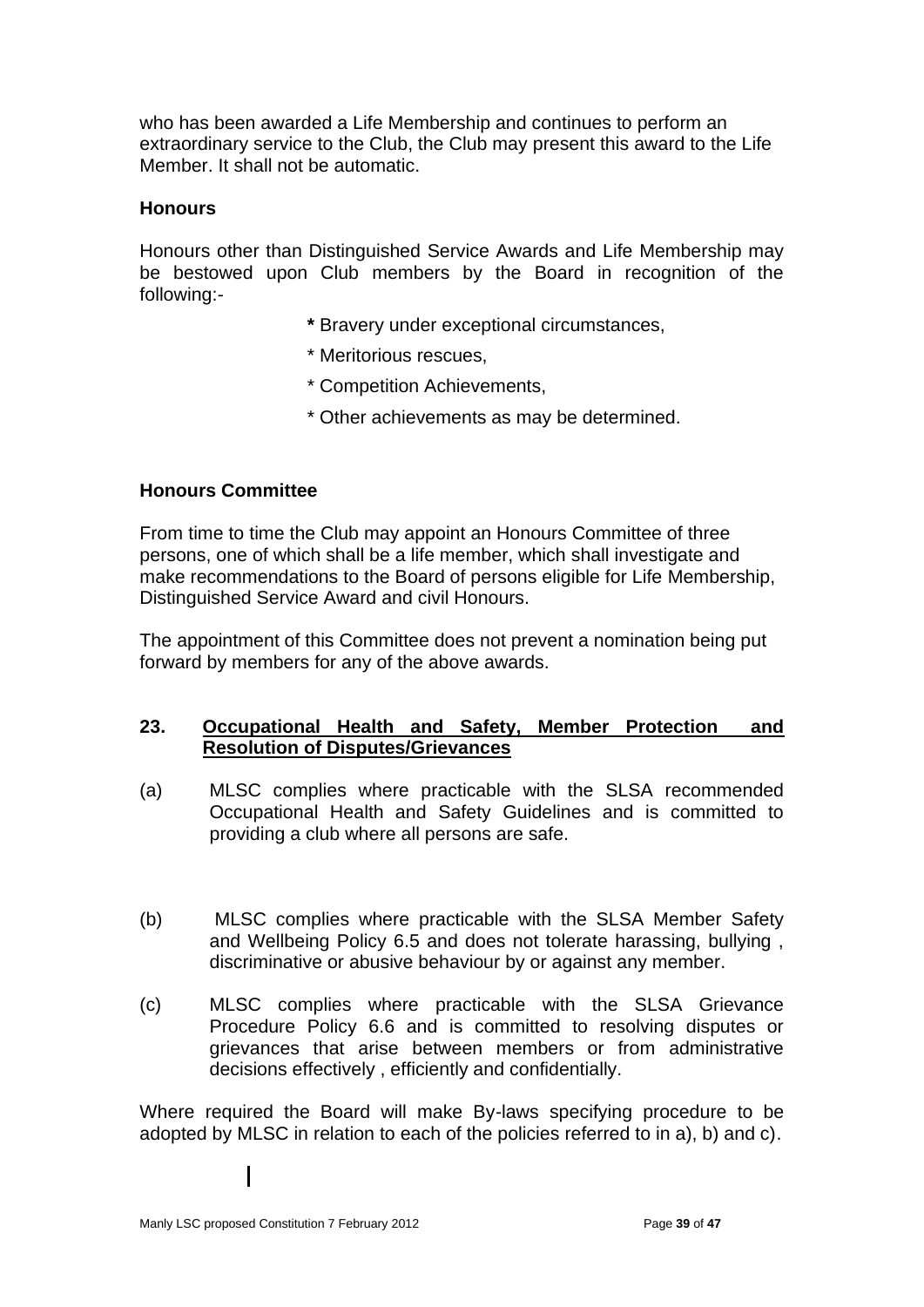# **24. Judiciary Panel and Breach of Discipline Process**

(a) There shall be a Judiciary Panel formed from time to time for the purpose of determining: alleged breaches of discipline by members of the Club, inappropriate or unauthorised actions or non actions by members of the Club that may bring the Club or Life Saving into disrepute or are a breach of these Rules or the By-laws of the Club.

(b) The Judiciary Panel shall comprise three (3) current members of the Club and shall be appointed by the Board. The Board shall appoint the Chairperson.

- c) Any person who alleges that a member of the Club has committed any matter referred to in (a) above shall provide details of the alleged breach in writing to the Secretary or any Board Member.
- (d) The process to be followed upon receipt of the allegation is as follows:

(i) The Board shall appoint the Judiciary Panel for the purpose of investigating the allegation/complaint. In deciding which members who will constitute the Judiciary Panel the President or the Board will have regard to the circumstances of the matter and any conflicts of interest (actual or perceived) that may arise if particular members are selected and should ensure that the panel shall contain at least one female person and one male person.

(ii) The Chairperson of the Judiciary Panel must within 48 hours of appointment notify the member that the Panel has received details of the alleged breach of discipline and indicate a time, date and place at which it will convene to determine the alleged breach. The Chairperson will also provide details of the allegation to the member. These details should at least contain the date, time and place of the allegation including any action or non-action of the member that is the subject of the allegation and if appropriate witnesses.

(iii) The date of the hearing shall not be less than 10 days from the date of the initial contact by the Chairman to the member.

(iv) The Judiciary Panel shall be entitled to determine its own rules and procedures for dealing with the matter subject only to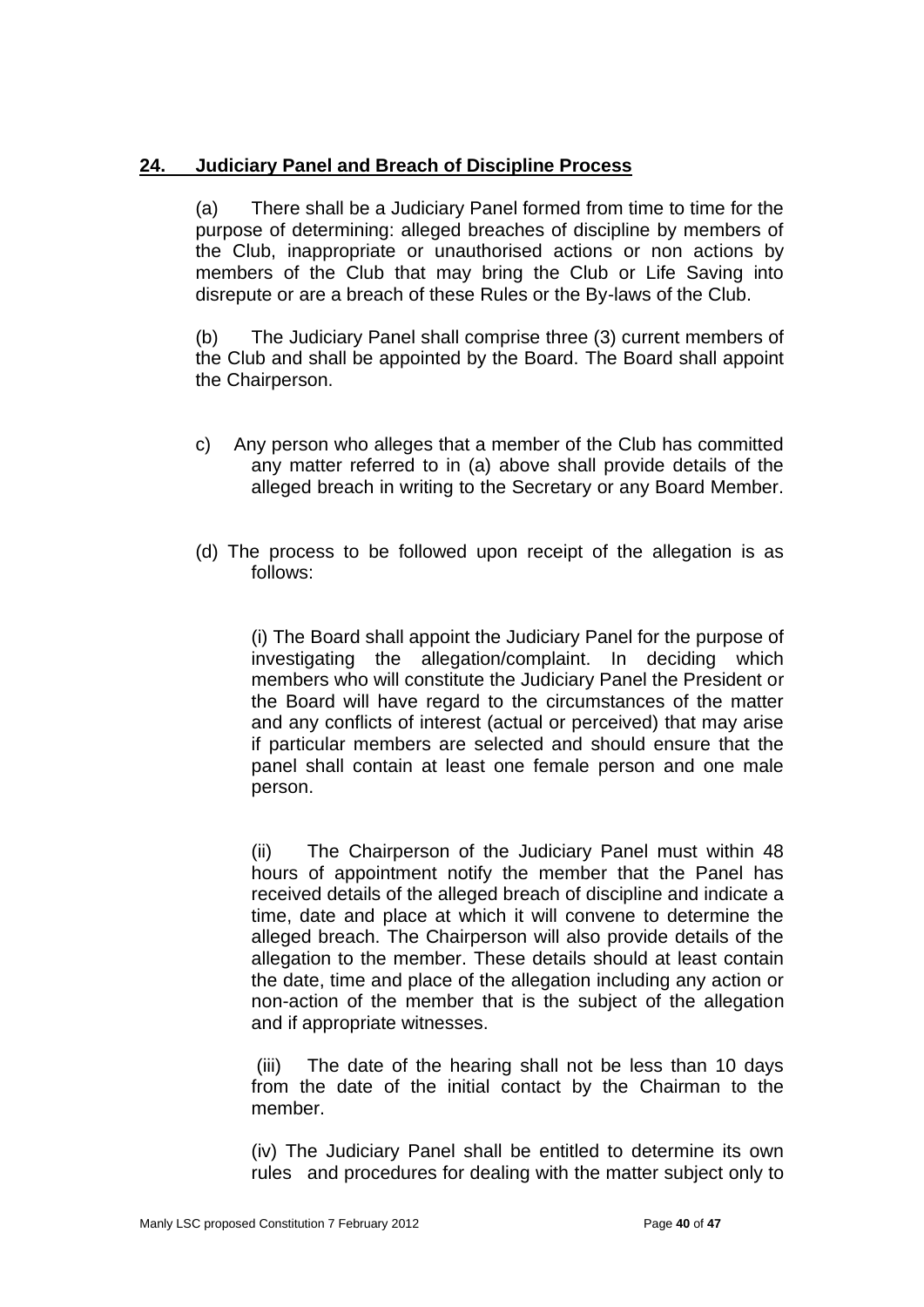ensuring that the member, subject to the allegation, is afforded procedural fairness and the Judiciary Panel being bound by these Rules and SLSA policies. In this regard, procedural fairness includes but is not limited to being aware of the details of the allegation and having an opportunity to respond to the allegation.

(v) A member electing to appear in person before the Judiciary Panel shall not be entitled to be represented by an advocate. The member may have a support person with them but this support person cannot address the Panel.

(vi) The Judiciary Panel must use its reasonable endeavours to provide its decision to the Board within twenty one (21) days of receiving notice of the alleged breach or by the next Board meeting, whichever is the later.

(vii) If the Judiciary Panel finds that a breach of discipline has been found proven, it shall also recommend to the Board an appropriate penalty, which can include but not be limited to reprimand, penalty patrol(s), undertaking voluntary work relating to Club activities, payment of restitution for property damaged, destroyed or stolen, removal from office, suspension or expulsion.

(viii) The Board may either endorse the recommendation on penalty made by the Judiciary Panel or impose its own penalty in lieu. Any penalty endorsed or imposed by the Board is final.

(ix) In the event that in the opinion of the Board that a serious breach has occurred and it is in the interests of members of the Club that an immediate suspension of membership or privileges be imposed on the alleged offending member then the Board can regardless of whether a matter is to be referred to a Judiciary Panel.

# **25. Reprimand and the Suspension and Expulsion of members**

Following a recommendation of the Judiciary Panel or upon its own motion depending upon the circumstances urgent or otherwise, the Board may take the following action against members of the Club:

(a) The Board may reprimand any member for any conduct that in its opinion is such as may bring discredit upon the Club, but is not of such a nature that a judiciary process is required.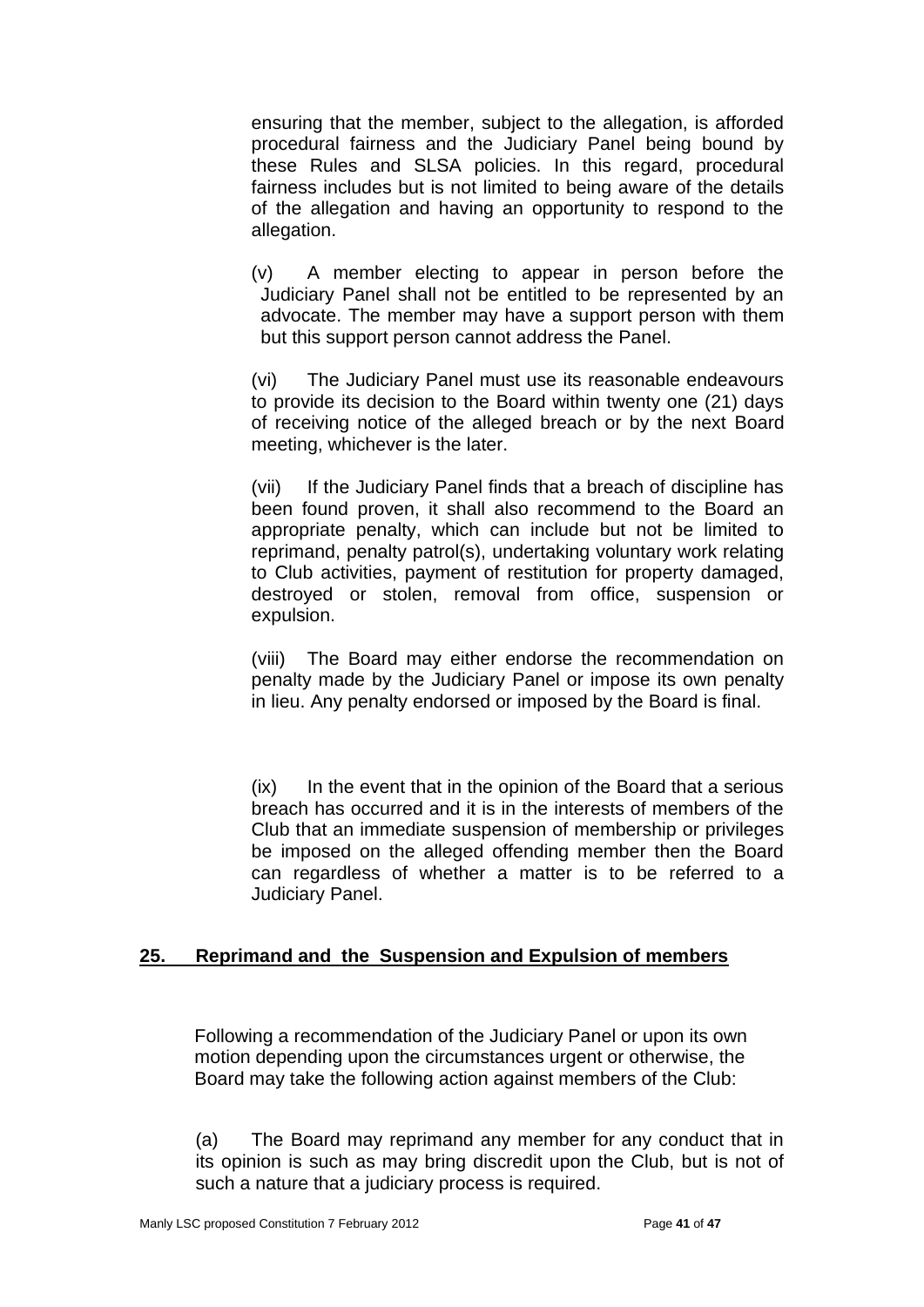(b) The Board shall have the power to suspend either wholly or partially from the privilege of membership any member who disobeys any resolution of the Board or who is guilty of any conduct that in the opinion of that Board needs such actions.

If a member is wholly suspended, all member privileges shall be withdrawn to that member and all Club property held by the suspended member is to be returned to the Club.

Any member wholly suspended from the Club can only rejoin as a new member with loss of service for that season.

c) The Board shall have the power to expel any member from the Club whose actions may make him/her unfit to be a member of the Club.

Any member expelled from the Club shall lose that year of service.

Any member having been expelled from the Club may re-apply the next season or afterwards as a new member, and the application shall be subject to the decision of the Board.

(d) Any decision of the Board under this rule is to be communicate forthwith to the member by post or as otherwise determined by the Board.

(e) Any member dissatisfied by a decision of the Board is entitled to exercise his or her rights to have the decision reviewed by SLSSNB or in special circumstances SLSNSW provided such appeal or review request is forwarded to the reviewing authority within 21 days of the date of the notification of the decision of the Board.

# **26. Finance, revenue and expenditure**

(a) The financial year of the Club shall be from the  $1<sup>st</sup>$  May each year till the 30<sup>th</sup> April the following year or as otherwise determined by the Board.

The revenue of the Club will be derived from –

- (i) membership subscriptions,
- (ii) donations and sponsorships,
- (iii) grants,
- (iii) facilities hire or rental,
- (iv) the annual Manly surf carnival, special events and other surf lifesaving and associated activities organised and managed by the Club,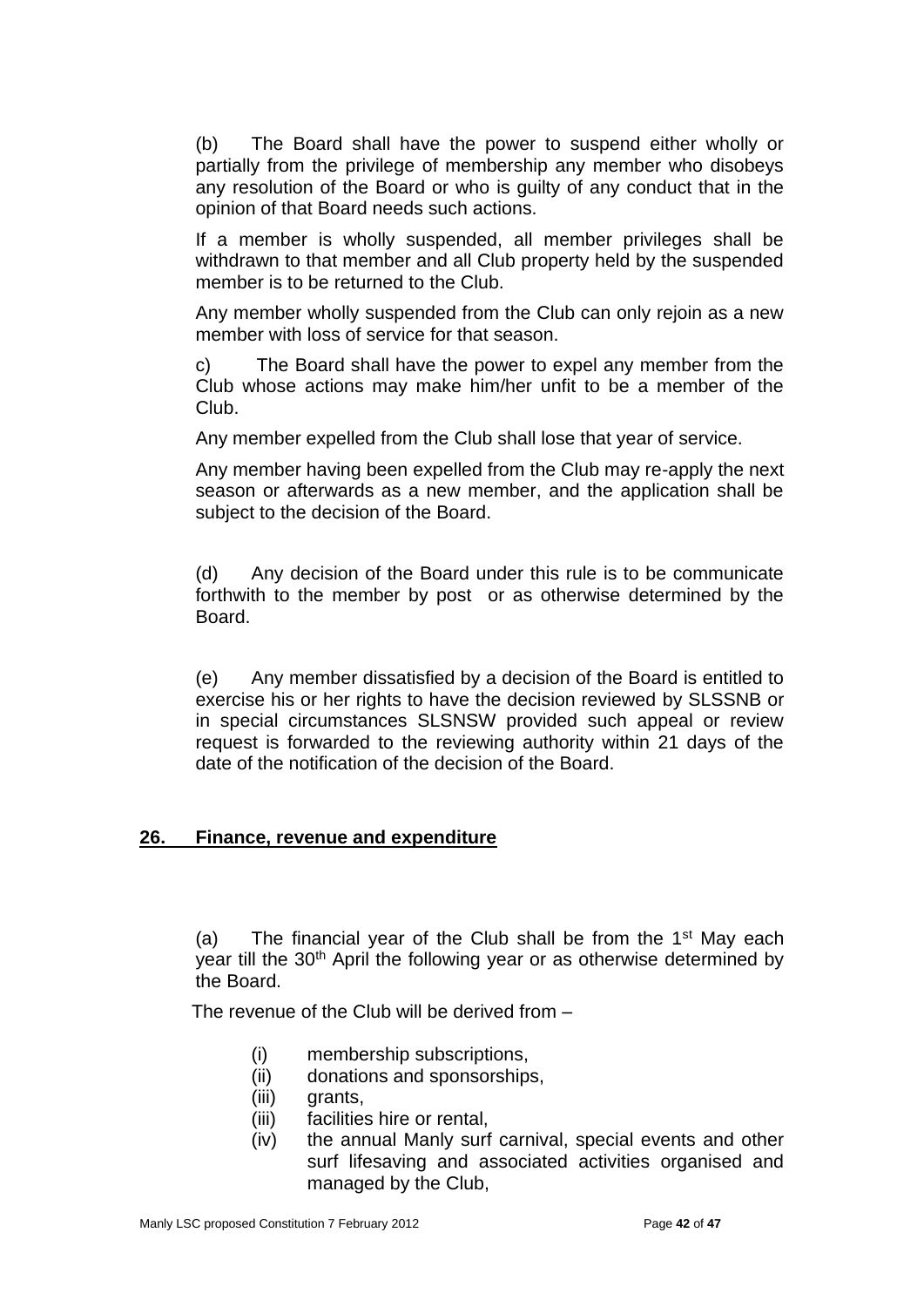- (v) fund raising activities approved by the Board,
- (vi) fund raising activities approved by the Junior Activities Committee and endorsed by the Board ,
- (vii) Sale of club Merchandise and Marketing,
- (vii) by any other means as may be approved by the Board.
- (b) All funds received by the Club are to be deposited or processed at the bank as soon as practicable without the deduction of any amounts.
- (c) All funds received by the Club must be deposited into a bank that is regulated by the Australian Prudential Regulation Authority in accordance with the Banking Act 1959 or any other relevant legislation that may be in force from time to time.
- (d) Any Club bank accounts or investment accounts must be with a bank that is regulated by the Australian Prudential Regulation Authority in accordance with the Banking Act 1959 or any other relevant legislation that may be in force from time to time.
- (e) The Club must, as soon as practicable after receiving any cash, cheques or credit card remittances, issue an appropriate receipt or tax invoice.
- (f) The Club funds are to be used in pursuance of the objectives of the Club in such manner as the Board may authorise.
- (g) All cheques, electronic funds transfers and other negotiable financial instruments must only be signed by members authorised by the Board.
- (h) The Board is to ensure that appropriate levels of internal controls are implemented and documented to facilitate the safe and appropriate management of Club funds.
- (i) Any monies gifts or donations to the club for a specific purpose are to be expended on that specific purpose and if it is determined by the Board those funds shall be kept in a separate bank account held by the Club.
- (o) A financial report is to be prepared annually for inclusion in the Club's annual report and is to provide details of –
	- (i) The Club's income and expenditure for the past year,
	- (ii) Comparative figures of the income and expenditure for the previous year, and
	- (iii) The assets and liabilities of the Club as may apply at the end of the Club's financial year.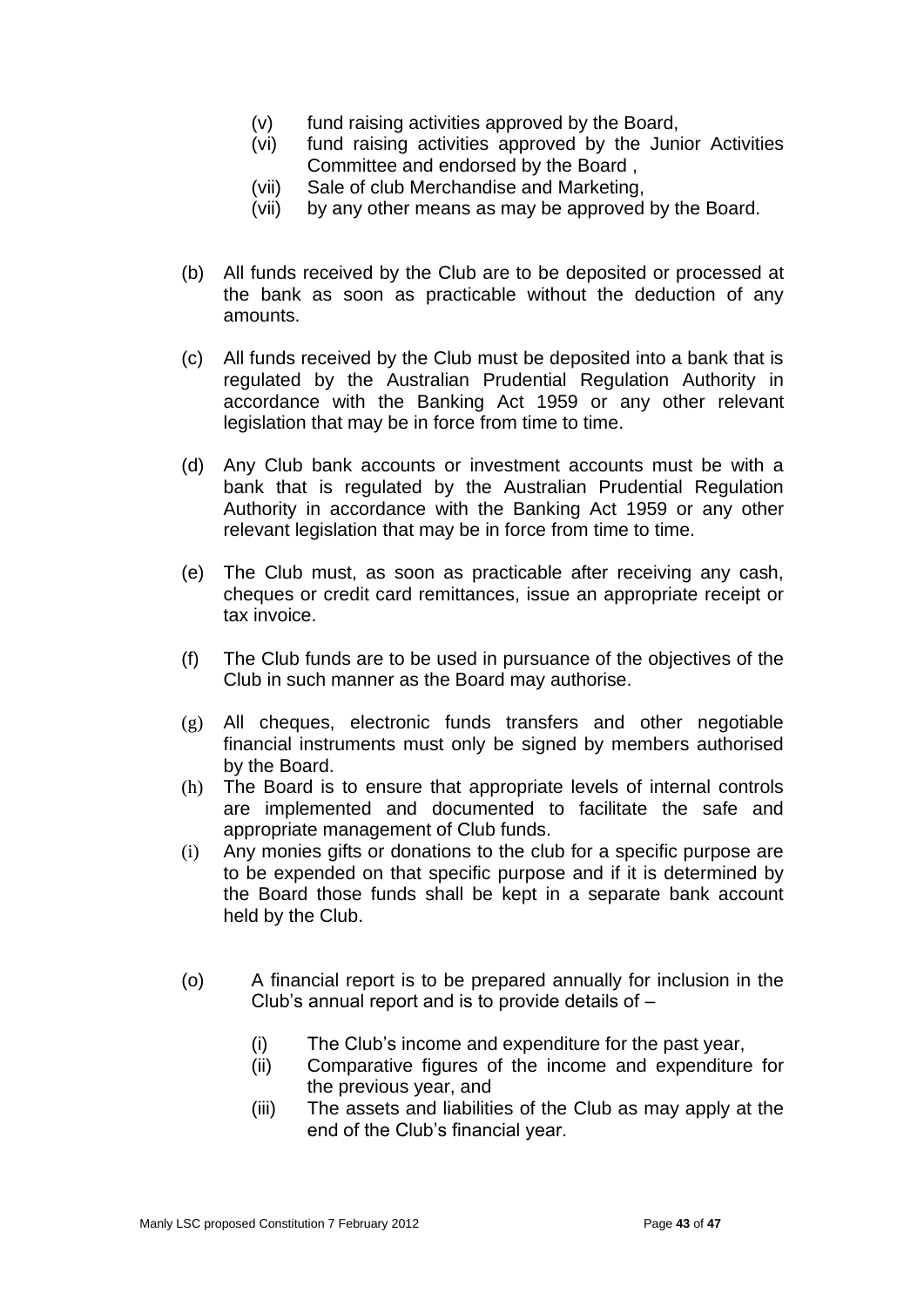(p) No remuneration or other benefit in money or money's worth shall be paid or given by the Club to any member who holds any office of the club except where

> (i)The payment is for services actually rendered to the club as an employee or otherwise;

> (ii)The payment is for out of pocket expenses incurred by the member on behalf of the Club;

> (iii)The payment is for goods supplied to the Club in the ordinary and usual course of operation or business.

> (iv) The Board may from time to time and upon advice and recommendation of The Finance Committee provide for and allow payment to the Director of Special Events upon that Director achieving key performance indicators. The Board and the Director Special Events must have previously agreed upon these key performance indicators in writing and any agreement must have been approved and negotiated with the Director Special Events by the Finance Committee.

# **27. Auditor**

- (d) A properly qualified auditor or auditors shall be appointed by the Board.
- (e) The financial statements of the Club shall be examined by an auditor or auditors at the conclusion of each financial year.
- (f) The auditor's report:

(i) must be prepared in accordance with the Australian Auditing Standards, and

(ii) must state whether the Club has kept such financial records as are necessary to enable financial statements to be prepared in accordance with the Australian Accounting Standards.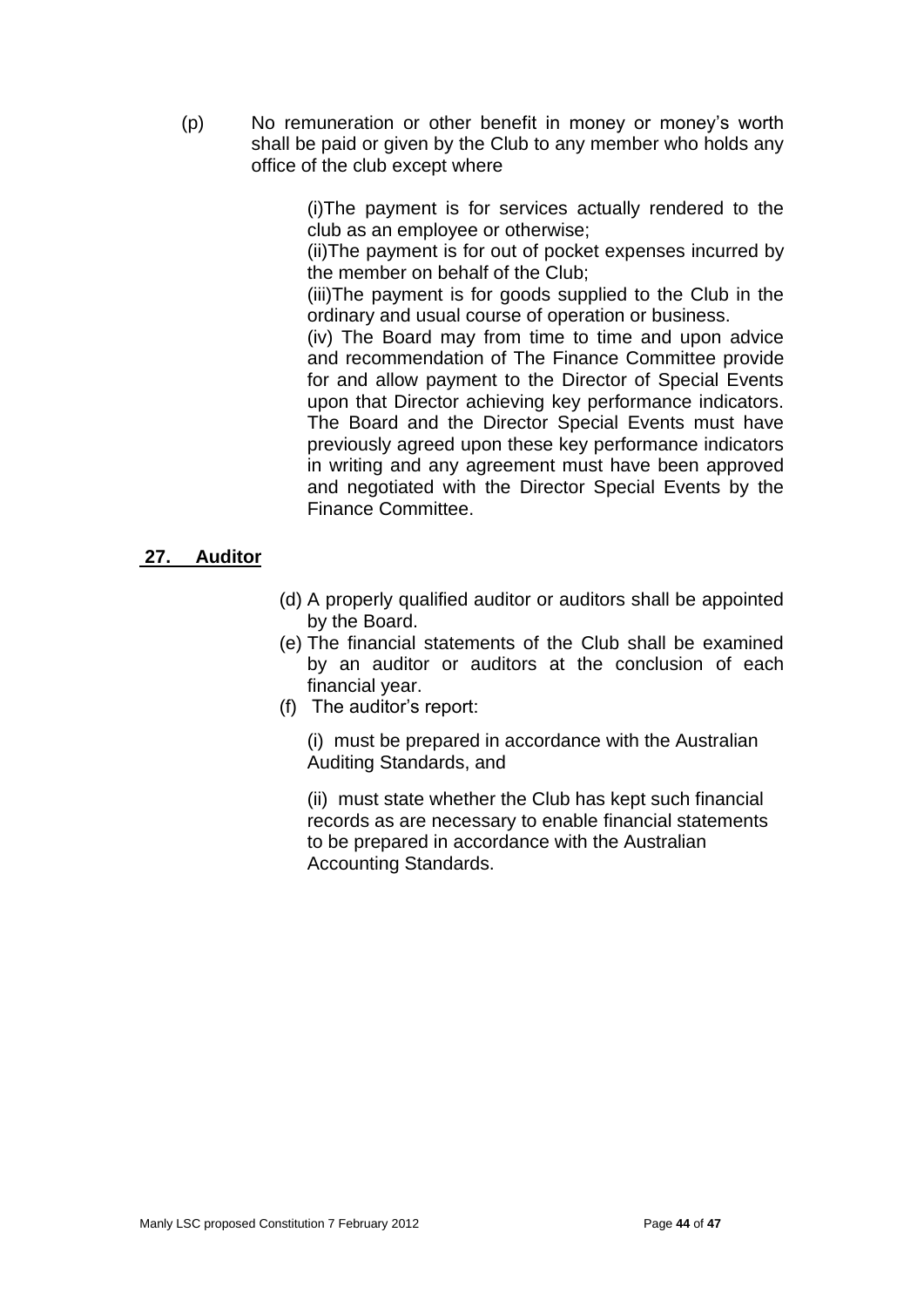# **28. Politics and Religion**

- (a) No member of the Club shall align the Club with any Political or Religious group.
- (b) The Board may under exceptional circumstances waive this Rule

# **29. Insurance**

The Club shall effect and maintain insurance as is required under the Associations Incorporation Act together with any other insurance, which may be required by law or regarded necessary by Surf Life Saving Australia, or any such additional insurance cover the Board may deem appropriate.

# **30. Liquor License Obligations**

The Board through the appointed Licensee shall ensure compliance of all obligations of any liquor license the Club may from time to time hold or be granted.

# **29. Indemnity**

(a) Every Director, Officer, employee or agent of the Club shall be indemnified out of the property or assets of the Club against any liability incurred by the person in acting in his/her capacity as Director, Officer, employee or agent where that person is required to bring or defend proceedings either civil or criminal in any court or tribunal.

(b) Provided however this indemnity will not apply unless :

i) where the person is a defendant or required to defend his or her position the Board passes a motion that the actions were in accordance with the proper performance of their duties in the position they held;

ii) where the person is the plaintiff or the person seeking relief or damages, the Board authorises the action be commenced.

# **32. Authority to Trade**

The Club is authorised to trade in accordance with the Act**.**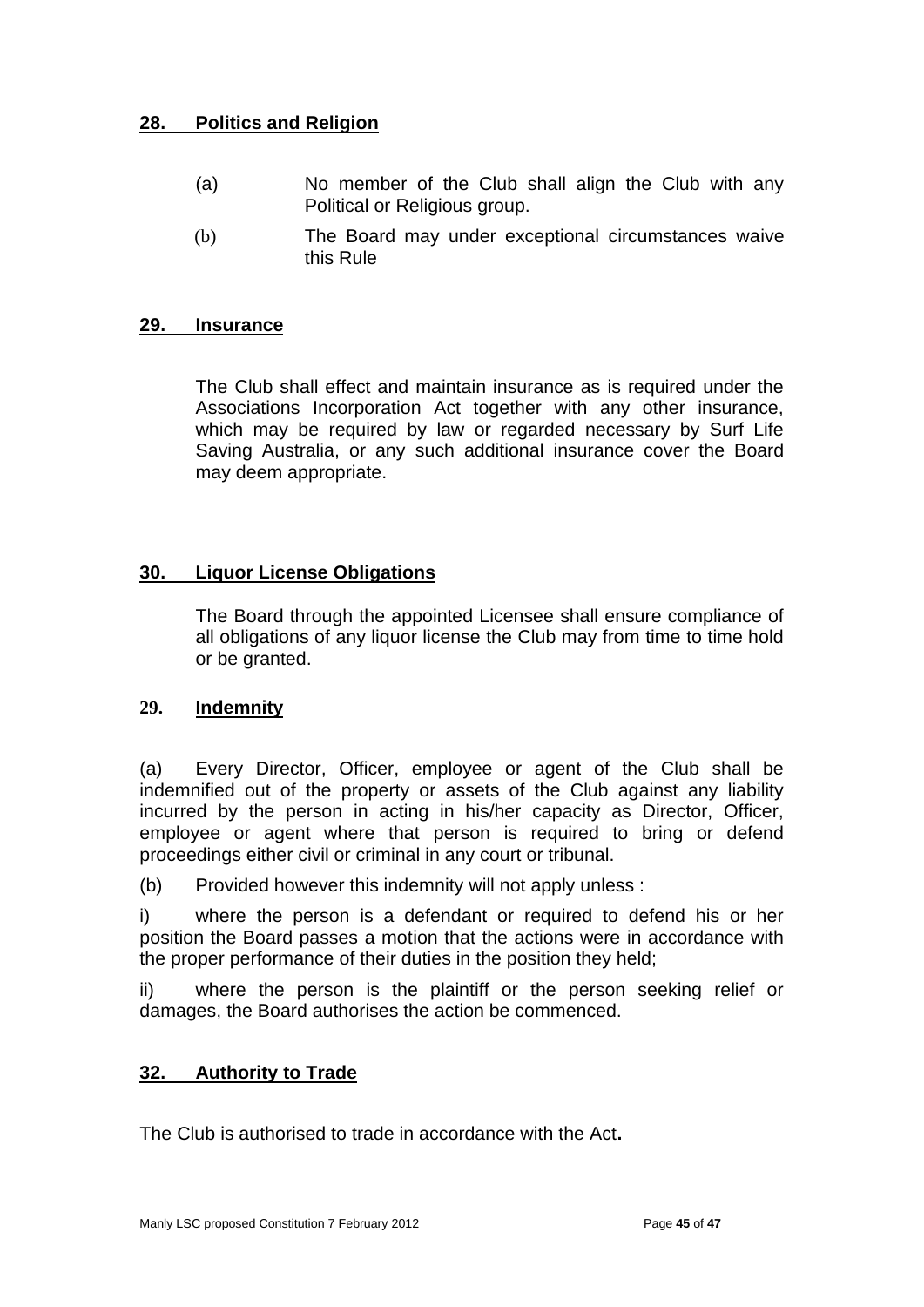# **33. Common seal**

- (a) If the Club adopts a common seal, it must be kept in the custody of the public officer.
- (b) The common seal must not be affixed to any instrument except by the authority of the Board .
- (c) The affixing of the common seal must be attested by the signatures of two members of the Board.

# **34. Custody and Inspection of books**

- (a) Except as otherwise provided by these rules, the Public Officer or Secretary through delegation approved by the Board must keep in his or her custody or under his or her control all records, books and other documents relating to the Club.
- (b) The records, books and other documents of the Club must be open to inspection, free of charge, upon written request by a member of the Club at any reasonable hour as determined by the Board.

# **35. Severance**

If any provision of this Constitution or any phrase contained in it is invalid or unenforceable, the phrase or provision is to be read down if possible, so as to be valid and enforceable , and otherwise shall be severed to the extent of the invalidity or unenforceability, without affecting the remaining provisions of this Constitution.

#### **36. Interpretation**

In this Constitution:

- (a) Words importing the singular include the plural and vice versa;
- (b) Words importing any gender include the other genders;
- (c) References to persons include corporations and bodies politic;
- (d) References to a person include the legal personal representatives, successors and permitted assigns of that person;
- (e) A reference to a statute, ordinance, code or other law includes regulations and also any subsequent amendment of all of them.